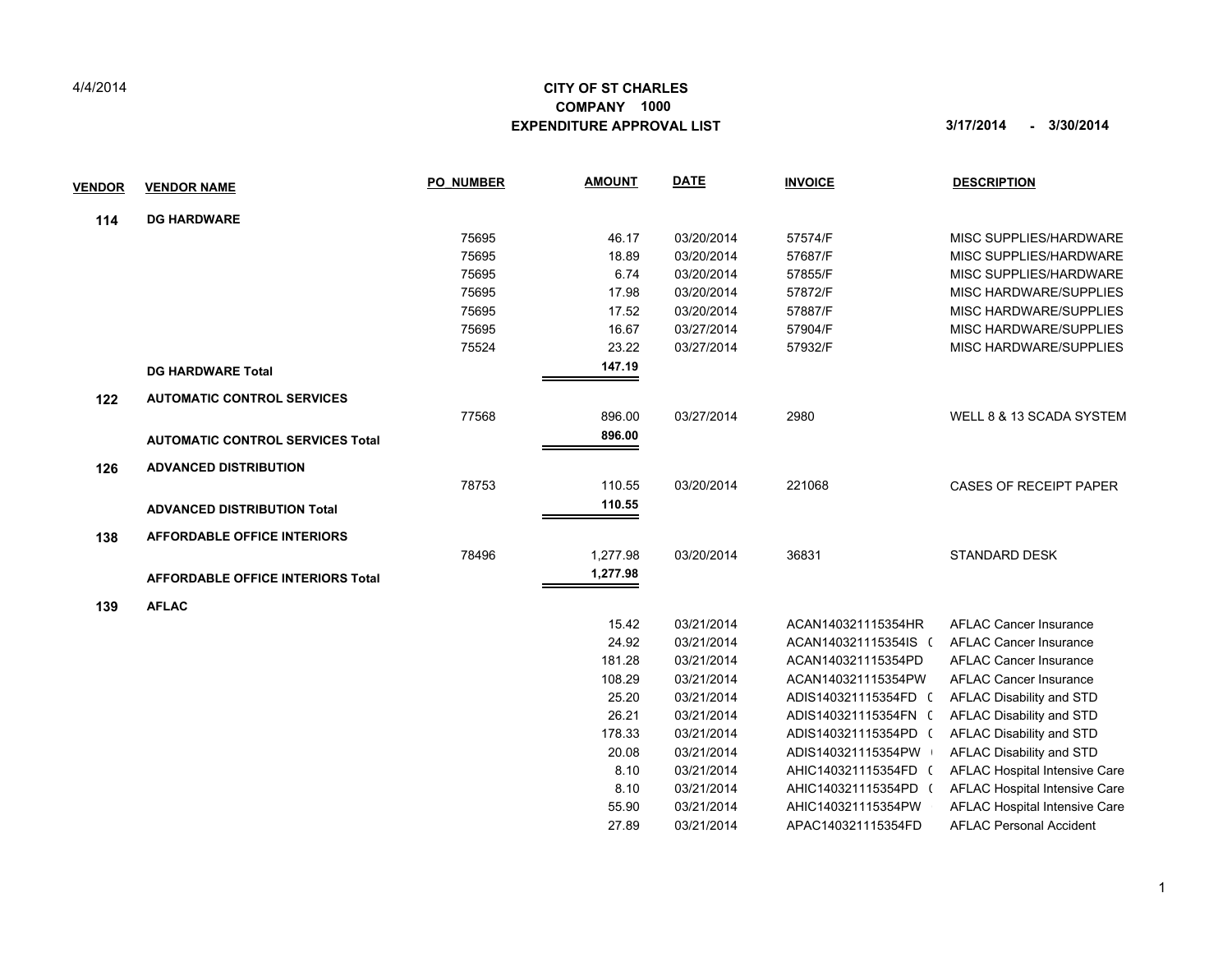| <b>VENDOR</b> | <b>VENDOR NAME</b>                         | <b>PO NUMBER</b> | <b>AMOUNT</b> | <b>DATE</b> | <b>INVOICE</b>     | <b>DESCRIPTION</b>               |
|---------------|--------------------------------------------|------------------|---------------|-------------|--------------------|----------------------------------|
|               |                                            |                  | 16.32         | 03/21/2014  | APAC140321115354FN | <b>AFLAC Personal Accident</b>   |
|               |                                            |                  | 122.06        | 03/21/2014  | APAC140321115354PD | <b>AFLAC Personal Accident</b>   |
|               |                                            |                  | 16.20         | 03/21/2014  | APAC140321115354PW | <b>AFLAC Personal Accident</b>   |
|               |                                            |                  | 13.57         | 03/21/2014  | ASPE140321115354FN | AFLAC Specified Event (PRP)      |
|               |                                            |                  | 32.46         | 03/21/2014  | ASPE140321115354PD | AFLAC Specified Event (PRP)      |
|               |                                            |                  | 44.52         | 03/21/2014  | ASPE140321115354PW | AFLAC Specified Event (PRP)      |
|               |                                            |                  | 42.48         | 03/21/2014  | AVOL140321115354FN | <b>AFLAC Voluntary Indemnity</b> |
|               |                                            |                  | 158.49        | 03/21/2014  | AVOL140321115354PD | <b>AFLAC Voluntary Indemnity</b> |
|               |                                            |                  | 21.46         | 03/21/2014  | AVOL140321115354PW | <b>AFLAC Voluntary Indemnity</b> |
|               | <b>AFLAC Total</b>                         |                  | 1,147.28      |             |                    |                                  |
| 145           | AIR ONE EQUIPMENT INC                      |                  |               |             |                    |                                  |
|               |                                            | 78808            | 1,020.00      | 03/27/2014  | 93690              | HOSE CUTTER                      |
|               |                                            | 78807            | 1,473.90      | 03/27/2014  | 93800              | <b>MISC PRODUCT</b>              |
|               | AIR ONE EQUIPMENT INC Total                |                  | 2,493.90      |             |                    |                                  |
| 149           | <b>ALARM DETECTION SYSTEMS INC</b>         |                  |               |             |                    |                                  |
|               |                                            | 75839            | 120.00        | 03/27/2014  | 124516-1033        | QTR BILLING APR-JUN 2014         |
|               |                                            | 75839            | 1,303.74      | 03/27/2014  | 136229-1030        | <b>QTR BILLING APR-JUN 14</b>    |
|               |                                            | 75839            | 137.83        | 03/27/2014  | 46090-1162         | MONTHLY BILLING APRIL 2014       |
|               |                                            | 79003            | 449.44        | 03/20/2014  | SI-394882          | SVC PARKING GARAGE 1-30-14       |
|               | <b>ALARM DETECTION SYSTEMS INC Total</b>   |                  | 2,011.01      |             |                    |                                  |
| 159           | <b>ALFRED BENESCH AND COMPANY</b>          |                  |               |             |                    |                                  |
|               |                                            | 68107            | 15,114.40     | 03/27/2014  | 68142              | PROJECT BILLING THRU 11-24-13    |
|               | <b>ALFRED BENESCH AND COMPANY Total</b>    |                  | 15,114.40     |             |                    |                                  |
| 161           | <b>ARMY TRAIL TIRE &amp; SERVICE</b>       |                  |               |             |                    |                                  |
|               |                                            | 78828            | 503.24        | 03/20/2014  | 297844             | <b>INVENTORY ITEMS</b>           |
|               |                                            | 79075            | 800.32        | 03/27/2014  | 298321             | <b>INVENTORY ITEMS</b>           |
|               | <b>ARMY TRAIL TIRE &amp; SERVICE Total</b> |                  | 1,303.56      |             |                    |                                  |
| 177           | AL PIEMONTE CADILLAC INC                   |                  |               |             |                    |                                  |
|               |                                            | 78754            | 149.76        | 03/20/2014  | 93650              | <b>INVENTORY ITEMS</b>           |
|               | AL PIEMONTE CADILLAC INC Total             |                  | 149.76        |             |                    |                                  |
| 182           | <b>ALTEC INDUSTRIES INC</b>                |                  |               |             |                    |                                  |
|               |                                            | 78631            | 162.73        | 03/20/2014  | 10191898           | <b>KIT-POLE CARRIER</b>          |
|               | <b>ALTEC INDUSTRIES INC Total</b>          |                  | 162.73        |             |                    |                                  |
|               |                                            |                  |               |             |                    |                                  |

 **236 APWA CHICAGO METRO CHAPTER**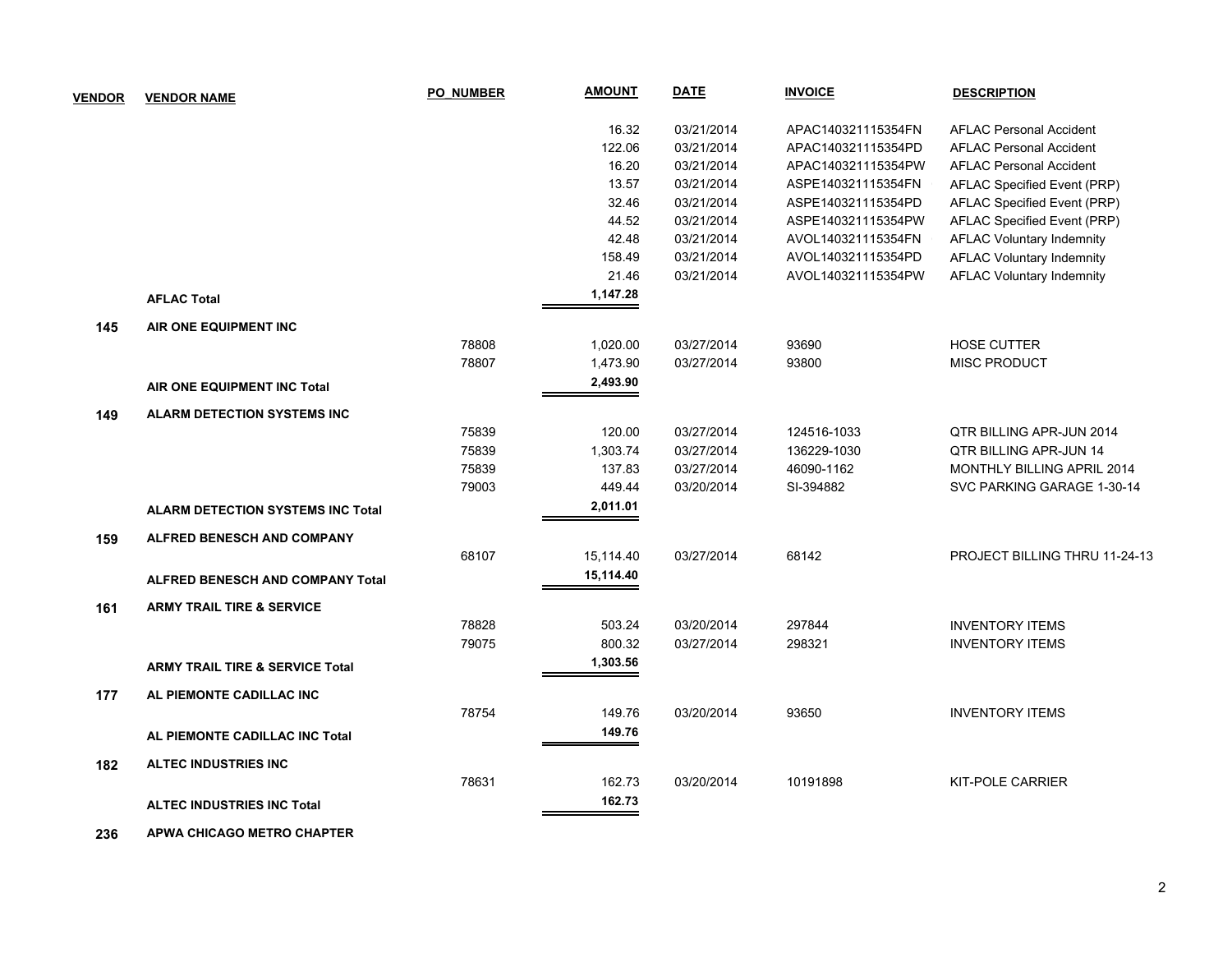| <b>VENDOR</b> | <b>VENDOR NAME</b>                          | <b>PO NUMBER</b> | <b>AMOUNT</b> | <b>DATE</b> | <b>INVOICE</b> | <b>DESCRIPTION</b>                   |
|---------------|---------------------------------------------|------------------|---------------|-------------|----------------|--------------------------------------|
|               |                                             |                  | 35.00         | 03/20/2014  | 040814         | $MTG/4-8-14 = C TIEDT$               |
|               | APWA CHICAGO METRO CHAPTER Total            |                  | 35.00         |             |                |                                      |
| 242           | <b>APWA FOX VALLEY BRANCH</b>               |                  |               |             |                |                                      |
|               |                                             |                  | 100.00        | 03/25/2014  | 031814         | $3-27 = P$ SUHR & J LAMB             |
|               |                                             |                  | 35.00         | 03/25/2014  | 49755          | <b>REGISTRATION 4-8-14 J BERNAHL</b> |
|               | <b>APWA FOX VALLEY BRANCH Total</b>         |                  | 135.00        |             |                |                                      |
| 246           | <b>AQUA BACKFLOW INC</b>                    |                  |               |             |                |                                      |
|               |                                             | 75996            | 1,273.00      | 03/20/2014  | 2014-0135      | BACKFLOW PREVENTION PROGRA           |
|               | <b>AQUA BACKFLOW INC Total</b>              |                  | 1,273.00      |             |                |                                      |
| 254           | ARISTA INFORMATION SYSTEMS INC              |                  |               |             |                |                                      |
|               |                                             | 75718            | 5,386.24      | 03/27/2014  | 1330201403     | POSTAGE FEBRUARY 2014                |
|               |                                             | 75718            | 1,914.92      | 03/27/2014  | 16620          | PRINTING SVCS FEBRUARY 2014          |
|               | <b>ARISTA INFORMATION SYSTEMS INC Total</b> |                  | 7,301.16      |             |                |                                      |
| 272           | ASK ENTERPRISES & SON INC                   |                  |               |             |                |                                      |
|               |                                             | 78549            | 227.00        | 03/20/2014  | 22663          | <b>INVENTORY ITEMS</b>               |
|               |                                             | 78755            | 1,480.00      | 03/20/2014  | 22665          | <b>INVENTORY ITEMS</b>               |
|               | <b>ASK ENTERPRISES &amp; SON INC Total</b>  |                  | 1,707.00      |             |                |                                      |
| 279           | ATLAS CORP & NOTARY SUPPLY CO               |                  |               |             |                |                                      |
|               |                                             |                  | 19.70         | 03/20/2014  | 436801         | D LEAHY                              |
|               |                                             |                  | 19.70         | 03/20/2014  | 436840         | <b>E SMITH</b>                       |
|               | ATLAS CORP & NOTARY SUPPLY CO Total         |                  | 39.40         |             |                |                                      |
| 282           | <b>ASSOCIATED TECHNICAL SERV LTD</b>        |                  |               |             |                |                                      |
|               |                                             | 75528            | 1,450.00      | 03/20/2014  | 23986A         | <b>EMERGENCY LEAK DETECTION</b>      |
|               | <b>ASSOCIATED TECHNICAL SERV LTD Total</b>  |                  | 1,450.00      |             |                |                                      |
| 284           | <b>ILLINOIS BELL TELEPHONE CO</b>           |                  |               |             |                |                                      |
|               |                                             |                  | 45.00         | 03/20/2014  | 030514         | <b>VLAN 248</b>                      |
|               |                                             |                  | 70.00         | 03/27/2014  | 030814         | SUB 2 VLAN 247                       |
|               | <b>ILLINOIS BELL TELEPHONE CO Total</b>     |                  | 115.00        |             |                |                                      |
| 285           | AT&T                                        |                  |               |             |                |                                      |
|               |                                             |                  | 1,415.72      | 03/20/2014  | 7086872205     | SVCS FEB - MAR 2014                  |
|               | <b>AT&amp;T Total</b>                       |                  | 1,415.72      |             |                |                                      |
|               |                                             |                  |               |             |                |                                      |

 **298 AWARDS CONCEPTS**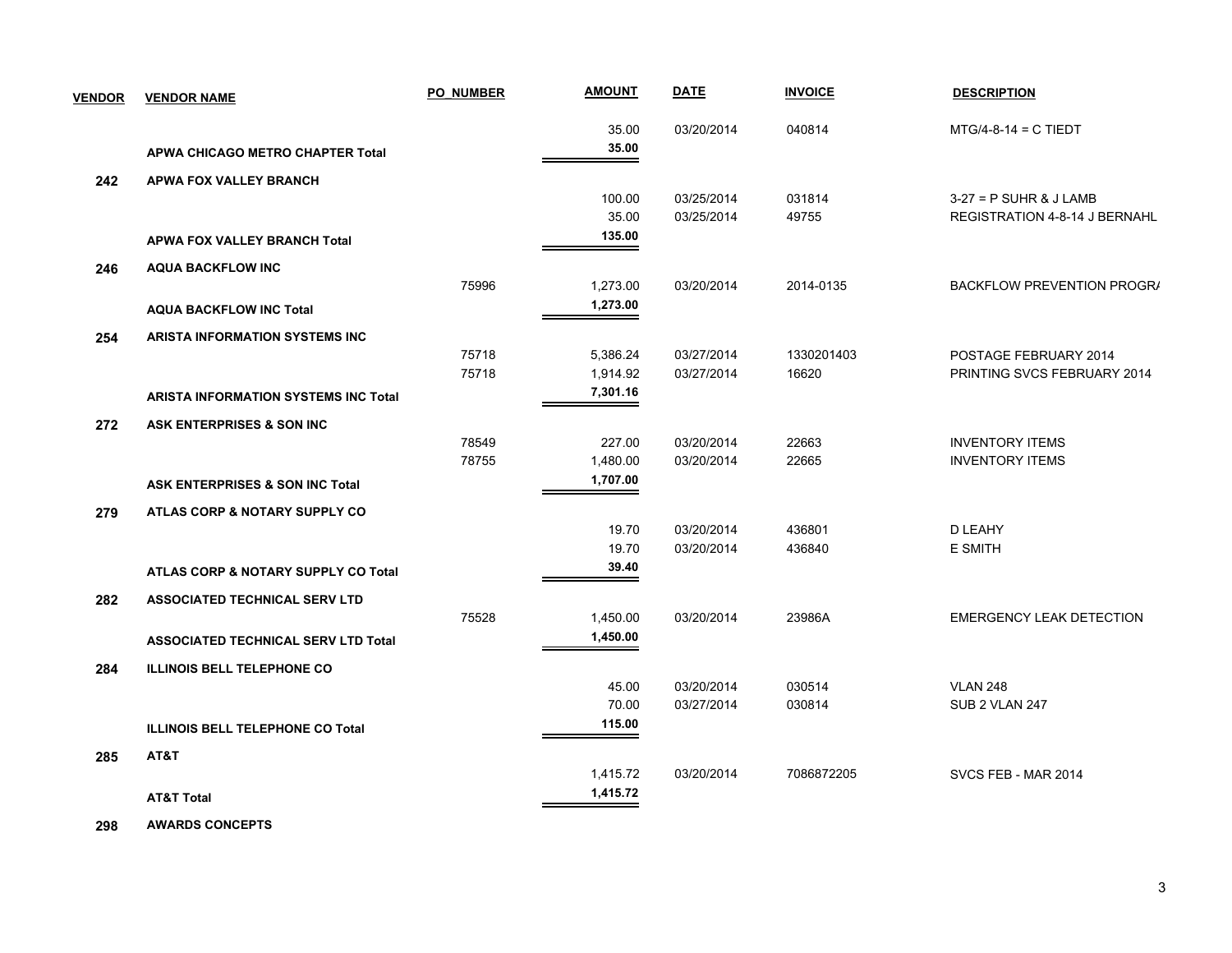| <b>VENDOR</b> | <b>VENDOR NAME</b>                         | <b>PO NUMBER</b> | <b>AMOUNT</b> | <b>DATE</b> | <b>INVOICE</b> | <b>DESCRIPTION</b>            |
|---------------|--------------------------------------------|------------------|---------------|-------------|----------------|-------------------------------|
|               |                                            | 75593            | 254.68        | 03/20/2014  | 10314906       | AWARDS SCOTT GRAY             |
|               |                                            | 75593            | 40.92         | 03/20/2014  | 10314907       | AWARDS TRACY MATHISEN         |
|               |                                            | 75593            | 127.77        | 03/20/2014  | 10314908       | <b>AWARDS BOBBY ERD</b>       |
|               |                                            | 75593            | 90.85         | 03/20/2014  | 10314909       | AWARDS TREVOR KELLY           |
|               |                                            | 75593            | 97.00         | 03/20/2014  | 10314910       | <b>AWARDS KIM DIEHL</b>       |
|               | <b>AWARDS CONCEPTS Total</b>               |                  | 611.22        |             |                |                               |
| 338           | <b>AIRGAS NORTH CENTRAL</b>                |                  |               |             |                |                               |
|               |                                            |                  | 450.32        | 03/20/2014  | 9916846685     | MONTHLY TANK RENTAL           |
|               | <b>AIRGAS NORTH CENTRAL Total</b>          |                  | 450.32        |             |                |                               |
| 369           | <b>BLUE GOOSE SUPER MARKET INC</b>         |                  |               |             |                |                               |
|               |                                            | 78856            | 34.83         | 03/20/2014  | 6981           | REFRESHMENTS/FD               |
|               | <b>BLUE GOOSE SUPER MARKET INC Total</b>   |                  | 34.83         |             |                |                               |
| 398           | <b>TOM BRUHL</b>                           |                  |               |             |                |                               |
|               |                                            |                  | 198.71        | 03/27/2014  | 031914         | <b>MEALS AND TRAIN TICKET</b> |
|               | <b>TOM BRUHL Total</b>                     |                  | 198.71        |             |                |                               |
| 407           | <b>BUILDERS ASPHALT LLC</b>                |                  |               |             |                |                               |
|               |                                            | 20               | 274.55        | 03/20/2014  | 11334          | <b>ASPHALT</b>                |
|               |                                            | 20               | 1,154.25      | 03/20/2014  | 11345          | <b>ASPHALT</b>                |
|               |                                            | 20               | 1,196.05      | 03/27/2014  | 11350          | <b>ASPHALT</b>                |
|               | <b>BUILDERS ASPHALT LLC Total</b>          |                  | 2,624.85      |             |                |                               |
| 413           | <b>MIKE BURNETT</b>                        |                  |               |             |                |                               |
|               |                                            |                  | 60.00         | 03/27/2014  | 032414         | SEMINAR REGISTRATION 4 PEOPL  |
|               | <b>MIKE BURNETT Total</b>                  |                  | 60.00         |             |                |                               |
| 414           | <b>JAMES BURDEN</b>                        |                  |               |             |                |                               |
|               |                                            |                  | 134.99        | 03/20/2014  | 031714         | REIMB CALCULATER PURCHASE     |
|               |                                            |                  | 138.00        | 03/27/2014  | 033114         | PER DIEM 3-31 TO 4-11-14      |
|               | <b>JAMES BURDEN Total</b>                  |                  | 272.99        |             |                |                               |
| 431           | <b>CAPITAL INFRASTUCTURE GRP LLC</b>       |                  |               |             |                |                               |
|               |                                            | 77021            | 3,000.00      | 03/20/2014  | 571            | SVC RETAINER MARCH 2014       |
|               |                                            |                  | 3,000.00      |             |                |                               |
|               | <b>CAPITAL INFRASTUCTURE GRP LLC Total</b> |                  |               |             |                |                               |
| 485           | <b>CHAPMAN &amp; CUTLER</b>                |                  |               |             |                |                               |
|               |                                            |                  | 4,500.00      | 03/20/2014  | 1604742        | ARBITAGE REBATE SSA21 BONDS   |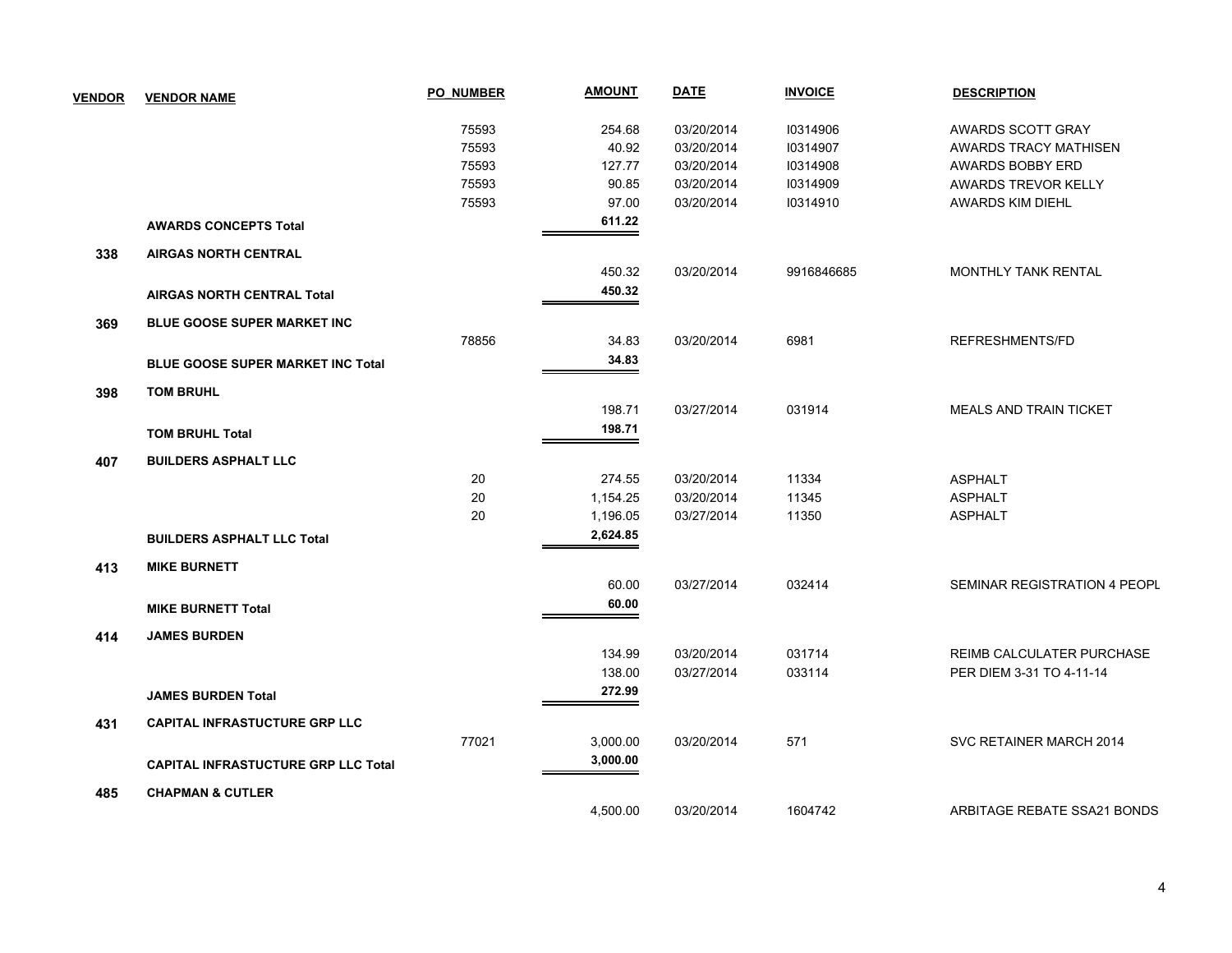| <b>VENDOR</b> | <b>VENDOR NAME</b>                         | <b>PO NUMBER</b> | <b>AMOUNT</b> | <b>DATE</b> | <b>INVOICE</b>     | <b>DESCRIPTION</b>                 |
|---------------|--------------------------------------------|------------------|---------------|-------------|--------------------|------------------------------------|
|               | <b>CHAPMAN &amp; CUTLER Total</b>          |                  | 4,500.00      |             |                    |                                    |
| 501           | <b>CHICAGO SUN TIMES INC</b>               |                  |               |             |                    |                                    |
|               |                                            |                  | 234.00        | 03/20/2014  | 390048-14          | SBSCRPTN 4-14 TO 4-15              |
|               | <b>CHICAGO SUN TIMES INC Total</b>         |                  | 234.00        |             |                    |                                    |
| 508           | <b>WEST PAYMENT CENTER</b>                 |                  |               |             |                    |                                    |
|               |                                            | 75534            | 370.44        | 03/20/2014  | 829136858          | SVCS FEBRUARY 2014                 |
|               | <b>WEST PAYMENT CENTER Total</b>           |                  | 370.44        |             |                    |                                    |
| 517           | <b>CINTAS CORPORATION</b>                  |                  |               |             |                    |                                    |
|               |                                            | 75535            | 50.50         | 03/20/2014  | 344748607          | <b>UNIFORM SVC</b>                 |
|               |                                            | 75535            | 50.50         | 03/27/2014  | 344752203          | <b>UNIFORM SVC</b>                 |
|               | <b>CINTAS CORPORATION Total</b>            |                  | 101.00        |             |                    |                                    |
| 518           | <b>CLERK OF THE 18TH</b>                   |                  |               |             |                    |                                    |
|               |                                            |                  | 1,500.00      | 03/27/2014  | 185839             | <b>BAIL BOND</b>                   |
|               | <b>CLERK OF THE 18TH Total</b>             |                  | 1,500.00      |             |                    |                                    |
| 530           | <b>CLEAN SWEEP ENVIRONMENTAL INC</b>       |                  |               |             |                    |                                    |
|               |                                            | 77732            | 1,915.00      | 03/20/2014  | 12464              | SNOW REMOVAL 3-2-14                |
|               | <b>CLEAN SWEEP ENVIRONMENTAL INC Total</b> |                  | 1,915.00      |             |                    |                                    |
| 543           | <b>COLUMBIA PIPE &amp; SUPPLY CO</b>       |                  |               |             |                    |                                    |
|               |                                            | 78792            | 311.39        | 03/20/2014  | 1271788            | S80 PVC/CHEMTROL 3/4 PVC           |
|               | <b>COLUMBIA PIPE &amp; SUPPLY CO Total</b> |                  | 311.39        |             |                    |                                    |
| 561           | <b>COMBINED CHARITIES CAMPAIGN</b>         |                  |               |             |                    |                                    |
|               |                                            |                  | 25.00         | 03/21/2014  | CCCA140321115354CA | <b>Combined Charities Campaign</b> |
|               |                                            |                  | 3.00          | 03/21/2014  | CCCA140321115354CD | <b>Combined Charities Campaign</b> |
|               |                                            |                  | 20.00         | 03/21/2014  | CCCA140321115354FD | <b>Combined Charities Campaign</b> |
|               |                                            |                  | 126.85        | 03/21/2014  | CCCA140321115354FN | <b>Combined Charities Campaign</b> |
|               |                                            |                  | 8.00          | 03/21/2014  | CCCA140321115354HR | <b>Combined Charities Campaign</b> |
|               |                                            |                  | 36.00         | 03/21/2014  | CCCA140321115354PD | <b>Combined Charities Campaign</b> |
|               |                                            |                  | 21.77         | 03/21/2014  | CCCA140321115354PW | <b>Combined Charities Campaign</b> |
|               | <b>COMBINED CHARITIES CAMPAIGN Total</b>   |                  | 240.62        |             |                    |                                    |
| 562           | <b>COMPLETE VENDING SERVICE INC</b>        |                  |               |             |                    |                                    |
|               |                                            | 75580            | 361.38        | 03/27/2014  | 12899              | MISC COFFEE SUPPLIES/PW            |
|               |                                            | 78920            | 171.94        | 03/27/2014  | 12904              | MISC COFFEE SUPPLIES/IC            |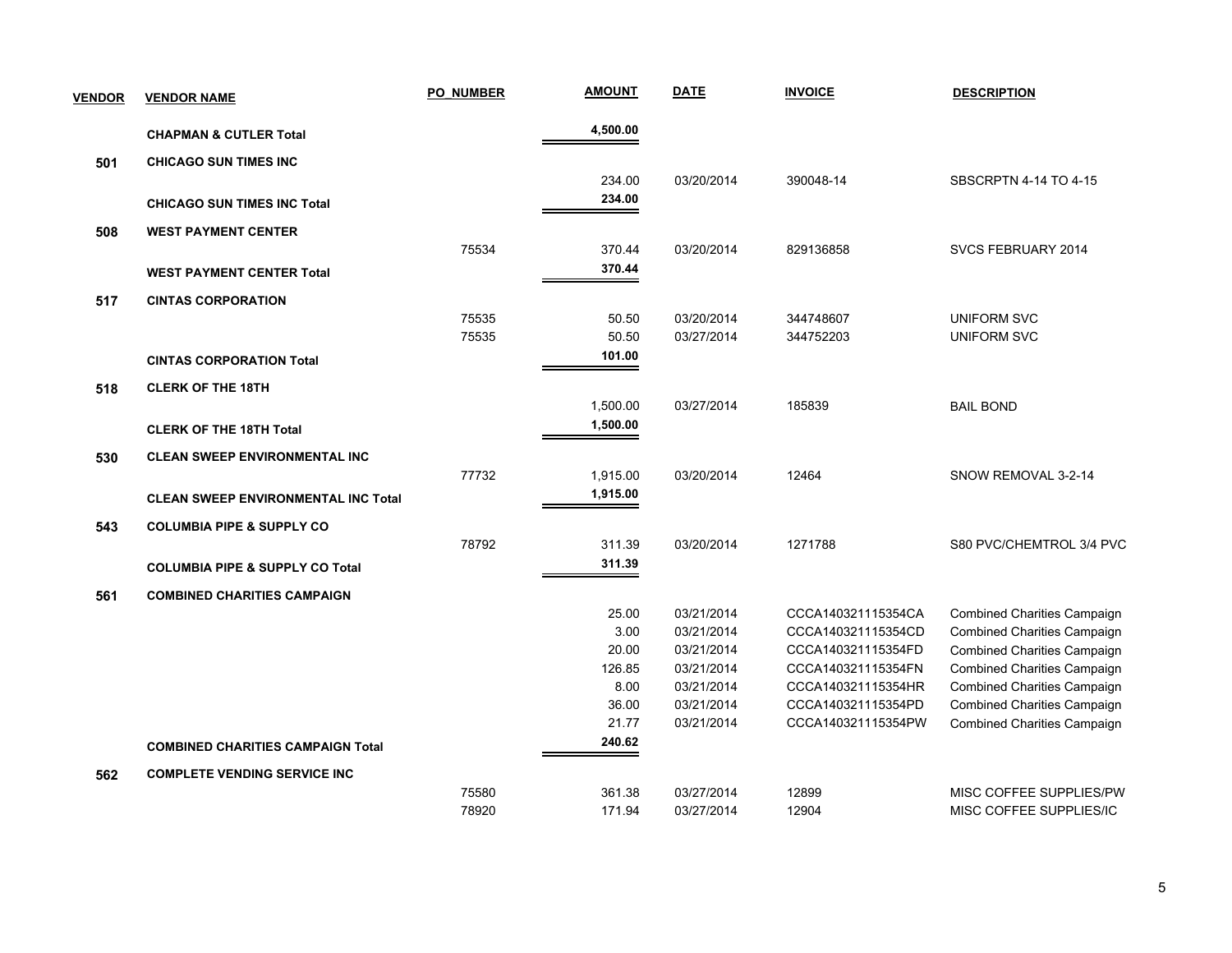| <b>VENDOR</b> | <b>VENDOR NAME</b>                          | PO NUMBER | <b>AMOUNT</b> | <b>DATE</b> | <b>INVOICE</b> | <b>DESCRIPTION</b>                |
|---------------|---------------------------------------------|-----------|---------------|-------------|----------------|-----------------------------------|
|               | <b>COMPLETE VENDING SERVICE INC Total</b>   |           | 533.32        |             |                |                                   |
| 563           | <b>CDW GOVERNMENT INC</b>                   |           |               |             |                |                                   |
|               |                                             | 78299     | 261.39        | 03/20/2014  | JV86544        | CISCO AC PWR MOD                  |
|               |                                             | 78576     | 25.74         | 03/20/2014  | KD29871        | EPSON ULTRACHROME MAGENTA         |
|               |                                             | 78800     | 44.88         | 03/20/2014  | KF28294        | <b>WIRELESS KEYBOARD</b>          |
|               |                                             | 78798     | 18,739.14     | 03/20/2014  | KF32663        | DATAKEEPER/SUPPORT                |
|               |                                             | 78800     | 278.84        | 03/20/2014  | KF89886        | <b>DESKTOP REPLICATOR</b>         |
|               |                                             | 78859     | 1,127.84      | 03/20/2014  | KG91923        | ELITEDISPLAY 21.5 LED             |
|               |                                             | 78898     | 44.88         | 03/27/2014  | KJ83873        | <b>WIRELESS KEYBOARD</b>          |
|               |                                             | 78914     | 161.12        | 03/27/2014  | KK78534        | <b>LED MONITOR</b>                |
|               |                                             | 78913     | 2,738.08      | 03/27/2014  | KL07791        | IPAD AIR & METRO STYLUS/PEN       |
|               | <b>CDW GOVERNMENT INC Total</b>             |           | 23,421.91     |             |                |                                   |
| 564           | <b>COMCAST OF CHICAGO INC</b>               |           |               |             |                |                                   |
|               |                                             |           | 14.76         | 03/20/2014  | 031214PD       | SVCS 3-19 TO 4-18-14              |
|               | <b>COMCAST OF CHICAGO INC Total</b>         |           | 14.76         |             |                |                                   |
| 579           | <b>COMMUNICATIONS DIRECT INC</b>            |           |               |             |                |                                   |
|               |                                             | 78625     | 158.60        | 03/20/2014  | SR103620       | LABOR/SUPPLIES                    |
|               | <b>COMMUNICATIONS DIRECT INC Total</b>      |           | 158.60        |             |                |                                   |
| 635           | <b>CRYSTAL LAKE FIRE RESCUE ASSOC</b>       |           |               |             |                |                                   |
|               |                                             | 78585     | 50.00         | 03/20/2014  | 14-28          | SEMINAR = J SCHELSTREET           |
|               | <b>CRYSTAL LAKE FIRE RESCUE ASSOC Total</b> |           | 50.00         |             |                |                                   |
| 642           | <b>CUSTOM WELDING &amp; FAB INC</b>         |           |               |             |                |                                   |
|               |                                             | 75537     | 321.60        | 03/27/2014  | 140051         | SVC PLOW TRUCK #1889              |
|               | <b>CUSTOM WELDING &amp; FAB INC Total</b>   |           | 321.60        |             |                |                                   |
| 689           | <b>WILLIAM DEVEREAUX</b>                    |           |               |             |                |                                   |
|               |                                             |           | 145.00        | 03/20/2014  | 020914         | <b>BOOT REIMB</b>                 |
|               |                                             |           | 145.00        |             |                |                                   |
|               | <b>WILLIAM DEVEREAUX Total</b>              |           |               |             |                |                                   |
| 709           | <b>DISCIPIO ENTERPRISES INC</b>             |           |               |             |                |                                   |
|               |                                             | 77734     | 2,960.00      | 03/20/2014  | 6403           | <b>SNOW REMOVAL</b>               |
|               | <b>DISCIPIO ENTERPRISES INC Total</b>       |           | 2,960.00      |             |                |                                   |
| 750           | <b>DUKANE CONTRACT SERVICES</b>             |           |               |             |                |                                   |
|               |                                             | 75581     | 2,266.00      | 03/20/2014  | 122018         | <b>MONTHLY BILLING MARCH 2014</b> |
|               |                                             | 75581     | 5,108.80      | 03/20/2014  | 122019         | MONTHLY BILLING MARCH 2014        |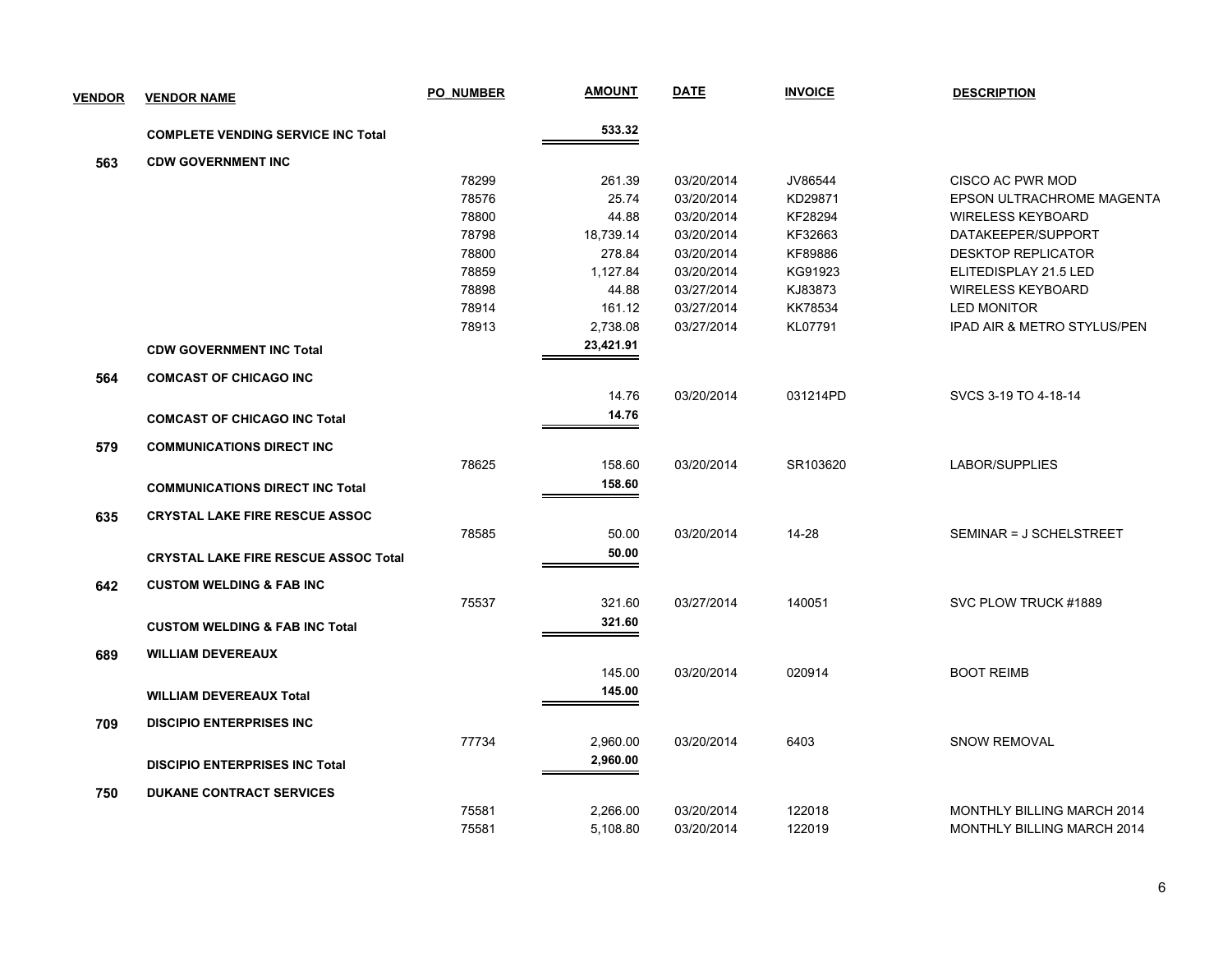| <b>VENDOR</b> | <b>VENDOR NAME</b>                       | <b>PO NUMBER</b> | <b>AMOUNT</b> | <b>DATE</b> | <b>INVOICE</b> | <b>DESCRIPTION</b>                |
|---------------|------------------------------------------|------------------|---------------|-------------|----------------|-----------------------------------|
|               |                                          | 75581            | 5,510.50      | 03/20/2014  | 122020         | MONTHLY BILLING MARCH 2014        |
|               |                                          | 75581            | 6,856.71      | 03/20/2014  | 122021         | MONTHLY BILLING MARCH 2014        |
|               |                                          | 75581            | 1,545.00      | 03/20/2014  | 122044         | <b>MONTHLY BILLING MARCH 2014</b> |
|               |                                          | 77508            | 1,425.00      | 03/20/2014  | 122057         | MONTHLY BILLING MARCH 2014        |
|               |                                          | 78349            | 120.00        | 03/20/2014  | 122060         | MONTHLY BILLING MARCH 2014        |
|               | <b>DUKANE CONTRACT SERVICES Total</b>    |                  | 22,832.01     |             |                |                                   |
| 767           | <b>EAGLE ENGRAVING INC</b>               |                  |               |             |                |                                   |
|               |                                          | 75642            | 9.60          | 03/20/2014  | 2014-516       | PASSPORT COMPONENTS               |
|               |                                          | 75539            | 21.98         | 03/20/2014  | 2014-539       | <b>NAME TAGS</b>                  |
|               |                                          | 75642            | 8.00          | 03/27/2014  | 2014-585       | FIREGROUND ID TAGS                |
|               | <b>EAGLE ENGRAVING INC Total</b>         |                  | 39.58         |             |                |                                   |
| 776           | <b>HD SUPPLY WATERWORKS</b>              |                  |               |             |                |                                   |
|               |                                          | 78756            | 114.00        | 03/20/2014  | C079956        | <b>INVENTORY ITEMS</b>            |
|               |                                          | 78394            | 70.00         | 03/20/2014  | C113513        | <b>INVENTORY ITEMS</b>            |
|               |                                          | 78971            | 660.00        | 03/27/2014  | C151772        | <b>INVENTORY ITEMS</b>            |
|               | <b>HD SUPPLY WATERWORKS Total</b>        |                  | 844.00        |             |                |                                   |
| 790           | <b>ELGIN PAPER CO</b>                    |                  |               |             |                |                                   |
|               |                                          | 78829            | 339.00        | 03/20/2014  | 565362         | <b>INVENTORY ITEMS</b>            |
|               | <b>ELGIN PAPER CO Total</b>              |                  | 339.00        |             |                |                                   |
| 815           | <b>ENGINEERING ENTERPRISES INC.</b>      |                  |               |             |                |                                   |
|               |                                          | 76065            | 5,613.17      | 03/20/2014  | 53959          | <b>SVC THRU 1-20-14</b>           |
|               | <b>ENGINEERING ENTERPRISES INC Total</b> |                  | 5,613.17      |             |                |                                   |
| 819           | SOUTHERN IL UNIVERSITY SIUE              |                  |               |             |                |                                   |
|               |                                          |                  | 15.00         | 03/27/2014  | 032514         | SHERRA RENEWAL LICENSE            |
|               | SOUTHERN IL UNIVERSITY SIUE Total        |                  | 15.00         |             |                |                                   |
| 826           | <b>BORDER STATES</b>                     |                  |               |             |                |                                   |
|               |                                          | 78940            | 1,555.00      | 03/27/2014  | 907021762      | <b>INVENTORY ITEMS</b>            |
|               | <b>BORDER STATES Total</b>               |                  | 1,555.00      |             |                |                                   |
| 858           | <b>FEDERAL EXPRESS CORP</b>              |                  |               |             |                |                                   |
|               |                                          |                  | 26.95         | 03/20/2014  | 2-586-47876    | <b>SHIPPING</b>                   |
|               | <b>FEDERAL EXPRESS CORP Total</b>        |                  | 26.95         |             |                |                                   |
| 859           | <b>FEECE OIL CO</b>                      |                  |               |             |                |                                   |
|               |                                          | 78890            | 164.40        | 03/27/2014  | 1355949        | CONOCO MEGAFLOW                   |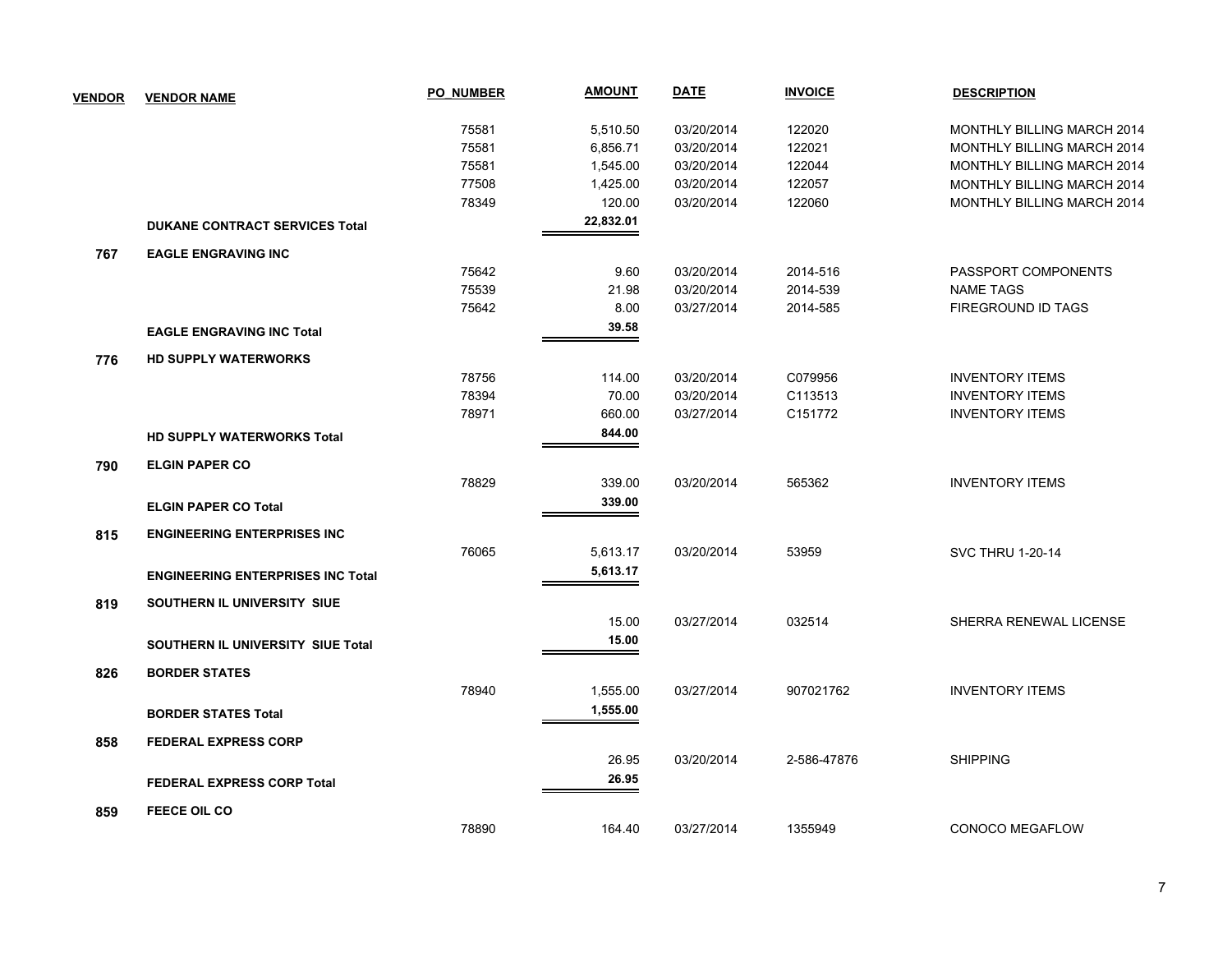| <b>VENDOR</b> | <b>VENDOR NAME</b>                    | <b>PO NUMBER</b> | <b>AMOUNT</b> | <b>DATE</b> | <b>INVOICE</b>     | <b>DESCRIPTION</b>             |
|---------------|---------------------------------------|------------------|---------------|-------------|--------------------|--------------------------------|
|               | <b>FEECE OIL CO Total</b>             |                  | 164.40        |             |                    |                                |
| 870           | <b>FIRE PENSION FUND</b>              |                  |               |             |                    |                                |
|               |                                       |                  | 278.01        | 03/21/2014  | FP1%140321115354FD | Fire Pension 1% Fee            |
|               |                                       |                  | 498.85        | 03/21/2014  | FRP2140321115354FD | Fire Pension Tier 2            |
|               |                                       |                  | 14,974.00     | 03/21/2014  | FRPN140321115354FD | Fire Pension                   |
|               | <b>FIRE PENSION FUND Total</b>        |                  | 15,750.86     |             |                    |                                |
| 879           | <b>FIREGROUND SUPPLY INC</b>          |                  |               |             |                    |                                |
|               |                                       | 78439            | 715.50        | 03/20/2014  | 12083              | <b>UNIFORMS</b>                |
|               | <b>FIREGROUND SUPPLY INC Total</b>    |                  | 715.50        |             |                    |                                |
| 885           | THE FITNESS CONNECTION CO             |                  |               |             |                    |                                |
|               |                                       | 78943            | 175.00        | 03/20/2014  | 20540              | PREVENTATIVE MAINT             |
|               | THE FITNESS CONNECTION CO Total       |                  | 175.00        |             |                    |                                |
| 916           | FOX VALLEY FIRE & SAFETY INC          |                  |               |             |                    |                                |
|               |                                       | 75829            | 114.00        | 03/20/2014  | 815193             | <b>REPAIR OAK STREET WATER</b> |
|               |                                       | 76007            | 114.00        | 03/20/2014  | 815194             | MISC REPAIR WS TREATMENT       |
|               |                                       | 75829            | 236.00        | 03/20/2014  | 821896A            | SVCS 1-29-14                   |
|               |                                       | 75829            | 177.00        | 03/27/2014  | 823280             | SERVICE CALL OAK STREET        |
|               |                                       | 75829            | 1,750.50      | 03/27/2014  | 823298             | SVC CALL WELL#8                |
|               | FOX VALLEY FIRE & SAFETY INC Total    |                  | 2,391.50      |             |                    |                                |
| 928           | <b>FRANKS EMPLOYMENT INC</b>          |                  |               |             |                    |                                |
|               |                                       | 78840            | 425.00        | 03/27/2014  | 83966              | SVCS 3-3 TO 3-7-14             |
|               | <b>FRANKS EMPLOYMENT INC Total</b>    |                  | 425.00        |             |                    |                                |
| 934           | <b>MARTY FRIEL</b>                    |                  |               |             |                    |                                |
|               |                                       |                  | 66.81         | 03/27/2014  | 032314             | UNIFORM REIMBURSEMENTS         |
|               | <b>MARTY FRIEL Total</b>              |                  | 66.81         |             |                    |                                |
| 938           | <b>BURTON CONSULTING</b>              |                  |               |             |                    |                                |
|               |                                       | 75677            | 3,333.34      | 03/20/2014  | C0000586-73273     | CONSULTING MARCH 2014          |
|               | <b>BURTON CONSULTING Total</b>        |                  | 3,333.34      |             |                    |                                |
| 944           | <b>GALLS AN ARAMARK COMPANY</b>       |                  |               |             |                    |                                |
|               |                                       | 75543            | 83.37         | 03/20/2014  | 001649498          | <b>UNIFORMS</b>                |
|               |                                       | 75543            | 531.33        | 03/20/2014  | 001662195          | UNIFORMS/PD                    |
|               | <b>GALLS AN ARAMARK COMPANY Total</b> |                  | 614.70        |             |                    |                                |
|               |                                       |                  |               |             |                    |                                |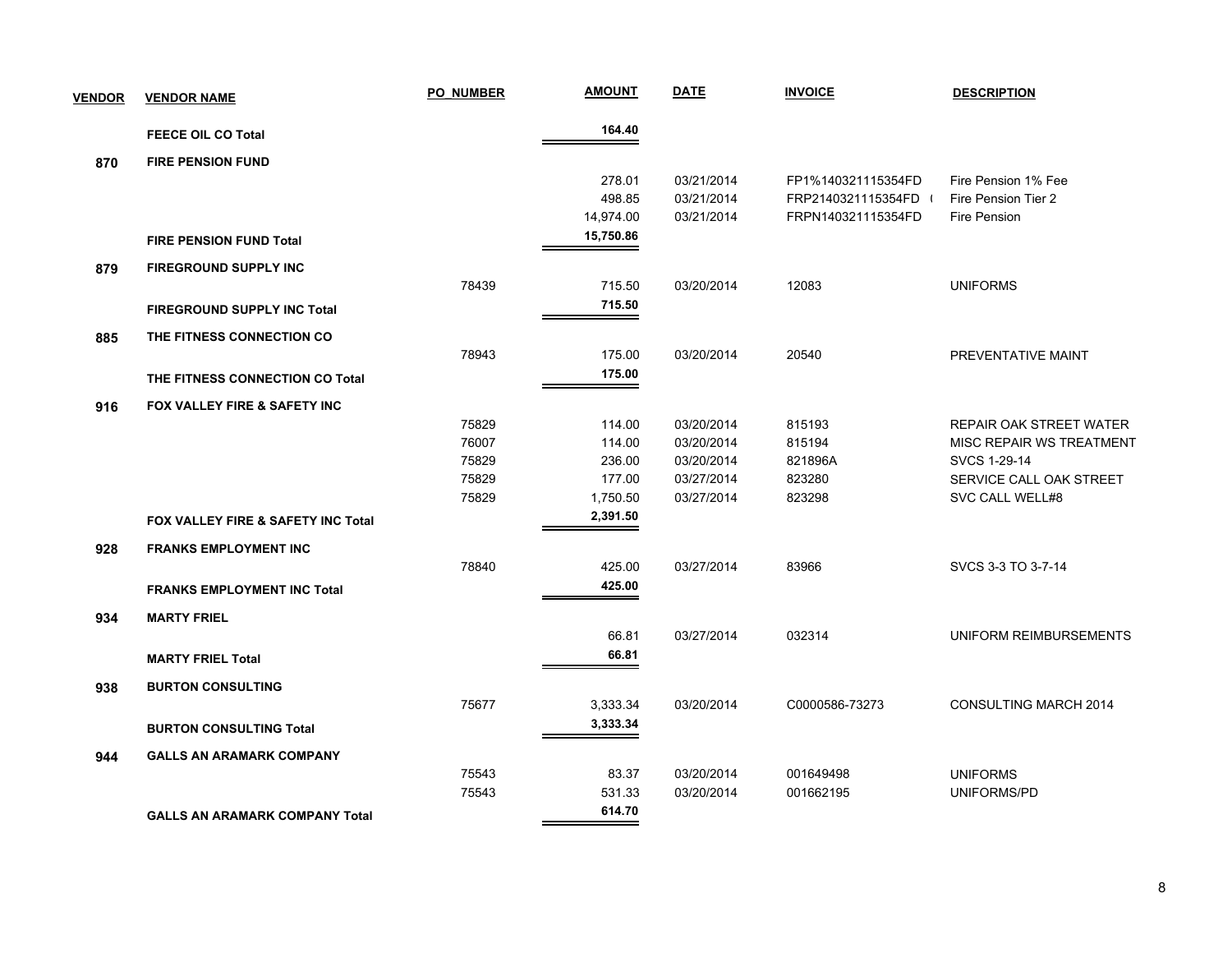| <b>VENDOR</b> | <b>VENDOR NAME</b>                    | <b>PO NUMBER</b> | <b>AMOUNT</b> | <b>DATE</b> | <b>INVOICE</b>       | <b>DESCRIPTION</b>          |
|---------------|---------------------------------------|------------------|---------------|-------------|----------------------|-----------------------------|
| 985           | <b>XYLEM DEWATERING SOLUTIONS INC</b> |                  |               |             |                      |                             |
|               |                                       | 78705            | 585.00        | 03/27/2014  | 400385714            | <b>SUBMERSIBLE PUMP</b>     |
|               | XYLEM DEWATERING SOLUTIONS INC Total  |                  | 585.00        |             |                      |                             |
| 986           | <b>GOODYS</b>                         |                  |               |             |                      |                             |
|               |                                       |                  | 83.05         | 03/20/2014  | 031714               | OT MEALS SNOW & WATERMAIN B |
|               | <b>GOODYS Total</b>                   |                  | 83.05         |             |                      |                             |
| 989           | <b>GORDON FLESCH CO INC</b>           |                  |               |             |                      |                             |
|               |                                       |                  | 1,959.71      | 03/20/2014  | IN10706211           | SVCS MARCH 2014             |
|               | <b>GORDON FLESCH CO INC Total</b>     |                  | 1,959.71      |             |                      |                             |
| 1027          | <b>JO HACKETT</b>                     |                  |               |             |                      |                             |
|               |                                       |                  | 60.00         | 03/20/2014  | 031814               | <b>CDL REIMB</b>            |
|               | <b>JO HACKETT Total</b>               |                  | 60.00         |             |                      |                             |
| 1036          | <b>HARRIS BANK NA</b>                 |                  |               |             |                      |                             |
|               |                                       |                  | 1,360.00      | 03/21/2014  | UNF 140321115354FD ( | Union Dues - IAFF           |
|               | <b>HARRIS BANK NA Total</b>           |                  | 1,360.00      |             |                      |                             |
| 1066          | <b>STEVE HERRA</b>                    |                  |               |             |                      |                             |
|               |                                       |                  | 138.59        | 03/27/2014  | 032614               | <b>JEAN ALLOWANCE</b>       |
|               | <b>STEVE HERRA Total</b>              |                  | 138.59        |             |                      |                             |
| 1067          | <b>BRIAN HERRMANN</b>                 |                  |               |             |                      |                             |
|               |                                       |                  | 107.99        | 03/27/2014  | 032414               | <b>BOOT REIMBURSEMENT</b>   |
|               | <b>BRIAN HERRMANN Total</b>           |                  | 107.99        |             |                      |                             |
| 1073          | <b>RYAN HERCO PRODUCTS CORP</b>       |                  |               |             |                      |                             |
|               |                                       | 78793            | 523.84        | 03/20/2014  | 7831401              | <b>BALL CHECK VALVES</b>    |
|               | RYAN HERCO PRODUCTS CORP Total        |                  | 523.84        |             |                      |                             |
| 1097          | WM HORN STRUCTURAL STEEL CO           |                  |               |             |                      |                             |
|               |                                       | 78877            | 20.00         | 03/27/2014  | 95079                | <b>FLATBARS</b>             |
|               |                                       | 78921            | 10.80         | 03/27/2014  | 95079A               | CHANNEL                     |
|               | WM HORN STRUCTURAL STEEL CO Total     |                  | 30.80         |             |                      |                             |
| 1106          | <b>CAPITAL ONE NATIONAL ASSOC</b>     |                  |               |             |                      |                             |
|               |                                       | 78758            | 287.00        | 03/20/2014  | 407246726000         | <b>INVENTORY ITEMS</b>      |
|               |                                       | 78986            | 919.90        | 03/20/2014  | 407246726000A        | PRESSURE WASHERS/CHLORINE   |
|               |                                       | 78976            | 79.45         | 03/20/2014  | 407246726000B        |                             |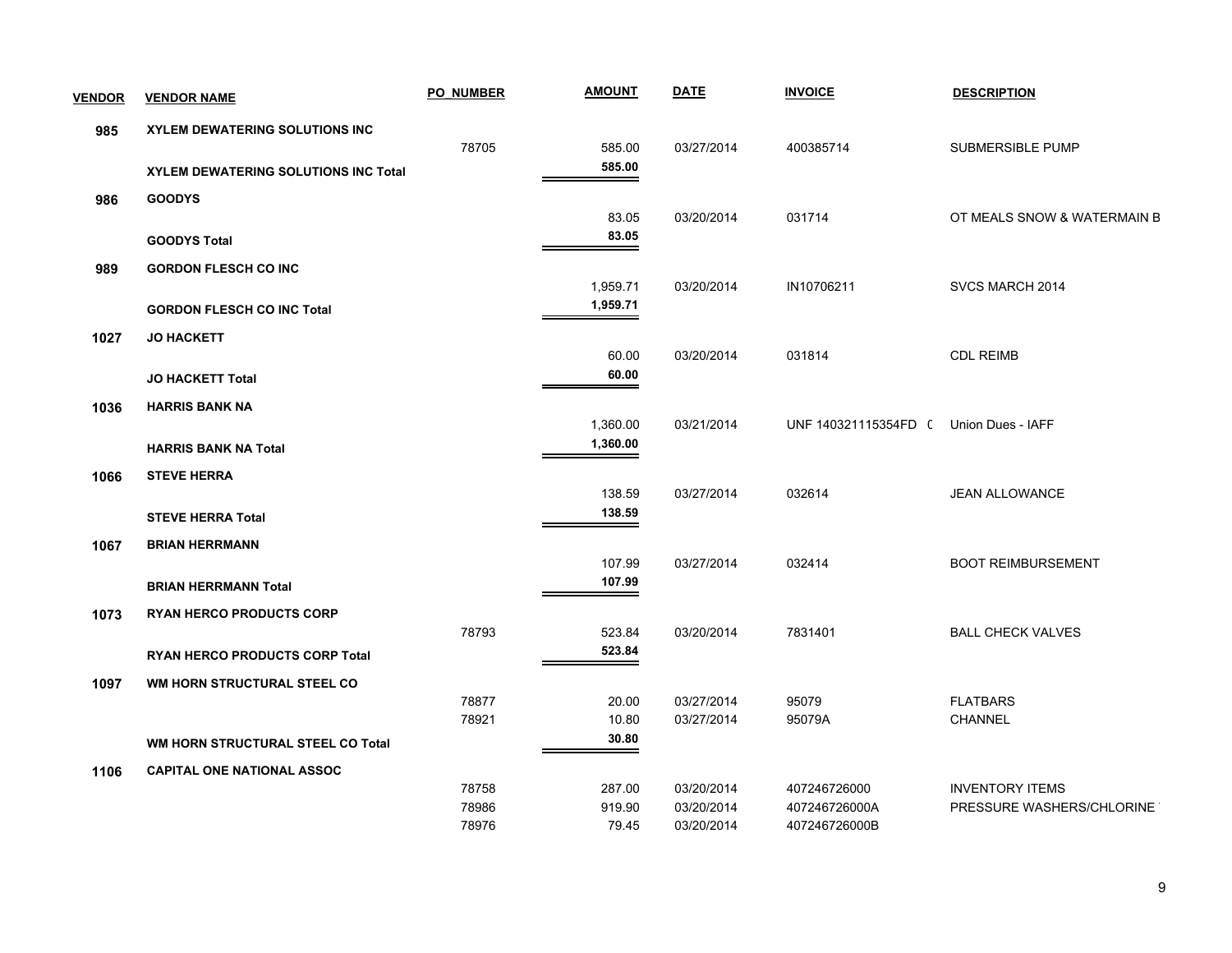| <b>VENDOR</b> | <b>VENDOR NAME</b>                      | <b>PO_NUMBER</b> | <b>AMOUNT</b> | <b>DATE</b> | <b>INVOICE</b>       | <b>DESCRIPTION</b>                  |
|---------------|-----------------------------------------|------------------|---------------|-------------|----------------------|-------------------------------------|
|               |                                         | 78879            | 71.75         | 03/20/2014  | 407246726000C        |                                     |
|               |                                         | 79017            | 310.36        | 03/27/2014  | 407707610000         | <b>MISC REHAB SUPPLIES</b>          |
|               |                                         |                  | $-10.23$      | 03/27/2014  | 407809188000         | CRED TAX #407707610000              |
|               |                                         |                  | $-3.00$       | 03/27/2014  | 407809190000         | CRED TAX #407707610000              |
|               |                                         | 79079            | 1,496.94      | 03/27/2014  | 407911406000         | <b>EOC SUPPLIES/EQUIPMENT</b>       |
|               | <b>CAPITAL ONE NATIONAL ASSOC Total</b> |                  | 3,152.17      |             |                      |                                     |
|               |                                         |                  |               |             |                      |                                     |
| 1133          | <b>IBEW LOCAL 196</b>                   |                  |               |             |                      |                                     |
|               |                                         |                  | 143.57        | 03/21/2014  | UNE 140321115354PW   | Union Due - IBEW                    |
|               |                                         |                  | 587.75        | 03/21/2014  | UNEW140321115354PW   | Union Due - IBEW - percent          |
|               | <b>IBEW LOCAL 196 Total</b>             |                  | 731.32        |             |                      |                                     |
| 1136          | ICMA RETIREMENT CORP                    |                  |               |             |                      |                                     |
|               |                                         |                  | 326.92        | 03/21/2014  | 032114               | <b>ICMA PLAN PAYROLL</b>            |
|               |                                         |                  | 135.09        | 03/21/2014  | C401140321115354CA ( | 401A Savings Plan Company           |
|               |                                         |                  | 420.58        | 03/21/2014  | C401140321115354CD ( | 401A Savings Plan Company           |
|               |                                         |                  | 351.93        | 03/21/2014  | C401140321115354FD ( | 401A Savings Plan Company           |
|               |                                         |                  | 460.50        | 03/21/2014  | C401140321115354FN ( | 401A Savings Plan Company           |
|               |                                         |                  | 219.16        | 03/21/2014  | C401140321115354HR ( | 401A Savings Plan Company           |
|               |                                         |                  | 423.20        | 03/21/2014  | C401140321115354IS 0 | 401A Savings Plan Company           |
|               |                                         |                  | 579.56        | 03/21/2014  | C401140321115354PD ( | 401A Savings Plan Company           |
|               |                                         |                  | 662.36        | 03/21/2014  | C401140321115354PW   | 401A Savings Plan Company           |
|               |                                         |                  | 135.09        | 03/21/2014  | E401140321115354CA ( | 401A Savings Plan Employee          |
|               |                                         |                  | 420.58        | 03/21/2014  | E401140321115354CD ( | 401A Savings Plan Employee          |
|               |                                         |                  | 351.93        | 03/21/2014  | E401140321115354FD ( | 401A Savings Plan Employee          |
|               |                                         |                  | 488.42        | 03/21/2014  | E401140321115354FN ( | 401A Savings Plan Employee          |
|               |                                         |                  | 219.16        | 03/21/2014  | E401140321115354HR ( | 401A Savings Plan Employee          |
|               |                                         |                  | 423.20        | 03/21/2014  | E401140321115354IS 0 | 401A Savings Plan Employee          |
|               |                                         |                  | 579.56        | 03/21/2014  | E401140321115354PD ( | 401A Savings Plan Employee          |
|               |                                         |                  | 634.44        | 03/21/2014  | E401140321115354PW   | 401A Savings Plan Employee          |
|               |                                         |                  | 1,346.15      | 03/21/2014  | ICMA140321115354CA   | ICMA Deductions - Dollar Amt        |
|               |                                         |                  | 1,608.00      | 03/21/2014  | ICMA140321115354CD   | ICMA Deductions - Dollar Amt        |
|               |                                         |                  | 1,625.00      | 03/21/2014  | ICMA140321115354FD ( | ICMA Deductions - Dollar Amt        |
|               |                                         |                  | 1,273.08      | 03/21/2014  | ICMA140321115354FN ( | ICMA Deductions - Dollar Amt        |
|               |                                         |                  | 770.00        | 03/21/2014  | ICMA140321115354HR   | <b>ICMA Deductions - Dollar Amt</b> |
|               |                                         |                  | 400.00        | 03/21/2014  | ICMA140321115354IS 0 | ICMA Deductions - Dollar Amt        |
|               |                                         |                  | 8,292.37      | 03/21/2014  | ICMA140321115354PD   | <b>ICMA Deductions - Dollar Amt</b> |
|               |                                         |                  | 3,858.47      | 03/21/2014  | ICMA140321115354PW   | ICMA Deductions - Dollar Amt        |
|               |                                         |                  | 452.58        | 03/21/2014  | ICMP140321115354CA   | <b>ICMA Deductions - Percent</b>    |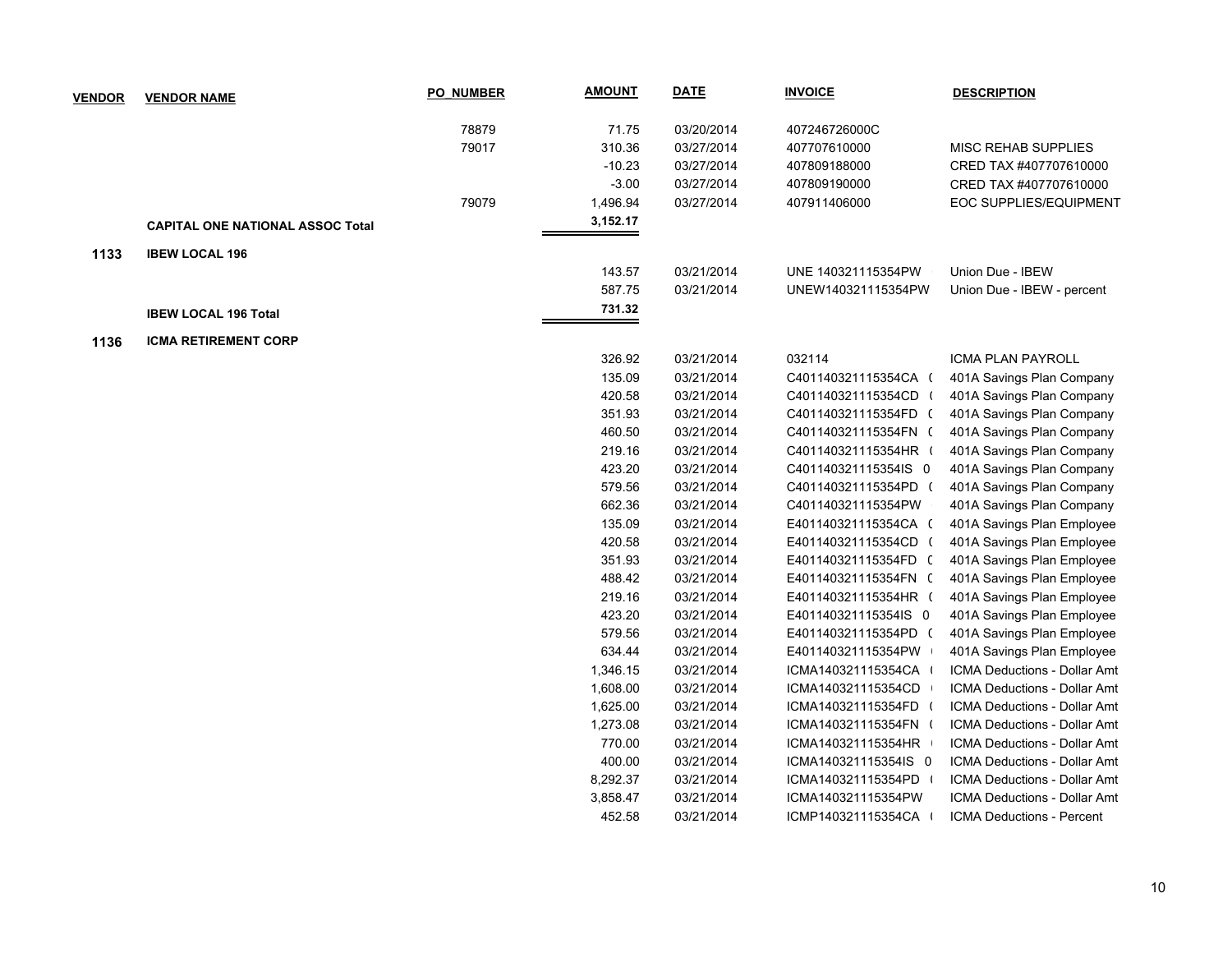| <b>VENDOR</b> | <b>VENDOR NAME</b>                     | <b>PO NUMBER</b> | <u>AMOUNT</u>      | <b>DATE</b> | <b>INVOICE</b>       | <b>DESCRIPTION</b>               |
|---------------|----------------------------------------|------------------|--------------------|-------------|----------------------|----------------------------------|
|               |                                        |                  | 276.73             | 03/21/2014  | ICMP140321115354CD   | <b>ICMA Deductions - Percent</b> |
|               |                                        |                  | 1,305.38           | 03/21/2014  | ICMP140321115354FD ( | ICMA Deductions - Percent        |
|               |                                        |                  | 674.16             | 03/21/2014  | ICMP140321115354FN ( | ICMA Deductions - Percent        |
|               |                                        |                  | 2,063.25           | 03/21/2014  | ICMP140321115354IS 0 | ICMA Deductions - Percent        |
|               |                                        |                  | 920.14             | 03/21/2014  | ICMP140321115354PD   | <b>ICMA Deductions - Percent</b> |
|               |                                        |                  | 1,121.49           | 03/21/2014  | ICMP140321115354PW   | ICMA Deductions - Percent        |
|               |                                        |                  | 125.00             | 03/21/2014  | ROTH140321115354FD   | Roth IRA Deduction               |
|               |                                        |                  | 292.30             | 03/21/2014  | ROTH140321115354HR   | Roth IRA Deduction               |
|               |                                        |                  | 375.00             | 03/21/2014  | ROTH140321115354PD   | Roth IRA Deduction               |
|               |                                        |                  | 551.67             | 03/21/2014  | ROTH140321115354PW   | Roth IRA Deduction               |
|               |                                        |                  | 10.00              | 03/21/2014  | RTHA140321115354CD   | Roth 457 - Dollar Amount         |
|               |                                        |                  | 50.00              | 03/21/2014  | RTHA140321115354FD   | Roth 457 - Dollar Amount         |
|               |                                        |                  | 60.00              | 03/21/2014  | RTHA140321115354HR   | Roth 457 - Dollar Amount         |
|               |                                        |                  | 1,325.94           | 03/21/2014  | RTHA140321115354IS ( | Roth 457 - Dollar Amount         |
|               |                                        |                  | 1,326.92           | 03/21/2014  | RTHA140321115354PW   | Roth 457 - Dollar Amount         |
|               | <b>ICMA RETIREMENT CORP Total</b>      |                  | 27.22<br>36,962.53 | 03/21/2014  | RTHP140321115354PW   | Roth 457 - Percent               |
|               |                                        |                  |                    |             |                      |                                  |
| 1140          | <b>IDEXX DISTRIBUTION INC</b>          |                  |                    |             |                      |                                  |
|               |                                        | 78708            | 486.76             | 03/20/2014  | 275653187            | <b>LAB SUPPLIES</b>              |
|               | <b>IDEXX DISTRIBUTION INC Total</b>    |                  | 486.76             |             |                      |                                  |
| 1171          | <b>ILLINOIS STATE POLICE</b>           |                  |                    |             |                      |                                  |
|               |                                        |                  | 474.50             | 03/27/2014  | 032114               | <b>13 PRINT FEES/CARDS</b>       |
|               | <b>ILLINOIS STATE POLICE Total</b>     |                  | 474.50             |             |                      |                                  |
| 1175          | <b>MARBERRY CLEANERS &amp;</b>         |                  |                    |             |                      |                                  |
|               |                                        | 75547            | 62.00              | 03/20/2014  | 030314               | DRY CLEANING/PD                  |
|               | <b>MARBERRY CLEANERS &amp; Total</b>   |                  | 62.00              |             |                      |                                  |
| 1185          | <b>ILLINOIS MUNICIPAL LEAGUE</b>       |                  |                    |             |                      |                                  |
|               |                                        |                  | 20.00              | 03/20/2014  | 0023783-IN           | <b>JOB POSTING = PLANNER</b>     |
|               |                                        |                  | 20.00              |             |                      |                                  |
|               | <b>ILLINOIS MUNICIPAL LEAGUE Total</b> |                  |                    |             |                      |                                  |
| 1203          | IL DEPT OF AGRICULTURE                 |                  |                    |             |                      |                                  |
|               |                                        |                  | 400.00             | 03/20/2014  | 5C000275             | <b>RE-CERT PORTABLE SCALES</b>   |
|               | IL DEPT OF AGRICULTURE Total           |                  | 400.00             |             |                      |                                  |
| 1215          | <b>ILLINOIS MUNICIPAL UTILITIES</b>    |                  |                    |             |                      |                                  |
|               |                                        |                  | 3,131,751.45       | 03/19/2014  | 031914               | IMEA FEBRUARY BILLING 2014       |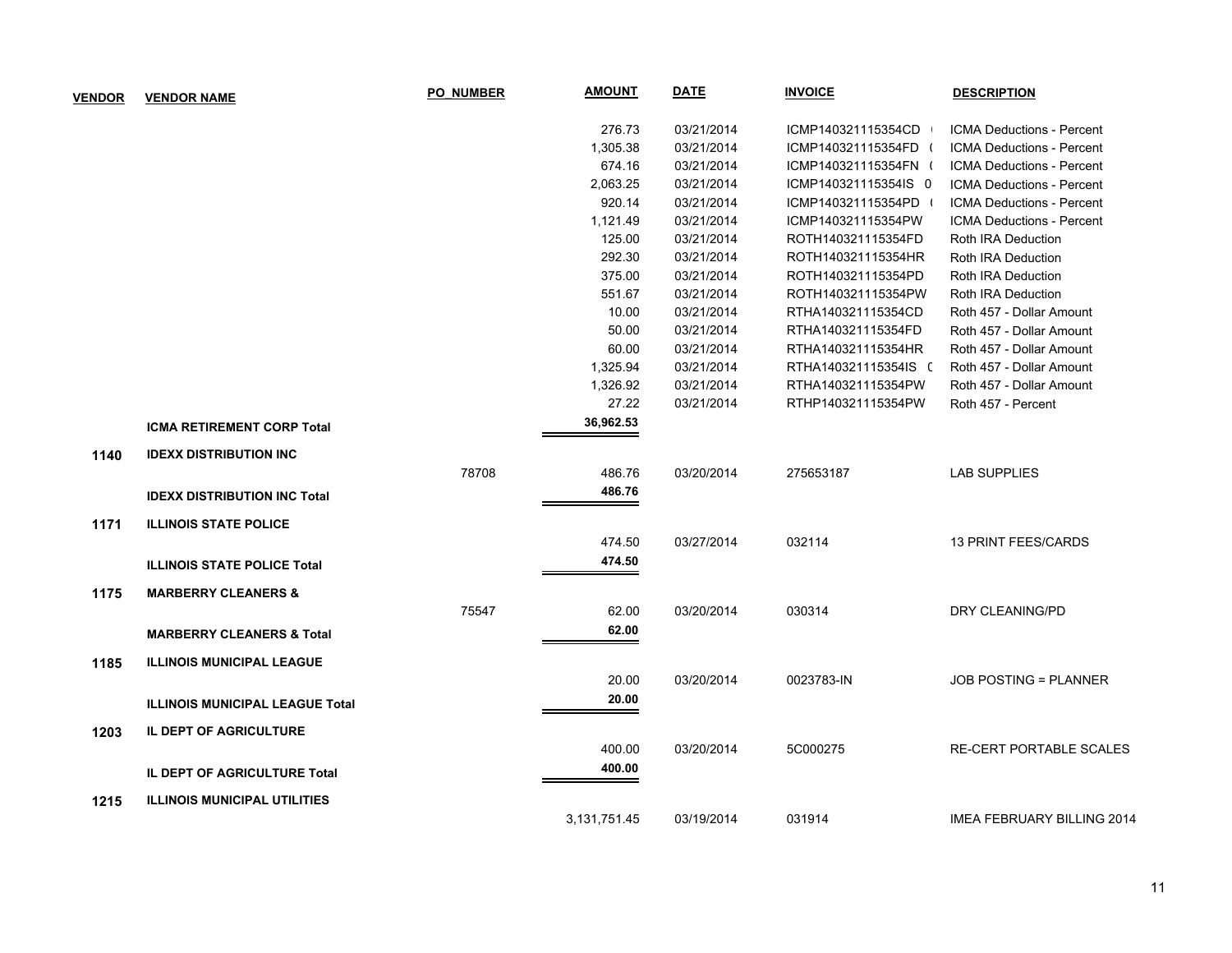| <b>VENDOR</b> | <b>VENDOR NAME</b>                          | PO NUMBER | <b>AMOUNT</b>   | <b>DATE</b> | <b>INVOICE</b> | <b>DESCRIPTION</b>                 |
|---------------|---------------------------------------------|-----------|-----------------|-------------|----------------|------------------------------------|
|               | <b>ILLINOIS MUNICIPAL UTILITIES Total</b>   |           | 3, 131, 751. 45 |             |                |                                    |
| 1223          | <b>INITIAL IMPRESSIONS EMBROIDERY</b>       |           |                 |             |                |                                    |
|               |                                             | 76125     | 25.20           | 03/20/2014  | N50322         | ST CHARLES CITY LOGO               |
|               |                                             | 76125     | 9.90            | 03/20/2014  | N50323         | ST CHARLES CITY LOGO               |
|               | <b>INITIAL IMPRESSIONS EMBROIDERY Total</b> |           | 35.10           |             |                |                                    |
| 1225          | <b>INSIGHT PUBLIC SECTOR</b>                |           |                 |             |                |                                    |
|               |                                             | 78795     | 920.80          | 03/20/2014  | 1100357017     | <b>HP DATA CARTRIDGE</b>           |
|               |                                             | 78862     | 1,334.61        | 03/27/2014  | 1100357992     | APC SMART UPS 1500 LCD             |
|               |                                             | 78886     | 444.87          | 03/27/2014  | 1100358370     | APC SMART UPS 1500 LCD             |
|               | <b>INSIGHT PUBLIC SECTOR Total</b>          |           | 2,700.28        |             |                |                                    |
| 1240          | <b>INTERSTATE BATTERY SYSTEM OF</b>         |           |                 |             |                |                                    |
|               |                                             | 78893     | 467.80          | 03/27/2014  | 60303205       | <b>INVENTORY ITEMS</b>             |
|               | <b>INTERSTATE BATTERY SYSTEM OF Total</b>   |           | 467.80          |             |                |                                    |
| 1267          | IT SOLUTIONS GROUP INC                      |           |                 |             |                |                                    |
|               |                                             | 78617     | 24,965.46       | 03/20/2014  | 2960           | POWER 7 SRVR/SFTWR                 |
|               | <b>IT SOLUTIONS GROUP INC Total</b>         |           | 24,965.46       |             |                |                                    |
| 1309          | <b>J&amp;S NEWPORT ENT LP</b>               |           |                 |             |                |                                    |
|               |                                             |           | 3.45            | 03/27/2014  | 031914         | PRISONER FOOD POLICE DEPT          |
|               | <b>J&amp;S NEWPORT ENT LP Total</b>         |           | 3.45            |             |                |                                    |
| 1324          | <b>KANE MCKENNA &amp; ASSOCIATES</b>        |           |                 |             |                |                                    |
|               |                                             | 78455     | 1,362.50        | 03/20/2014  | 12250          | <b>TIF ANALYSIS</b>                |
|               | <b>KANE MCKENNA &amp; ASSOCIATES Total</b>  |           | 1,362.50        |             |                |                                    |
| 1327          | <b>KANE COUNTY FAIR</b>                     |           |                 |             |                |                                    |
|               |                                             |           | 382.13          | 03/20/2014  | FY-2014        | <b>MANION PROPERTY DEBT PAYMEI</b> |
|               |                                             |           | 382.13          | 03/20/2014  | FY-2014        | <b>MANION PROPERTY DEBT PAYMEL</b> |
|               |                                             |           | 382.13          | 03/20/2014  | FY-2014        | <b>MANION PROPERTY DEBT PAYMEI</b> |
|               |                                             |           | 382.13          | 03/20/2014  | FY-2014        | <b>MANION PROPERTY DEBT PAYMEI</b> |
|               |                                             |           | 382.13          | 03/20/2014  | FY-2014        | MANION PROPERTY DEBT PAYMEI        |
|               |                                             |           | 382.13          | 03/20/2014  | FY-2014        | <b>MANION PROPERTY DEBT PAYMEI</b> |
|               |                                             |           | 382.13          | 03/20/2014  | FY-2014        | <b>MANION PROPERTY DEBT PAYMEI</b> |
|               |                                             |           | 382.13          | 03/20/2014  | FY-2014        | MANION PROPERTY DEBT PAYMEI        |
|               |                                             |           | 382.13          | 03/20/2014  | FY-2014        | <b>MANION PROPERTY DEBT PAYMEL</b> |
|               |                                             |           | 382.13          | 03/20/2014  | FY-2014        | <b>MANION PROPERTY DEBT PAYMEI</b> |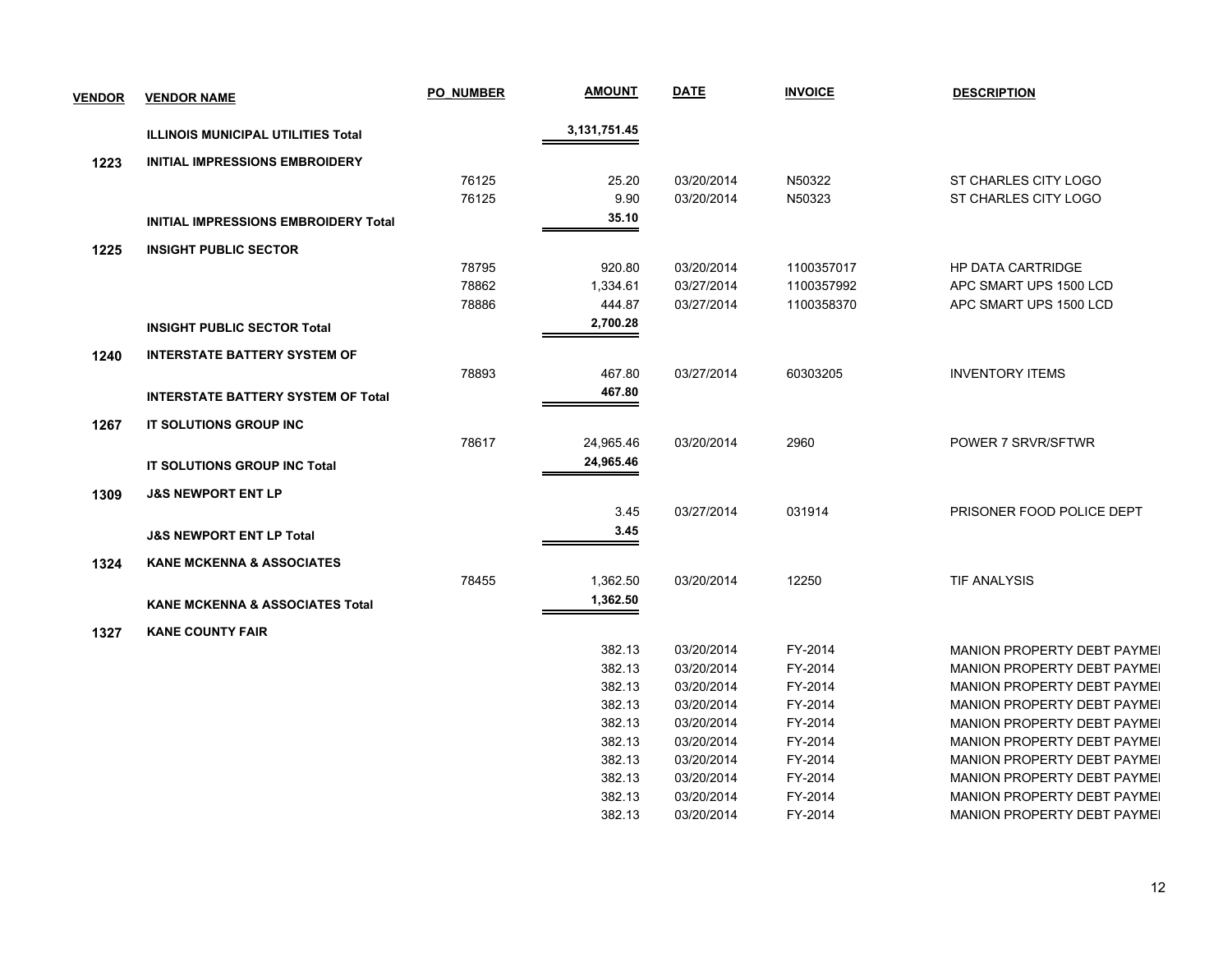| <b>VENDOR</b> | <b>VENDOR NAME</b>            | <b>PO NUMBER</b> | <b>AMOUNT</b> | <b>DATE</b> | <b>INVOICE</b> | <b>DESCRIPTION</b>               |
|---------------|-------------------------------|------------------|---------------|-------------|----------------|----------------------------------|
|               | <b>KANE COUNTY FAIR Total</b> |                  | 3,821.30      |             |                |                                  |
| 1463          | <b>LINA</b>                   |                  |               |             |                |                                  |
|               |                               | 75795            | 8,714.03      | 03/27/2014  | 033114         | SVCS MARCH 2014                  |
|               | <b>LINA Total</b>             |                  | 8,714.03      |             |                |                                  |
|               |                               |                  |               |             |                |                                  |
| 1489          | <b>LOWES</b>                  |                  |               |             |                |                                  |
|               |                               | 75606            | 64.14         | 03/20/2014  | 01239          | MISC HARDWARE/SUPPLIES           |
|               |                               | 75606            | 12.72         | 03/20/2014  | 02031          | MISC HARDWARE/SUPPLIES           |
|               |                               | 75606            | 33.21         | 03/20/2014  | 02135          | MISC HARDWARE/SUPPLIES           |
|               |                               | 75931            | 155.30        | 03/20/2014  | 02161          | MISC HARDWARE/SUPPLIES           |
|               |                               | 75518            | 16.03         | 03/27/2014  | 02326A         | MISC HARDWARE/SUPPLIES           |
|               |                               | 75665            | 71.21         | 03/20/2014  | 02346A         | MISC HARDWARE/SUPPLIES           |
|               |                               | 77156            | 102.58        | 03/20/2014  | 02477A         | <b>COFFEE MAKER</b>              |
|               |                               | 75606            | 15.16         | 03/20/2014  | 02507          | MISC SUPPLIES/HARDWARE           |
|               |                               | 75517            | 45.14         | 03/27/2014  | 02743          | MISC SUPPLIES/HARDWARE           |
|               |                               | 75606            | 52.92         | 03/27/2014  | 02848          | MISC HARDWARE/SUPPLIES           |
|               |                               | 78759            | 22.68         | 03/20/2014  | 02991A         | <b>INVENTORY ITEMS</b>           |
|               |                               |                  | -648.66       | 03/20/2014  | 03813          | CREDIT INVOICE #92472A           |
|               |                               | 77156            | 119.56        | 03/27/2014  | 10031          | WASTEBASKET/TRASHPAN             |
|               |                               | 75665            | 24.64         | 03/20/2014  | 10139          | FIRE DEPT RADON TEST KIT         |
|               |                               | 78659            | 377.78        | 03/20/2014  | 90974          | <b>INVENTORY ITEMS</b>           |
|               |                               | 78659            | 348.72        | 03/20/2014  | 90977          | <b>INVENTORY ITEMS</b>           |
|               |                               | 78683            | 238.98        | 03/20/2014  | 92472          | <b>INVENTORY ITEMS</b>           |
|               |                               | 78683            | 238.98        | 03/20/2014  | 92472          | <b>INVENTORY ITEMS</b>           |
|               |                               | 78683            | $-238.98$     | 03/20/2014  | 92472          | <b>INVENTORY ITEMS</b>           |
|               |                               | 78683            | $-238.98$     | 03/20/2014  | 92472          | <b>INVENTORY ITEMS</b>           |
|               |                               |                  | 648.66        | 03/20/2014  | 92472A         | PRODUCT AT INCORRECT PRICING     |
|               |                               |                  | $-59.00$      | 03/20/2014  | 94286          | CREDIT INV#94063 SHIPPING        |
|               |                               | 78830            | 332.75        | 03/27/2014  | 96225          | <b>INVENTORY ITEMS</b>           |
|               |                               | 78874            | 20.40         | 03/27/2014  | 96494          | PLASTIC PAINT BUCKET             |
|               | <b>LOWES Total</b>            |                  | 1,755.94      |             |                |                                  |
|               |                               |                  |               |             |                |                                  |
| 1491          | <b>SCOTT LUDKE</b>            |                  |               |             |                |                                  |
|               |                               |                  | 6.44          | 03/27/2014  | 031914         | <b>REIMB SINK PARTS PURCHASE</b> |
|               | <b>SCOTT LUDKE Total</b>      |                  | 6.44          |             |                |                                  |
| 1525          | <b>JIM MARTIN</b>             |                  |               |             |                |                                  |
|               |                               |                  | 35.00         | 03/27/2014  | 032514         | MONTHLY INTERNET MARCH 2014      |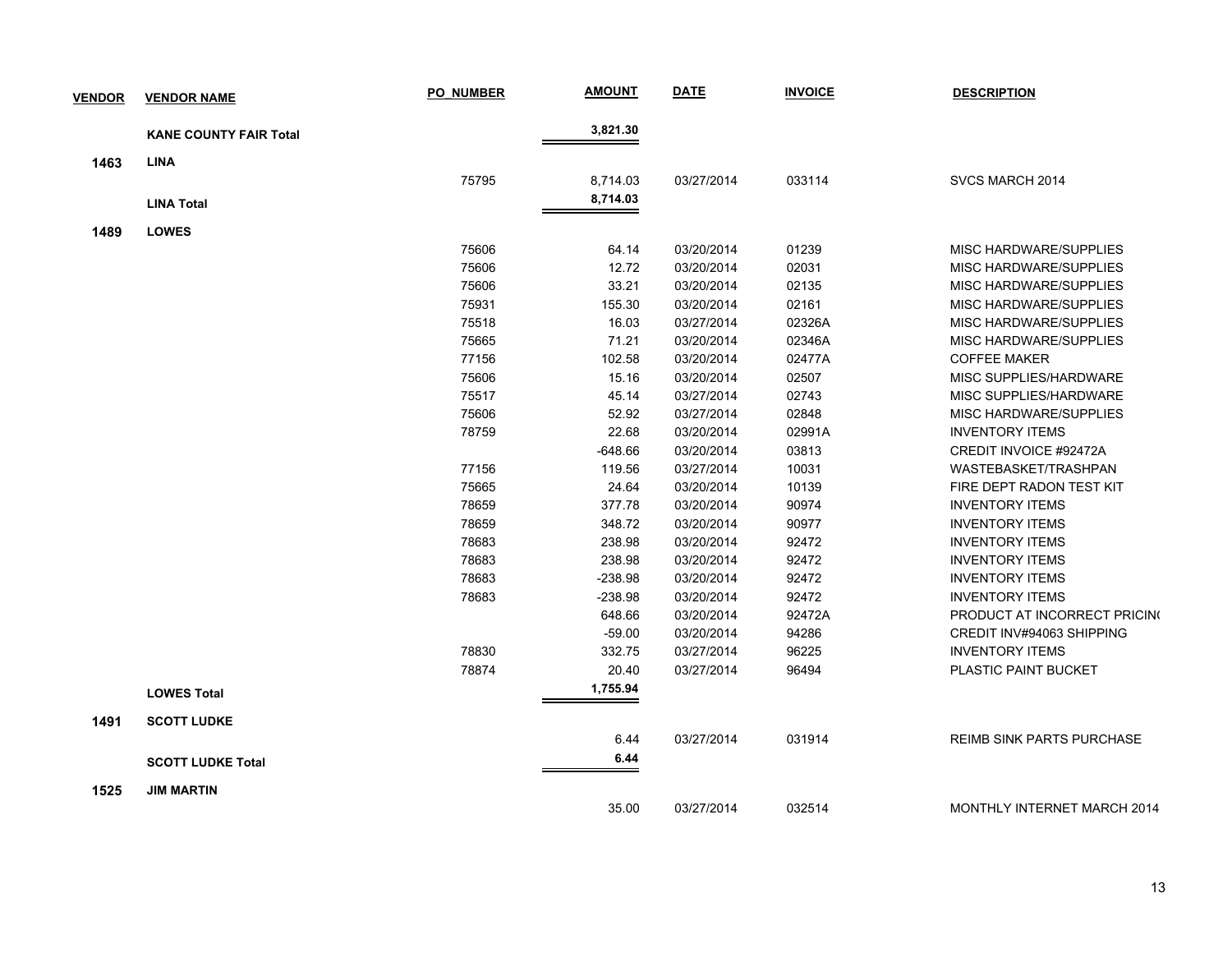| <b>VENDOR</b> | <b>VENDOR NAME</b>                          | <b>PO NUMBER</b> | <b>AMOUNT</b>   | <b>DATE</b>              | <b>INVOICE</b>                           | <b>DESCRIPTION</b>                                      |
|---------------|---------------------------------------------|------------------|-----------------|--------------------------|------------------------------------------|---------------------------------------------------------|
|               | <b>JIM MARTIN Total</b>                     |                  | 35.00           |                          |                                          |                                                         |
| 1577          | <b>MCGOUGH &amp; ASSOCIATES INC</b>         |                  |                 |                          |                                          |                                                         |
|               |                                             | 78911            | 1,034.60        | 03/27/2014               | 55753                                    | SURVEILLANCE                                            |
|               | <b>MCGOUGH &amp; ASSOCIATES INC Total</b>   |                  | 1,034.60        |                          |                                          |                                                         |
| 1582          | <b>MCMASTER CARR SUPPLY CO</b>              |                  |                 |                          |                                          |                                                         |
|               |                                             | 78905            | 469.01          | 03/27/2014               | 76426142                                 | <b>GLOVE DISPENSER</b>                                  |
|               | <b>MCMASTER CARR SUPPLY CO Total</b>        |                  | 469.01          |                          |                                          |                                                         |
| 1585          | <b>MEADE ELECTRIC COMPANY INC</b>           |                  |                 |                          |                                          |                                                         |
|               |                                             | 76303            | 1,588.00        | 03/20/2014               | 663982                                   | SVC FEBRUARY 2014                                       |
|               | <b>MEADE ELECTRIC COMPANY INC Total</b>     |                  | 1,588.00        |                          |                                          |                                                         |
| 1590          | <b>MEDICAL SCREENING SERVICES INC</b>       |                  |                 |                          |                                          |                                                         |
|               |                                             |                  | 99.00           | 03/27/2014               | 0299537-IN                               | RENTAL 3-15 TO 4-14-14                                  |
|               | <b>MEDICAL SCREENING SERVICES INC Total</b> |                  | 99.00           |                          |                                          |                                                         |
| 1598          | <b>MENARDS INC</b>                          |                  |                 |                          |                                          |                                                         |
|               |                                             | 75884            | 113.92          | 03/20/2014               | 48728                                    | MISC HARDWARE/SUPPLIES                                  |
|               | <b>MENARDS INC Total</b>                    |                  | 113.92          |                          |                                          |                                                         |
| 1603          | <b>METRO WEST COG</b>                       |                  |                 |                          |                                          |                                                         |
|               |                                             |                  | 60.00           | 03/27/2014               | 1610                                     | <b>BOARD MTG 1-23-14</b>                                |
|               |                                             |                  | 60.00<br>120.00 | 03/27/2014               | 1626                                     | <b>BOARD MTG 2-27-14</b>                                |
|               | <b>METRO WEST COG Total</b>                 |                  |                 |                          |                                          |                                                         |
| 1613          | <b>METROPOLITAN ALLIANCE OF POL</b>         |                  |                 |                          |                                          |                                                         |
|               |                                             |                  | 880.00<br>99.00 | 03/21/2014<br>03/21/2014 | UNP 140321115354PD<br>UNPS140321115354PD | Union Dues - IMAP<br><b>Union Dues-Police Sergeants</b> |
|               | <b>METROPOLITAN ALLIANCE OF POL Total</b>   |                  | 979.00          |                          |                                          |                                                         |
|               |                                             |                  |                 |                          |                                          |                                                         |
| 1614          | <b>MEYER MATERIAL</b>                       | 75623            | 385.00          | 03/27/2014               | 704746341                                | CONCRETE                                                |
|               | <b>MEYER MATERIAL Total</b>                 |                  | 385.00          |                          |                                          |                                                         |
|               |                                             |                  |                 |                          |                                          |                                                         |
| 1629          | <b>MIDWEST DRIVESHAFT INC</b>               | 78865            | 175.00          | 03/20/2014               | 77582                                    | SVC V#1811 RO#49443                                     |
|               | <b>MIDWEST DRIVESHAFT INC Total</b>         |                  | 175.00          |                          |                                          |                                                         |
|               |                                             |                  |                 |                          |                                          |                                                         |

 **1643 MILSOFT UTILITY SOLUTIONS INC**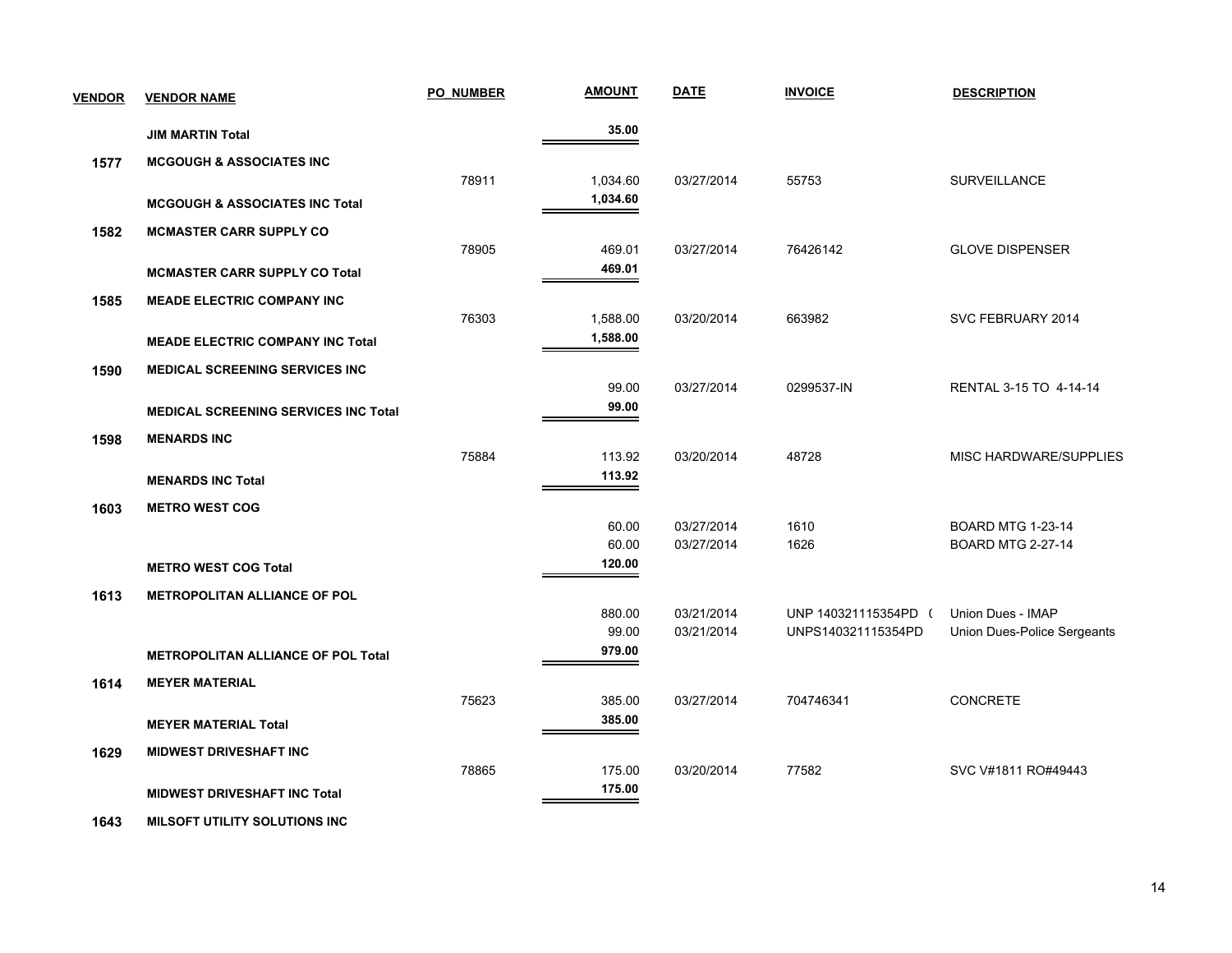| <b>VENDOR</b> | <b>VENDOR NAME</b>                       | <b>PO NUMBER</b> | <b>AMOUNT</b> | <b>DATE</b> | <b>INVOICE</b>       | <b>DESCRIPTION</b>             |
|---------------|------------------------------------------|------------------|---------------|-------------|----------------------|--------------------------------|
|               |                                          | 75645            | 214.60        | 03/20/2014  | 20140837             | OCM IN/OUT CALLS               |
|               | MILSOFT UTILITY SOLUTIONS INC Total      |                  | 214.60        |             |                      |                                |
| 1651          | <b>MNJ TECHNOLOGIES DIRECT INC</b>       |                  |               |             |                      |                                |
|               |                                          | 78816            | 19.14         | 03/20/2014  | 0003305356           | <b>FLASH CARD READER</b>       |
|               |                                          | 78852            | 1,146.56      | 03/20/2014  | 0003305972           | <b>CISCO AIRONET</b>           |
|               |                                          | 78884            | 13.25         | 03/27/2014  | 0003306844           | <b>CYBER ACOUSTIC SPEAKERS</b> |
|               |                                          | 78897            | 452.22        | 03/27/2014  | 0003306926           | <b>CARTRIDGES</b>              |
|               |                                          | 78885            | 795.92        | 03/27/2014  | 0003307493           | <b>KEYSCAN COMM BOARDS</b>     |
|               | <b>MNJ TECHNOLOGIES DIRECT INC Total</b> |                  | 2,427.09      |             |                      |                                |
| 1655          | <b>MONROE TRUCK EQUIPMENT</b>            |                  |               |             |                      |                                |
|               |                                          | 78888            | 7.00          | 03/20/2014  | 5265790              | <b>FED EX FREIGHT</b>          |
|               |                                          | 78888            | 7.00          | 03/20/2014  | 5265790              | <b>FED EX FREIGHT</b>          |
|               |                                          | 78888            | $-7.00$       | 03/20/2014  | 5265790              | FED EX FREIGHT                 |
|               |                                          | 78888            | $-7.00$       | 03/20/2014  | 5265790              | <b>FED EX FREIGHT</b>          |
|               |                                          | 78888            | 15.00         | 03/27/2014  | 5266148              | SVC V#1775 RO#49462            |
|               | <b>MONROE TRUCK EQUIPMENT Total</b>      |                  | 15.00         |             |                      |                                |
| 1686          | <b>NAPA AUTO PARTS</b>                   |                  |               |             |                      |                                |
|               |                                          | 75554            | 9.73          | 03/20/2014  | 426445               | SVC V#5099 RO#49482            |
|               |                                          | 75554            | 0.21          | 03/27/2014  | 426476               | SVC V#5099 RO#49482            |
|               |                                          | 75554            | 17.13         | 03/20/2014  | 426788               | SVC V#1996 RO#49493            |
|               | <b>NAPA AUTO PARTS Total</b>             |                  | 27.07         |             |                      |                                |
| 1704          | <b>NCPERS IL IMRF</b>                    |                  |               |             |                      |                                |
|               |                                          |                  | 8.00          | 03/21/2014  | NCP2140321115354PD   | NCPERS 2                       |
|               |                                          |                  | 24.00         | 03/21/2014  | NCP2140321115354PW   | <b>NCPERS 2</b>                |
|               | <b>NCPERS IL IMRF Total</b>              |                  | 32.00         |             |                      |                                |
| 1745          | <b>NICOR</b>                             |                  |               |             |                      |                                |
|               |                                          |                  | 30.84         | 03/24/2014  | 0847 6 MARCH 5 2014  | SVCS THRU 3-5-14               |
|               |                                          |                  | 171.38        | 03/28/2014  | 1000 1 FEB 10 2014   | SERVICE THRU 02/06/14          |
|               |                                          |                  | 26.67         | 03/24/2014  | 1000 3 MARCH 6 2014  | SVCS THRU 3-6-14               |
|               |                                          |                  | 189.43        | 03/20/2014  | 1000 9 JAN 30 2014   | <b>SVCS THRU 013014</b>        |
|               |                                          |                  | 382.47        | 03/27/2014  | 2485 8 MARCH 12 2014 | SERVICE THRU 03/11/14          |
|               |                                          |                  | 28.22         | 03/24/2014  | 4625 3 JAN 31 2014   | <b>SVCS THRU 1-31-14</b>       |
|               |                                          |                  | 25.59         | 03/28/2014  | 5425 2 FEB 10 2014   | SERVICE THRU 02/04/14          |
|               |                                          |                  | 82.70         | 03/27/2014  | 8642 6 MARCH 12 2014 | SERVICE THRU 03/10/14          |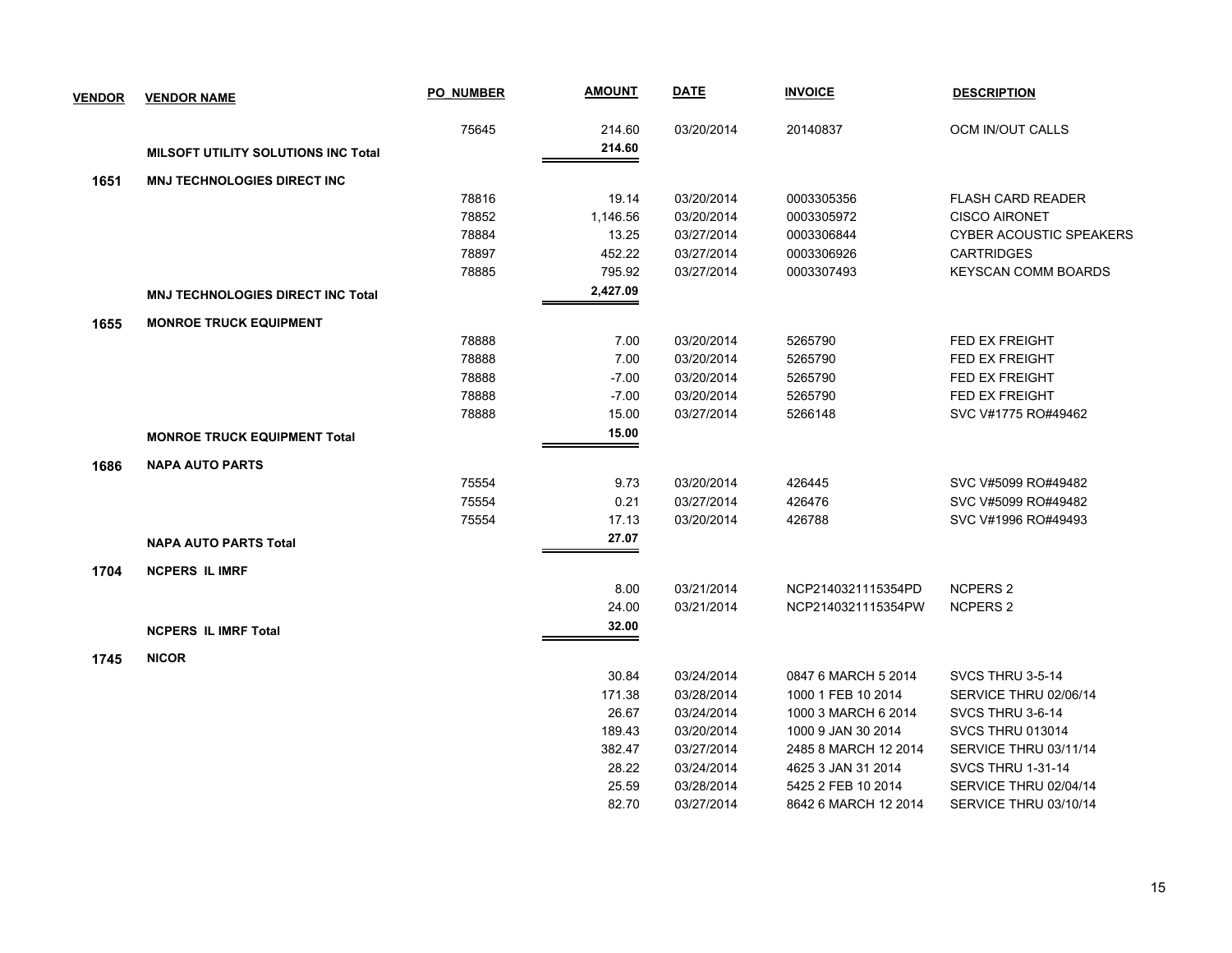| <b>VENDOR</b> | <b>VENDOR NAME</b>                          | PO NUMBER | <b>AMOUNT</b> | <b>DATE</b> | <b>INVOICE</b>       | <b>DESCRIPTION</b>         |
|---------------|---------------------------------------------|-----------|---------------|-------------|----------------------|----------------------------|
|               | <b>NICOR Total</b>                          |           | 937.30        |             |                      |                            |
| 1756          | <b>NORTH CENTRAL LABORATORIES</b>           |           |               |             |                      |                            |
|               |                                             | 78908     | 1,411.54      | 03/27/2014  | 335344               | <b>LAB SUPPLIES</b>        |
|               | <b>NORTH CENTRAL LABORATORIES Total</b>     |           | 1,411.54      |             |                      |                            |
|               |                                             |           |               |             |                      |                            |
| 1770          | <b>OFFICE DEPOT</b>                         | 76416     | 99.99         | 03/20/2014  | 693895723001         |                            |
|               |                                             |           | 99.99         |             |                      | UPS BATTERY BACK-UP        |
|               | <b>OFFICE DEPOT Total</b>                   |           |               |             |                      |                            |
| 1772          | <b>OHALLORAN KOSOFF GEITNER &amp;</b>       |           |               |             |                      |                            |
|               |                                             |           | 9,864.79      | 03/27/2014  | 1112070005-0001/A    | S DEFALCO INV#93476        |
|               | <b>OHALLORAN KOSOFF GEITNER &amp; Total</b> |           | 9,864.79      |             |                      |                            |
| 1775          | <b>RAY O'HERRON CO</b>                      |           |               |             |                      |                            |
|               |                                             | 77789     | 316.95        | 03/20/2014  | 1411260-IN           | <b>UNIFORMS</b>            |
|               |                                             | 77764     | 371.92        | 03/27/2014  | 1412408-IN           | UNIFORMS/FD                |
|               |                                             | 77764     | 684.00        | 03/27/2014  | 1412730-IN           | UNIFORMS/FD                |
|               |                                             | 77764     | 1,719.96      | 03/27/2014  | 1412737-IN           | UNIFORMS/FD                |
|               |                                             | 77764     | 1,719.96      | 03/27/2014  | 1412737-IN           | UNIFORMS/FD                |
|               |                                             | 77764     | $-1,719.96$   | 03/27/2014  | 1412737-IN           | UNIFORMS/FD                |
|               |                                             | 77764     | $-1,719.96$   | 03/27/2014  | 1412737-IN           | UNIFORMS/FD                |
|               |                                             | 77764     | 165.96        | 03/27/2014  | 1412772-IN           | UNIFORMS/FD                |
|               | <b>RAY O'HERRON CO Total</b>                |           | 1,538.83      |             |                      |                            |
| 1786          | OPEN SYSTEMS INTERNATIONAL INC              |           |               |             |                      |                            |
|               |                                             | 78727     | 1,150.00      | 03/20/2014  | SCMEU1M-LIC-09       | <b>LICENSE ENHANCEMENT</b> |
|               | <b>OPEN SYSTEMS INTERNATIONAL INC Total</b> |           | 1,150.00      |             |                      |                            |
|               |                                             |           |               |             |                      |                            |
| 1793          | <b>OTIS ELEVATOR CO</b>                     |           |               |             |                      |                            |
|               |                                             | 78901     | 375.00        | 03/20/2014  | CY33086001           | PRESSURE TEST W DECK       |
|               | <b>OTIS ELEVATOR CO Total</b>               |           | 375.00        |             |                      |                            |
| 1861          | <b>POLICE PENSION FUND</b>                  |           |               |             |                      |                            |
|               |                                             |           | 1,145.48      | 03/21/2014  | PLP2140321115354PD ( | Police Pension Tier 2      |
|               |                                             |           | 16,725.99     | 03/21/2014  | PLPN140321115354PD   | Police Pension             |
|               | <b>POLICE PENSION FUND Total</b>            |           | 17,871.47     |             |                      |                            |
|               | <b>POLYDYNE INC</b>                         |           |               |             |                      |                            |
| 1864          |                                             | 78915     | 2,645.00      | 03/27/2014  | 867708               | <b>CLARIFLOC</b>           |
|               |                                             |           |               |             |                      |                            |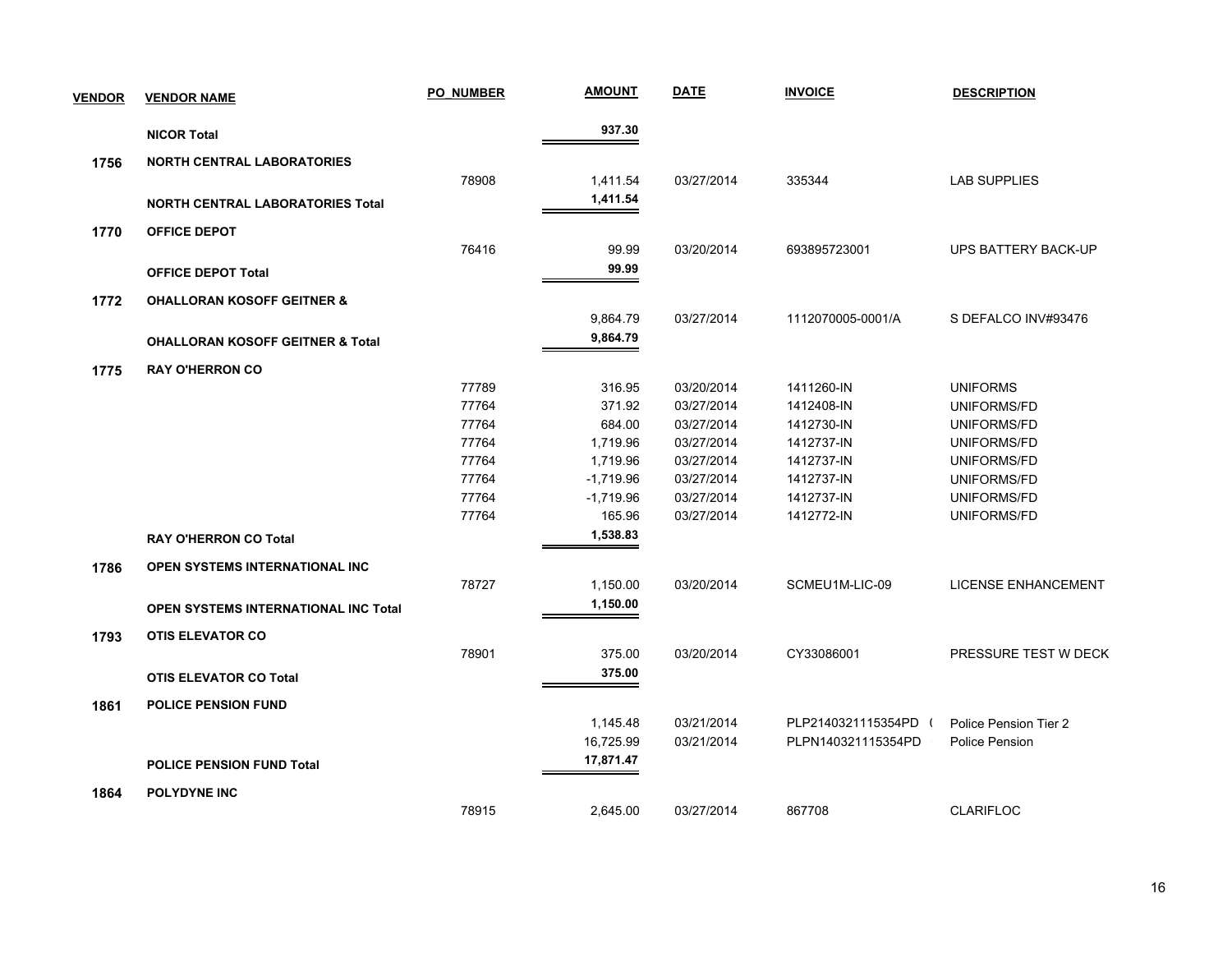| <b>VENDOR</b> | <b>VENDOR NAME</b>                         | <b>PO NUMBER</b> | <b>AMOUNT</b> | <b>DATE</b> | <b>INVOICE</b>     | <b>DESCRIPTION</b>           |
|---------------|--------------------------------------------|------------------|---------------|-------------|--------------------|------------------------------|
|               | <b>POLYDYNE INC Total</b>                  |                  | 2,645.00      |             |                    |                              |
| 1890          | <b>LEGAL SHIELD</b>                        |                  |               |             |                    |                              |
|               |                                            |                  | 7.36          | 03/21/2014  | PPLS140321115354CD | Pre-Paid Legal Services      |
|               |                                            |                  | 36.34         | 03/21/2014  | PPLS140321115354FD | Pre-Paid Legal Services      |
|               |                                            |                  | 211.04        | 03/21/2014  | PPLS140321115354PD | Pre-Paid Legal Services      |
|               | <b>LEGAL SHIELD Total</b>                  |                  | 254.74        |             |                    |                              |
| 1898          | PRIORITY PRODUCTS INC                      |                  |               |             |                    |                              |
|               |                                            | 75556            | 105.66        | 03/20/2014  | 839148             | <b>MISC HARDWARE</b>         |
|               | <b>PRIORITY PRODUCTS INC Total</b>         |                  | 105.66        |             |                    |                              |
| 1900          | <b>PROVIDENT LIFE &amp; ACCIDENT</b>       |                  |               |             |                    |                              |
|               |                                            |                  | 26.76         | 03/21/2014  | POPT140321115354FD | Provident Optional Life      |
|               | <b>PROVIDENT LIFE &amp; ACCIDENT Total</b> |                  | 26.76         |             |                    |                              |
| 1925          | <b>QUALITY FASTENERS INC</b>               |                  |               |             |                    |                              |
|               |                                            | 78761            | 73.80         | 03/20/2014  | 16957              | <b>INVENTORY ITEMS</b>       |
|               | <b>QUALITY FASTENERS INC Total</b>         |                  | 73.80         |             |                    |                              |
| 1933          | <b>RAC ADJUSTMENTS INC</b>                 |                  |               |             |                    |                              |
|               |                                            |                  | 109.00        | 03/27/2014  | 140310W013-0001    | <b>WARFORD VEHICLE CLAIM</b> |
|               | <b>RAC ADJUSTMENTS INC Total</b>           |                  | 109.00        |             |                    |                              |
| 1940          | <b>RADCO COMMUNICATIONS INC</b>            |                  |               |             |                    |                              |
|               |                                            | 78837            | 1,637.70      | 03/20/2014  | 79691              | SVC ENG 101,102,103          |
|               | <b>RADCO COMMUNICATIONS INC Total</b>      |                  | 1,637.70      |             |                    |                              |
| 1946          | <b>RANDALL PRESSURE SYSTEMS INC</b>        |                  |               |             |                    |                              |
|               |                                            | 75558            | 1,822.02      | 03/20/2014  | 223001-0214        | FLEET SVC/PARTS FEB 2014     |
|               |                                            | 78762            | 186.25        | 03/27/2014  | I-85298-0          | <b>INVENTORY ITEMS</b>       |
|               |                                            | 77244            | 56.42         | 03/27/2014  | P-85361-0          | PARTS FOR BRINE MAKER        |
|               | RANDALL PRESSURE SYSTEMS INC Total         |                  | 2,064.69      |             |                    |                              |
| 1953          | <b>RBS PACKAGING INC</b>                   |                  |               |             |                    |                              |
|               |                                            | 78763            | 974.16        | 03/20/2014  | 2026969            | <b>INVENTORY ITEMS</b>       |
|               |                                            | 78831            | 224.00        | 03/27/2014  | 2026998            | <b>INVENTORY ITEMS</b>       |
|               | <b>RBS PACKAGING INC Total</b>             |                  | 1,198.16      |             |                    |                              |
| 1984          | <b>STEVE REHAK</b>                         |                  |               |             |                    |                              |
|               |                                            |                  | 160.00        | 03/27/2014  | 031914             | <b>REIMBURSMENT BOOTS</b>    |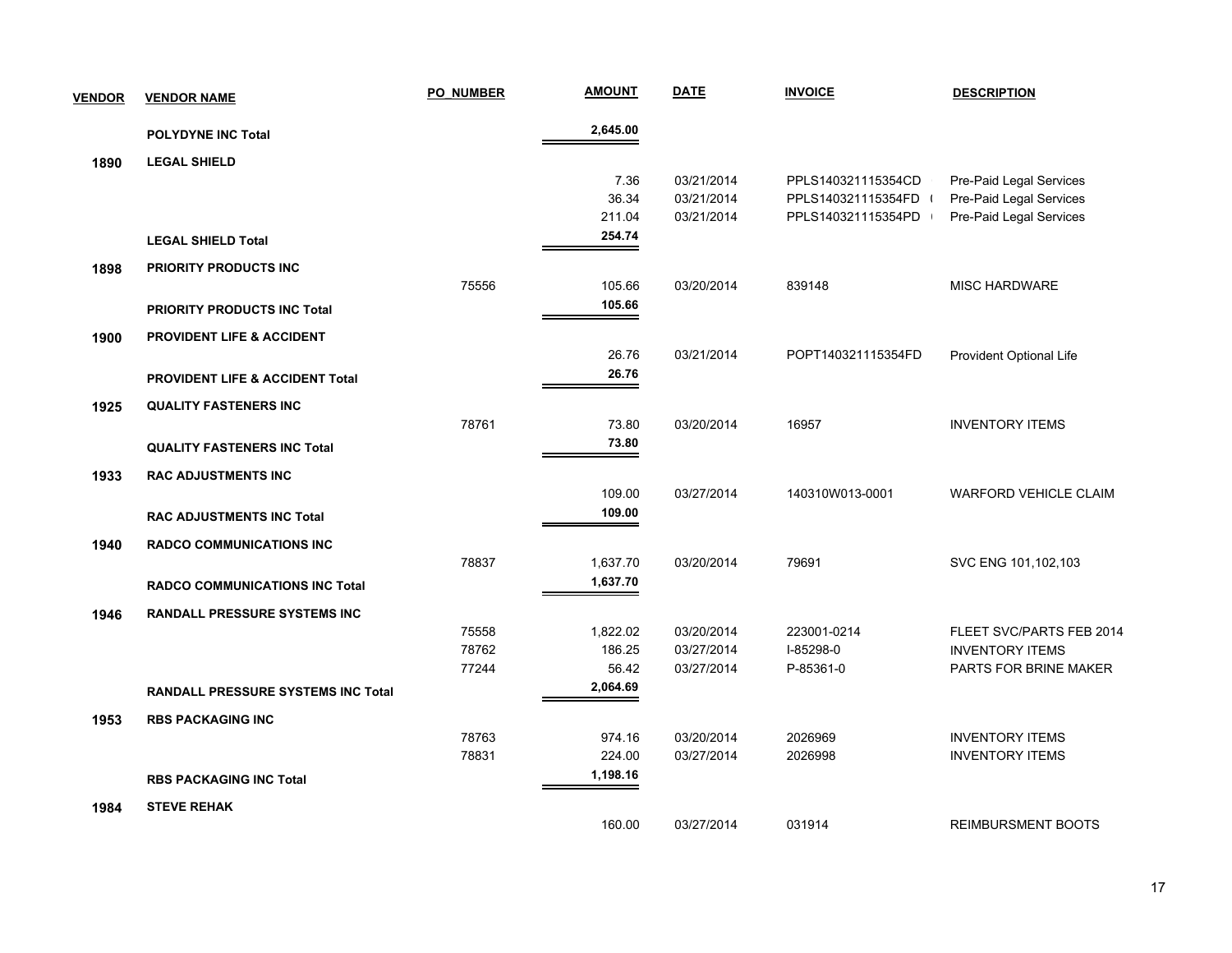| <b>VENDOR</b> | <b>VENDOR NAME</b>                         | <b>PO NUMBER</b> | <b>AMOUNT</b> | <b>DATE</b> | <b>INVOICE</b> | <b>DESCRIPTION</b>                  |
|---------------|--------------------------------------------|------------------|---------------|-------------|----------------|-------------------------------------|
|               | <b>STEVE REHAK Total</b>                   |                  | 160.00        |             |                |                                     |
| 2031          | <b>RAYMOND ROGINA</b>                      |                  |               |             |                |                                     |
|               |                                            |                  | 86.27         | 03/27/2014  | 031114         | DINNER W/MAYOR - AWARD              |
|               | <b>RAYMOND ROGINA Total</b>                |                  | 86.27         |             |                |                                     |
|               |                                            |                  |               |             |                |                                     |
| 2034          | <b>RONDO ENTERPRISES TRUCK &amp;</b>       |                  |               |             |                |                                     |
|               |                                            | 78999            | 19.95         | 03/27/2014  | 59211          | SVC V#2013 RO#49522                 |
|               | <b>RONDO ENTERPRISES TRUCK &amp; Total</b> |                  | 19.95         |             |                |                                     |
| 2041          | <b>RUSSELL W PETERSON</b>                  |                  |               |             |                |                                     |
|               |                                            |                  | 750.00        | 03/20/2014  | FY2014         | AGREEMENT PARK LOT RENT 13/1        |
|               |                                            |                  | 750.00        | 03/20/2014  | FY2014         | AGREEMENT PARK LOT RENT 13/1        |
|               |                                            |                  | 750.00        | 03/20/2014  | FY2014         | AGREEMENT PARK LOT RENT 13/1        |
|               |                                            |                  | 750.00        | 03/20/2014  | FY2014         | <b>AGREEMENT PARK LOT RENT 13/1</b> |
|               |                                            |                  | 750.00        | 03/20/2014  | FY2014         | AGREEMENT PARK LOT RENT 13/1        |
|               |                                            |                  | 750.00        | 03/20/2014  | FY2014         | <b>AGREEMENT PARK LOT RENT 13/1</b> |
|               |                                            |                  | 750.00        | 03/20/2014  | FY2014         | AGREEMENT PARK LOT RENT 13/1        |
|               |                                            |                  | 750.00        | 03/20/2014  | FY2014         | AGREEMENT PARK LOT RENT 13/1        |
|               |                                            |                  | 750.00        | 03/20/2014  | FY2014         | AGREEMENT PARK LOT RENT 13/1        |
|               |                                            |                  | 750.00        | 03/20/2014  | FY2014         | AGREEMENT PARK LOT RENT 13/1        |
|               |                                            |                  | 750.00        | 03/20/2014  | FY2014         | AGREEMENT PARK LOT RENT 13/1        |
|               |                                            |                  | 750.00        | 03/20/2014  | FY2014         | <b>AGREEMENT PARK LOT RENT 13/1</b> |
|               | <b>RUSSELL W PETERSON Total</b>            |                  | 9,000.00      |             |                |                                     |
| 2091          | <b>SCHOLLMEYER LANDSCAPING INC</b>         |                  |               |             |                |                                     |
|               |                                            | 77737            | 2,790.00      | 03/20/2014  | 2700           | SNOW REMOVAL 3-2-14                 |
|               |                                            |                  | 2,790.00      |             |                |                                     |
|               | <b>SCHOLLMEYER LANDSCAPING INC Total</b>   |                  |               |             |                |                                     |
| 2118          | SERVICE INDUSTRIAL SUPPLY INC              |                  |               |             |                |                                     |
|               |                                            | 78764            | 141.00        | 03/20/2014  | 87084          | <b>INVENTORY ITEMS</b>              |
|               | <b>SERVICE INDUSTRIAL SUPPLY INC Total</b> |                  | 141.00        |             |                |                                     |
| 2123          | <b>SERVICE MECHANICAL INDUSTRIES</b>       |                  |               |             |                |                                     |
|               |                                            | 78154            | 171.00        | 03/20/2014  | S48523         | SERVICE FS #1                       |
|               |                                            | 78928            | 171.00        | 03/20/2014  | S49020         | SERVICE FS #2                       |
|               |                                            | 78928            | 128.25        | 03/20/2014  | S49128         | SERVICE STC HERITAGE CNTR           |
|               | <b>SERVICE MECHANICAL INDUSTRIES Total</b> |                  | 470.25        |             |                |                                     |
| 2137          | <b>SHERWIN WILLIAMS</b>                    |                  |               |             |                |                                     |
|               |                                            | 75611            | 199.16        | 03/27/2014  | 3959-2         | <b>MISC PAINT/SUPPLIES</b>          |
|               |                                            |                  |               |             |                |                                     |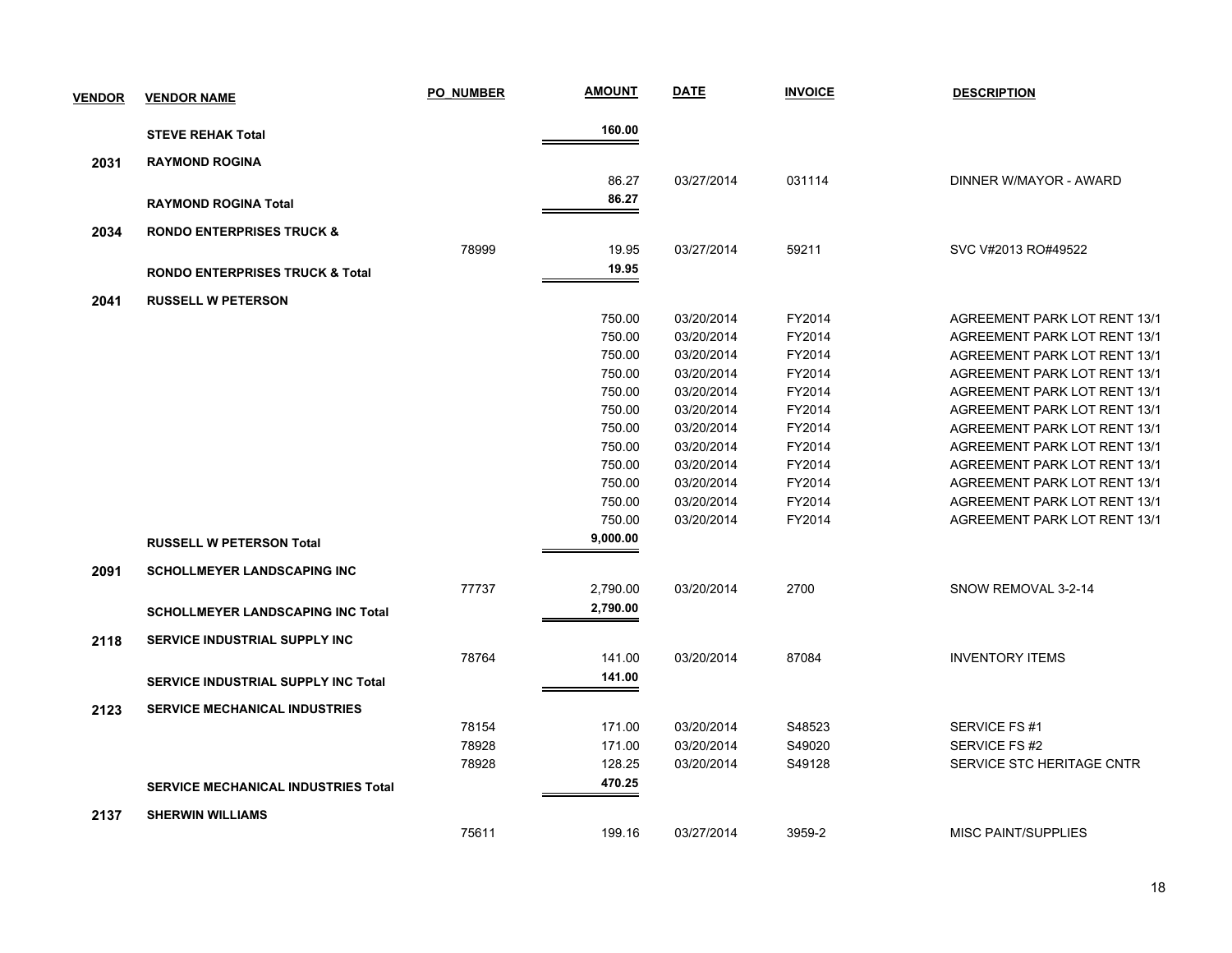| <b>VENDOR</b> | <b>VENDOR NAME</b>                        | <b>PO NUMBER</b> | <b>AMOUNT</b>    | <b>DATE</b> | <b>INVOICE</b> | <b>DESCRIPTION</b>            |
|---------------|-------------------------------------------|------------------|------------------|-------------|----------------|-------------------------------|
|               | <b>SHERWIN WILLIAMS Total</b>             |                  | 199.16           |             |                |                               |
| 2152          | <b>ME SIMPSON CO INC</b>                  |                  |                  |             |                |                               |
|               |                                           | 78668            | 450.00           | 03/20/2014  | 25070          | $SVCS = 1326$ HORNE ST        |
|               | <b>ME SIMPSON CO INC Total</b>            |                  | 450.00           |             |                |                               |
| 2157          | <b>SISLERS ICE &amp; DAIRY LTD</b>        |                  |                  |             |                |                               |
|               |                                           | 75612            | 99.00            | 03/27/2014  | 121123         | <b>ICE DELIVERY</b>           |
|               | <b>SISLERS ICE &amp; DAIRY LTD Total</b>  |                  | 99.00            |             |                |                               |
| 2160          | <b>SKARSHAUG TESTING LABORATORY</b>       |                  |                  |             |                |                               |
|               |                                           | 76799            | 259.37           | 03/27/2014  | 186362         | <b>GLOVES TESTED</b>          |
|               | <b>SKARSHAUG TESTING LABORATORY Total</b> |                  | 259.37           |             |                |                               |
| 2163          | <b>SKYLINE TREE SERVICE &amp;</b>         |                  |                  |             |                |                               |
|               |                                           | 75798            | 511.00           | 03/20/2014  | 1150           | NON EAB TREE WORK             |
|               |                                           | 75798            | 315.00<br>826.00 | 03/20/2014  | 1151           | NON EAB TREE RELATED WORK     |
|               | <b>SKYLINE TREE SERVICE &amp; Total</b>   |                  |                  |             |                |                               |
| 2169          | <b>CLARK BAIRD SMITH LLP</b>              |                  | 5,078.75         | 03/27/2014  | 030514         | SVCS FEBRUARY 2014            |
|               | <b>CLARK BAIRD SMITH LLP Total</b>        |                  | 5,078.75         |             |                |                               |
|               |                                           |                  |                  |             |                |                               |
| 2171          | <b>SHURTS TOOL SERVICE</b>                | 78836            | 69.00            | 03/20/2014  | 0227149676     | SOCKET/ADAPTOR                |
|               | <b>SHURTS TOOL SERVICE Total</b>          |                  | 69.00            |             |                |                               |
|               |                                           |                  |                  |             |                |                               |
| 2172          | <b>JACOB SNOPKO</b>                       |                  | 145.00           | 03/27/2014  | 032414         | <b>BOOT REIMBURSEMENT</b>     |
|               |                                           |                  | 342.85           | 03/27/2014  | 032414A        | <b>CLOTHING REIMBURSEMENT</b> |
|               | <b>JACOB SNOPKO Total</b>                 |                  | 487.85           |             |                |                               |
| 2175          | <b>ISABEL SODERLIND</b>                   |                  |                  |             |                |                               |
|               |                                           |                  | 174.86           | 03/20/2014  | 031814         | PETTY CASH                    |
|               | <b>ISABEL SODERLIND Total</b>             |                  | 174.86           |             |                |                               |
| 2178          | SONNTAG REPORTING SERVICE                 |                  |                  |             |                |                               |
|               |                                           | 75692            | 326.80           | 03/20/2014  | 88700          | SVCS STC PLAN COMM 2-18-14    |
|               | <b>SONNTAG REPORTING SERVICE Total</b>    |                  | 326.80           |             |                |                               |
|               |                                           |                  |                  |             |                |                               |

 **2201 STANDARD EQUIPMENT CO**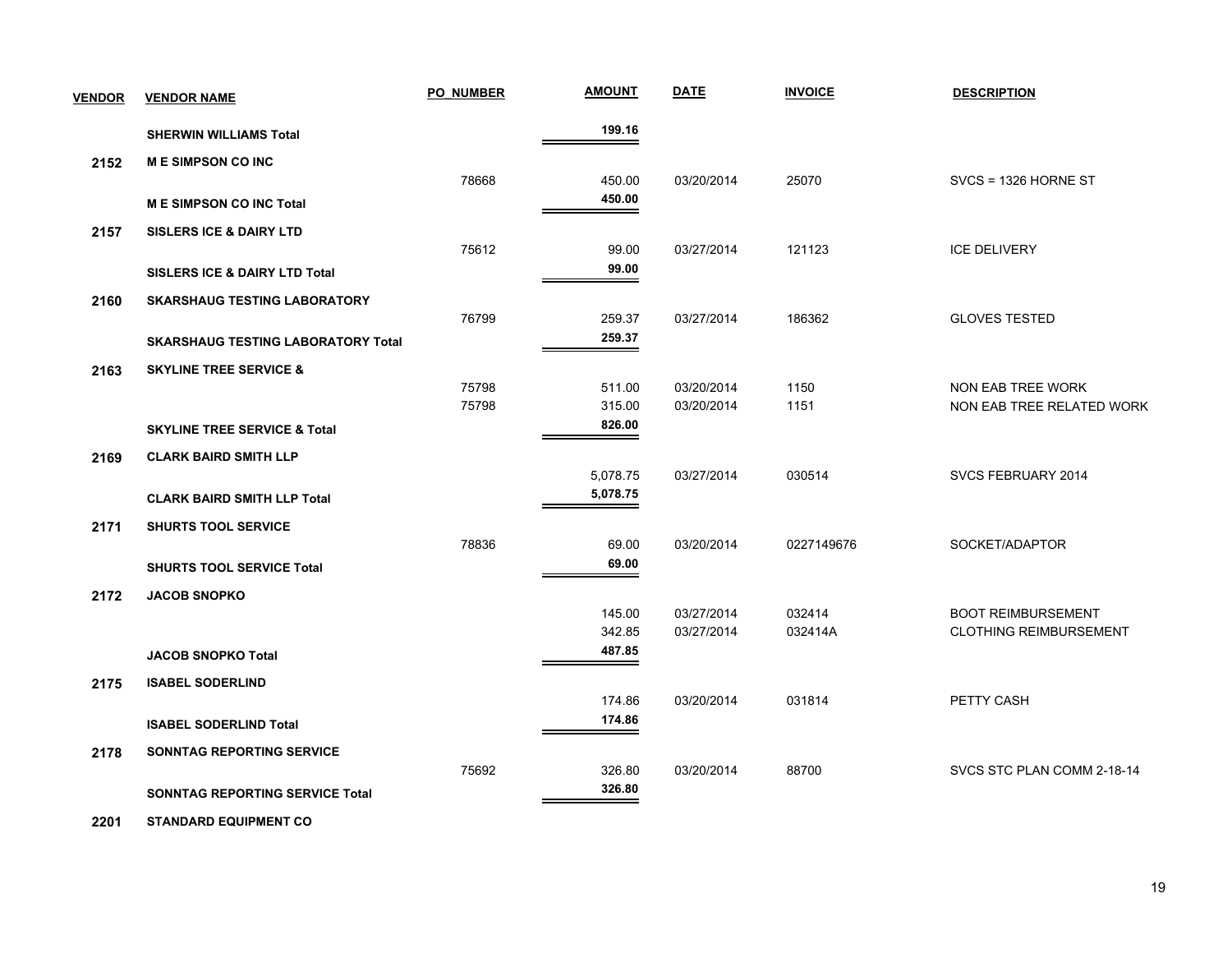| <b>VENDOR</b> | <b>VENDOR NAME</b>                 | <b>PO NUMBER</b> | <b>AMOUNT</b>        | <b>DATE</b> | <b>INVOICE</b>       | <b>DESCRIPTION</b>            |
|---------------|------------------------------------|------------------|----------------------|-------------|----------------------|-------------------------------|
|               | <b>STANDARD EQUIPMENT CO Total</b> | 78880            | 1,140.00<br>1,140.00 | 03/27/2014  | A39288               | <b>INSPECTION</b>             |
|               |                                    |                  |                      |             |                      |                               |
| 2212          | <b>CITY OF ST CHARLES</b>          |                  | 146.50               | 03/21/2014  | COR1140321115354FD   | CORE 1500 Medical EE          |
|               |                                    |                  | 349.50               | 03/21/2014  | COR1140321115354FN   | CORE 1500 Medical EE          |
|               |                                    |                  | 70.50                | 03/21/2014  | COR1140321115354HR   | CORE 1500 Medical EE          |
|               |                                    |                  | 115.50               | 03/21/2014  | COR1140321115354IS ( | CORE 1500 Medical EE          |
|               |                                    |                  | 297.50               | 03/21/2014  | COR1140321115354PD   | CORE 1500 Medical EE          |
|               |                                    |                  | 215.50               | 03/21/2014  | COR1140321115354PW   | CORE 1500 Medical EE          |
|               |                                    |                  | 188.51               | 03/21/2014  | COR5140321115354CA   | CityMed PreTax BuyUp 500 EE   |
|               |                                    |                  | 151.43               | 03/21/2014  | COR5140321115354CD   | CityMed PreTax BuyUp 500 EE   |
|               |                                    |                  | 1,502.08             | 03/21/2014  | COR5140321115354FD   | CityMed PreTax BuyUp 500 EE   |
|               |                                    |                  | 234.87               | 03/21/2014  | COR5140321115354FN   | CityMed PreTax BuyUp 500 EE   |
|               |                                    |                  | 345.02               | 03/21/2014  | COR5140321115354IS ( | CityMed PreTax BuyUp 500 EE   |
|               |                                    |                  | 1,592.37             | 03/21/2014  | COR5140321115354PD   | CityMed PreTax BuyUp 500 EE   |
|               |                                    |                  | 4,853.32             | 03/21/2014  | COR5140321115354PW   | CityMed PreTax BuyUp 500 EE   |
|               |                                    |                  | 17.83                | 03/21/2014  | CORE140321115354CA   | Medical BuyUp 750 EE          |
|               |                                    |                  | 1,083.36             | 03/21/2014  | CORE140321115354CD   | Medical BuyUp 750 EE          |
|               |                                    |                  | 3,005.06             | 03/21/2014  | CORE140321115354FD   | Medical BuyUp 750 EE          |
|               |                                    |                  | 597.19               | 03/21/2014  | CORE140321115354FN   | Medical BuyUp 750 EE          |
|               |                                    |                  | 226.48               | 03/21/2014  | CORE140321115354HR   | Medical BuyUp 750 EE          |
|               |                                    |                  | 661.16               | 03/21/2014  | CORE140321115354IS ( | Medical BuyUp 750 EE          |
|               |                                    |                  | 3,350.89             | 03/21/2014  | CORE140321115354PD   | Medical BuyUp 750 EE          |
|               |                                    |                  | 3,711.73             | 03/21/2014  | CORE140321115354PW   | Medical BuyUp 750 EE          |
|               |                                    |                  | 7.91                 | 03/21/2014  | DELE140321115354CA   | City Dental Plan Pre - Tax EE |
|               |                                    |                  | 56.66                | 03/21/2014  | DELE140321115354CD   | City Dental Plan Pre - Tax EE |
|               |                                    |                  | 263.61               | 03/21/2014  | DELE140321115354FD   | City Dental Plan Pre - Tax EE |
|               |                                    |                  | 63.84                | 03/21/2014  | DELE140321115354FN   | City Dental Plan Pre - Tax EE |
|               |                                    |                  | 20.42                | 03/21/2014  | DELE140321115354HR   | City Dental Plan Pre - Tax EE |
|               |                                    |                  | 64.57                | 03/21/2014  | DELE140321115354IS 0 | City Dental Plan Pre - Tax EE |
|               |                                    |                  | 285.32               | 03/21/2014  | DELE140321115354PD   | City Dental Plan Pre - Tax EE |
|               |                                    |                  | 424.95               | 03/21/2014  | DELE140321115354PW   | City Dental Plan Pre - Tax EE |
|               |                                    |                  | 3.22                 | 03/21/2014  | DLCH140321115354CD   | Dependent Life - Child        |
|               |                                    |                  | 11.86                | 03/21/2014  | DLCH140321115354FD   | Dependent Life - Child        |
|               |                                    |                  | 2.65                 | 03/21/2014  | DLCH140321115354FN   | Dependent Life - Child        |
|               |                                    |                  | 0.92                 | 03/21/2014  | DLCH140321115354HR   | Dependent Life - Child        |
|               |                                    |                  | 1.61                 | 03/21/2014  | DLCH140321115354IS ( | Dependent Life - Child        |
|               |                                    |                  | 9.55                 | 03/21/2014  | DLCH140321115354PD   | Dependent Life - Child        |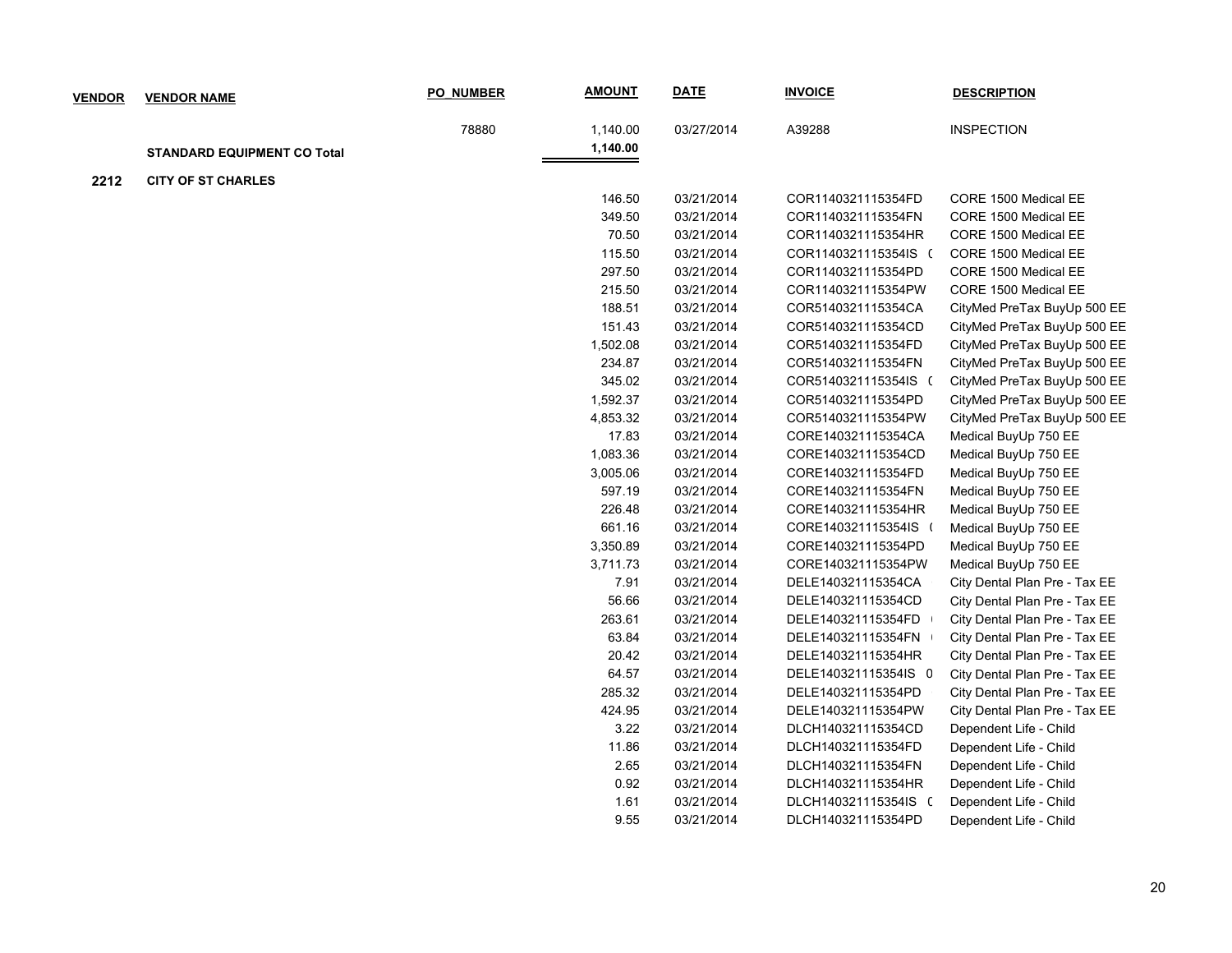| <b>VENDOR</b> | <b>VENDOR NAME</b>                    | <b>PO NUMBER</b> | <b>AMOUNT</b> | <b>DATE</b> | <b>INVOICE</b>       | <b>DESCRIPTION</b>                |
|---------------|---------------------------------------|------------------|---------------|-------------|----------------------|-----------------------------------|
|               |                                       |                  | 10.93         | 03/21/2014  | DLCH140321115354PW   | Dependent Life - Child            |
|               |                                       |                  | 56.10         | 03/21/2014  | ESLE140321115354CD   | Dep Life Spouse - EE Paid         |
|               |                                       |                  | 95.05         | 03/21/2014  | ESLE140321115354FD   | Dep Life Spouse - EE Paid         |
|               |                                       |                  | 42.18         | 03/21/2014  | ESLE140321115354FN   | Dep Life Spouse - EE Paid         |
|               |                                       |                  | 19.73         | 03/21/2014  | ESLE140321115354HR   | Dep Life Spouse - EE Paid         |
|               |                                       |                  | 10.53         | 03/21/2014  | ESLE140321115354IS 0 | Dep Life Spouse - EE Paid         |
|               |                                       |                  | 94.32         | 03/21/2014  | ESLE140321115354PD   | Dep Life Spouse - EE Paid         |
|               |                                       |                  | 161.59        | 03/21/2014  | ESLE140321115354PW   | Dep Life Spouse - EE Paid         |
|               |                                       |                  | 81.83         | 03/21/2014  | ESLR140321115354CD   | Supplemental Life - EE Pd         |
|               |                                       |                  | 643.59        | 03/21/2014  | ESLR140321115354FD   | Supplemental Life - EE Pd         |
|               |                                       |                  | 101.52        | 03/21/2014  | ESLR140321115354FN   | Supplemental Life - EE Pd         |
|               |                                       |                  | 24.19         | 03/21/2014  | ESLR140321115354HR   | Supplemental Life - EE Pd         |
|               |                                       |                  | 48.95         | 03/21/2014  | ESLR140321115354IS 0 | Supplemental Life - EE Pd         |
|               |                                       |                  | 536.84        | 03/21/2014  | ESLR140321115354PD   | Supplemental Life - EE Pd         |
|               |                                       |                  | 646.79        | 03/21/2014  | ESLR140321115354PW   | Supplemental Life - EE Pd         |
|               | <b>CITY OF ST CHARLES Total</b>       |                  | 26,507.53     |             |                      |                                   |
| 2214          | <b>ST CHARLES CHAMBER OF COMMERCE</b> |                  |               |             |                      |                                   |
|               |                                       |                  | 960.00        | 03/27/2014  | 54178                | CHARLEMAGNE DINNER - 24PP         |
|               |                                       |                  | 50.00         | 03/27/2014  | 54343                | <b>MARCH LEGISLATIVE LUNCHEON</b> |
|               | ST CHARLES CHAMBER OF COMMERCE Total  |                  | 1,010.00      |             |                      |                                   |
| 2229          | <b>SOURCE ONE</b>                     |                  |               |             |                      |                                   |
|               |                                       | 75578            | 7.29          | 03/20/2014  | 377154               | OFFICE SUPPLIES                   |
|               |                                       | 75522            | 33.11         | 03/20/2014  | 377176               | OFFICE SUPPLIES                   |
|               |                                       | 75522            | 28.99         | 03/20/2014  | 377187               | OFFICE SUPPLIES                   |
|               |                                       | 75522            | 11.25         | 03/20/2014  | 377188               | OFFICE SUPPLIES                   |
|               |                                       | 78518            | 14.99         | 03/20/2014  | 377227               | OFFICE SUPPLIES                   |
|               |                                       | 75880            | 66.99         | 03/27/2014  | 377402               | OFFICE SUPPLIES                   |
|               |                                       | 75522            | 96.88         | 03/27/2014  | 377608               | MISC OFFICE SUPPLIES/PD           |
|               |                                       |                  | 18.98         | 03/27/2014  | 377779               | <b>INCORRECT SIZE ERASERS</b>     |
|               |                                       |                  | $-18.98$      | 03/27/2014  | CM377779             | <b>CRED FOR RETURNED ERASERS</b>  |
|               | <b>SOURCE ONE Total</b>               |                  | 259.50        |             |                      |                                   |
| 2235          | <b>STEINER ELECTRIC COMPANY</b>       |                  |               |             |                      |                                   |
|               |                                       | 78765            | 132.60        | 03/20/2014  | 004606930003         | <b>INVENTORY ITEMS</b>            |
|               |                                       | 78827            | 101.52        | 03/20/2014  | 004612854001         | MISC ELEC SUPPLIES FOR KEY        |
|               |                                       | 78973            | 6.48          | 03/20/2014  | 0046230639001        | <b>INVENTORY ITEMS</b>            |
|               |                                       | 75564            | 20.60         | 03/27/2014  | 004623579001         | <b>MIDGET TD FUSES</b>            |
|               |                                       | 79078            | 62.98         | 03/27/2014  | 004631660001         | <b>INVENTORY ITEMS</b>            |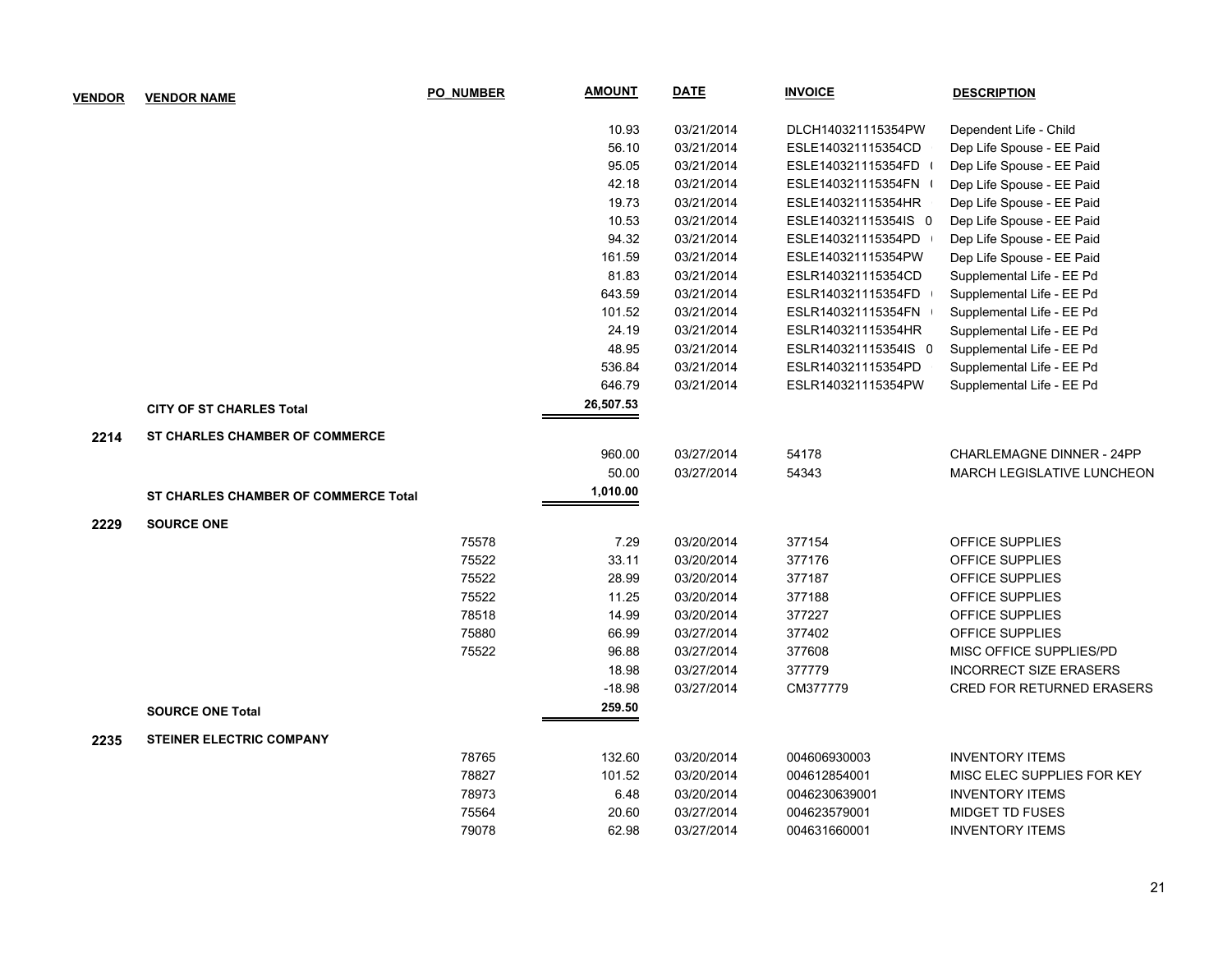| <b>VENDOR</b> | <b>VENDOR NAME</b>                          | <b>PO NUMBER</b> | <b>AMOUNT</b> | <b>DATE</b> | <b>INVOICE</b>       | <b>DESCRIPTION</b>             |
|---------------|---------------------------------------------|------------------|---------------|-------------|----------------------|--------------------------------|
|               | <b>STEINER ELECTRIC COMPANY Total</b>       |                  | 324.18        |             |                      |                                |
| 2248          | <b>STORINO RAMELLO &amp; DURKIN</b>         |                  |               |             |                      |                                |
|               |                                             |                  | 850.00        | 03/20/2014  | 63714                | SVCS FEB 2014 1ST STREET TIF   |
|               | <b>STORINO RAMELLO &amp; DURKIN Total</b>   |                  | 850.00        |             |                      |                                |
| 2250          | <b>STREICHERS</b>                           |                  |               |             |                      |                                |
|               |                                             | 77791            | 36.98         | 03/20/2014  | 11077050             | <b>UNIFORMS</b>                |
|               |                                             | 77791            | 579.93        | 03/20/2014  | 11077225             | <b>UNIFORMS</b>                |
|               |                                             | 77791            | 489.80        | 03/27/2014  | 11077786             | UNIFORMS/PD                    |
|               | <b>STREICHERS Total</b>                     |                  | 1,106.71      |             |                      |                                |
| 2255          | <b>SUBURBAN LABORATORIES INC</b>            |                  |               |             |                      |                                |
|               |                                             | 75566            | 300.00        | 03/20/2014  | 110294               | SVCS 2-19-14                   |
|               | <b>SUBURBAN LABORATORIES INC Total</b>      |                  | 300.00        |             |                      |                                |
| 2259          | SUBURBAN ACCENTS INC                        |                  |               |             |                      |                                |
|               |                                             | 78432            | 18.00         | 03/20/2014  | 20726                | <b>MALTESE CROSS</b>           |
|               | <b>SUBURBAN ACCENTS INC Total</b>           |                  | 18.00         |             |                      |                                |
| 2297          | <b>JEFF TARRO</b>                           |                  |               |             |                      |                                |
|               |                                             |                  | 175.00        | 03/27/2014  | 031914               | <b>REIMBURSEMENT BOOTS</b>     |
|               | <b>JEFF TARRO Total</b>                     |                  | 175.00        |             |                      |                                |
| 2299          | <b>TASER INTERNATIONAL</b>                  |                  |               |             |                      |                                |
|               |                                             | 78810            | 15,530.30     | 03/20/2014  | SI1350322            | HANDLE, HOLSTER, BATTERY, CRTF |
|               | <b>TASER INTERNATIONAL Total</b>            |                  | 15,530.30     |             |                      |                                |
| 2300          | <b>TEMCO MACHINERY INC</b>                  |                  |               |             |                      |                                |
|               |                                             | 75567            | 60.46         | 03/20/2014  | AG37697              | TUBING FLEX OVERFLOW           |
|               | <b>TEMCO MACHINERY INC Total</b>            |                  | 60.46         |             |                      |                                |
| 2301          | <b>GENERAL CHAUFFERS SALES DRIVER</b>       |                  |               |             |                      |                                |
|               |                                             |                  | 145.50        | 03/21/2014  | UNT 140321115354CD ( | <b>Union Dues - Teamsters</b>  |
|               |                                             |                  | 111.50        | 03/21/2014  | UNT 140321115354FN ( | <b>Union Dues - Teamsters</b>  |
|               |                                             |                  | 2,197.50      | 03/21/2014  | UNT 140321115354PW   | <b>Union Dues - Teamsters</b>  |
|               | <b>GENERAL CHAUFFERS SALES DRIVER Total</b> |                  | 2,454.50      |             |                      |                                |
| 2314          | <b>VHS0733</b><br>3M                        |                  |               |             |                      |                                |
|               |                                             | 78817            | 1,593.76      | 03/27/2014  | SS54262              | WHITE RFLCTV SHEETING          |
|               |                                             | 78817            | 396.00        | 03/20/2014  | SS54263              | WHITE RFLCTV SHEETING          |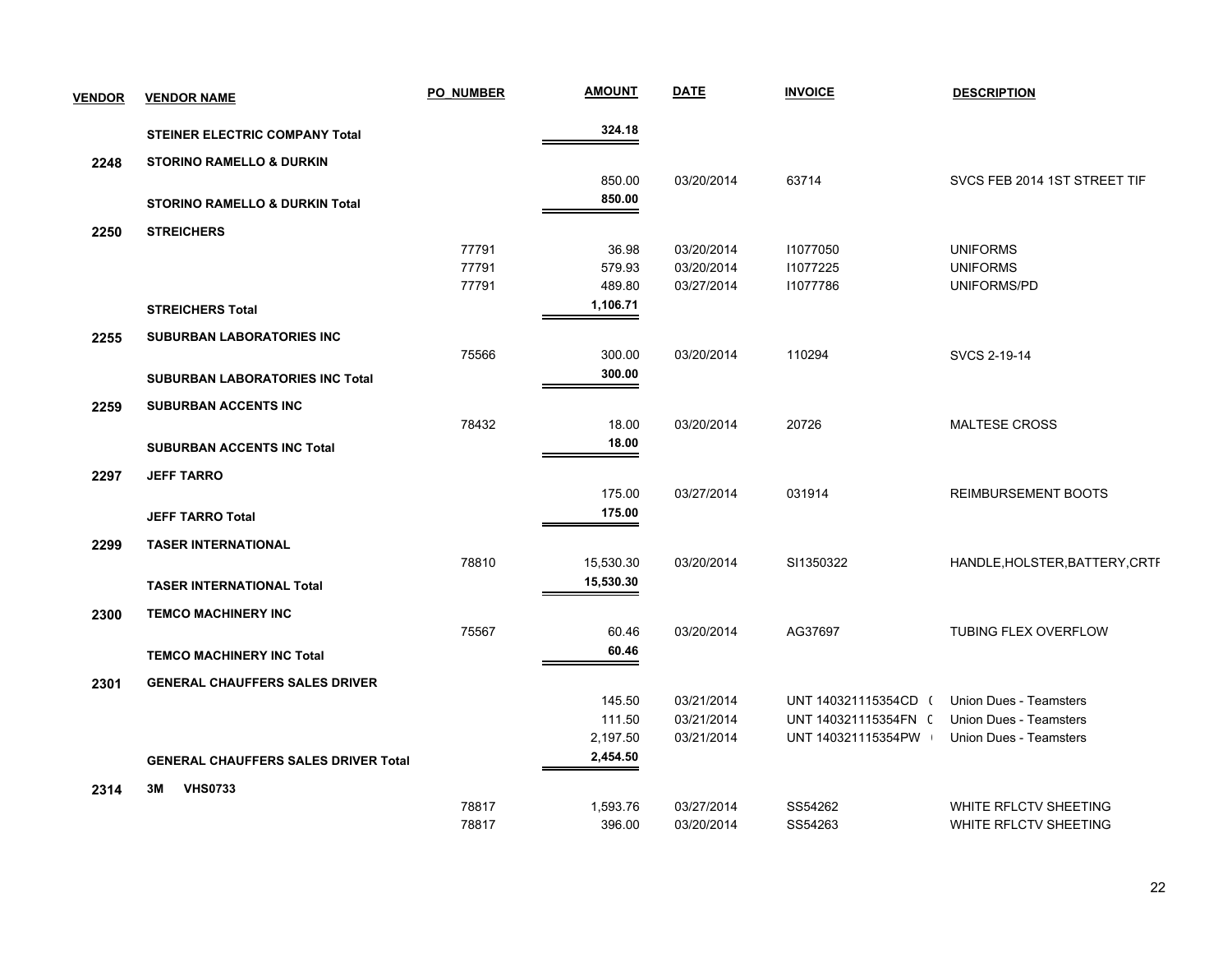| <b>VENDOR</b> | <b>VENDOR NAME</b>                            | PO NUMBER | <u>AMOUNT</u> | <b>DATE</b> | <b>INVOICE</b> | <b>DESCRIPTION</b>                              |
|---------------|-----------------------------------------------|-----------|---------------|-------------|----------------|-------------------------------------------------|
|               | VHS0733 Total<br>3M                           |           | 1,989.76      |             |                |                                                 |
| 2316          | <b>THOMPSON AUTO SUPPLY INC</b>               |           |               |             |                |                                                 |
|               |                                               | 78916     | 176.30        | 03/20/2014  | 1-324883       | SVC V#5099 RO#49491                             |
|               |                                               | 78934     | 19.50         | 03/20/2014  | 2-260636       | <b>INVENTORY ITEMS</b>                          |
|               |                                               | 78966     | 287.28        | 03/20/2014  | 2-260848       | <b>INVENTORY ITEMS</b>                          |
|               |                                               | 78974     | 19.67         | 03/20/2014  | 2-260849       | <b>INVENTORY ITEMS</b>                          |
|               |                                               | 78916     | 88.15         | 03/20/2014  | 260515         | SVC V#5099 RO#49491                             |
|               | <b>THOMPSON AUTO SUPPLY INC Total</b>         |           | 590.90        |             |                |                                                 |
| 2327          | TK SEALCOATING INC                            |           |               |             |                |                                                 |
|               |                                               | 77739     | 2,056.37      | 03/20/2014  | 2014-021       | <b>SNOW PLOWING</b>                             |
|               | TK SEALCOATING INC Total                      |           | 2,056.37      |             |                |                                                 |
|               |                                               |           |               |             |                |                                                 |
| 2344          | <b>TRADEMAN PHOTOGRAPHY</b>                   |           |               |             |                |                                                 |
|               |                                               | 78819     | 85.00         | 03/20/2014  | 102113-ED      | <b>BUSINESS PHOTO = M O'ROURKE</b>              |
|               | <b>TRADEMAN PHOTOGRAPHY Total</b>             |           | 85.00         |             |                |                                                 |
| 2345          | <b>TRAFFIC CONTROL &amp; PROTECTION</b>       |           |               |             |                |                                                 |
|               |                                               | 78799     | 828.75        | 03/27/2014  | 79453          | <b>INVENTORY ITEMS</b>                          |
|               | <b>TRAFFIC CONTROL &amp; PROTECTION Total</b> |           | 828.75        |             |                |                                                 |
| 2351          | <b>TREASURER OF VIRGINIA</b>                  |           |               |             |                |                                                 |
|               |                                               |           | 125.38        | 03/21/2014  |                | 000000585140321115354 VA Child Support Amount 1 |
|               | <b>TREASURER OF VIRGINIA Total</b>            |           | 125.38        |             |                |                                                 |
|               |                                               |           |               |             |                |                                                 |
| 2363          | <b>TROTTER &amp; ASSOCIATES INC</b>           |           |               |             |                |                                                 |
|               |                                               | 78797     | 1,323.00      | 03/20/2014  | 9900           | <b>BILLING PERMIT RENEWAL</b>                   |
|               |                                               | 72084     | 594.75        | 03/20/2014  | 9901           | PROJECT BILLING THRU 2/26/14                    |
|               |                                               | 77584     | 98.00         | 03/27/2014  | 9919           | SVCS JANUARY 15 2014                            |
|               |                                               | 77709     | 104.25        | 03/20/2014  | 9920           | PROJECT STATUS MTG/UPDATE                       |
|               |                                               | 78280     | 8,318.25      | 03/20/2014  | 9925           | SVCS FEBRUARY 2014                              |
|               |                                               | 76813     | 18,436.41     | 03/20/2014  | 9947           | SVCS FEBRUARY 2014                              |
|               |                                               | 78521     | 825.75        | 03/20/2014  | 9974           | SVCS FEBRUARY 2014                              |
|               |                                               | 72084     | 139.00        | 03/20/2014  | 9982           | OUT OF SCOPE - EXTRAS                           |
|               |                                               | 78797     | 49.00         | 03/20/2014  | 9985           | <b>REVIEW SIERRA CLUB COMMENTS</b>              |
|               | <b>TROTTER &amp; ASSOCIATES INC Total</b>     |           | 29,888.41     |             |                |                                                 |
| 2373          | <b>TYLER MEDICAL SERVICES</b>                 |           |               |             |                |                                                 |
|               |                                               | 77950     | 7,665.00      | 03/20/2014  | 343271         | <b>WELLNESS HEALTH FAIR</b>                     |
|               |                                               | 75678     | 625.00        | 03/27/2014  | 345335         | SCREENING 1-31-14                               |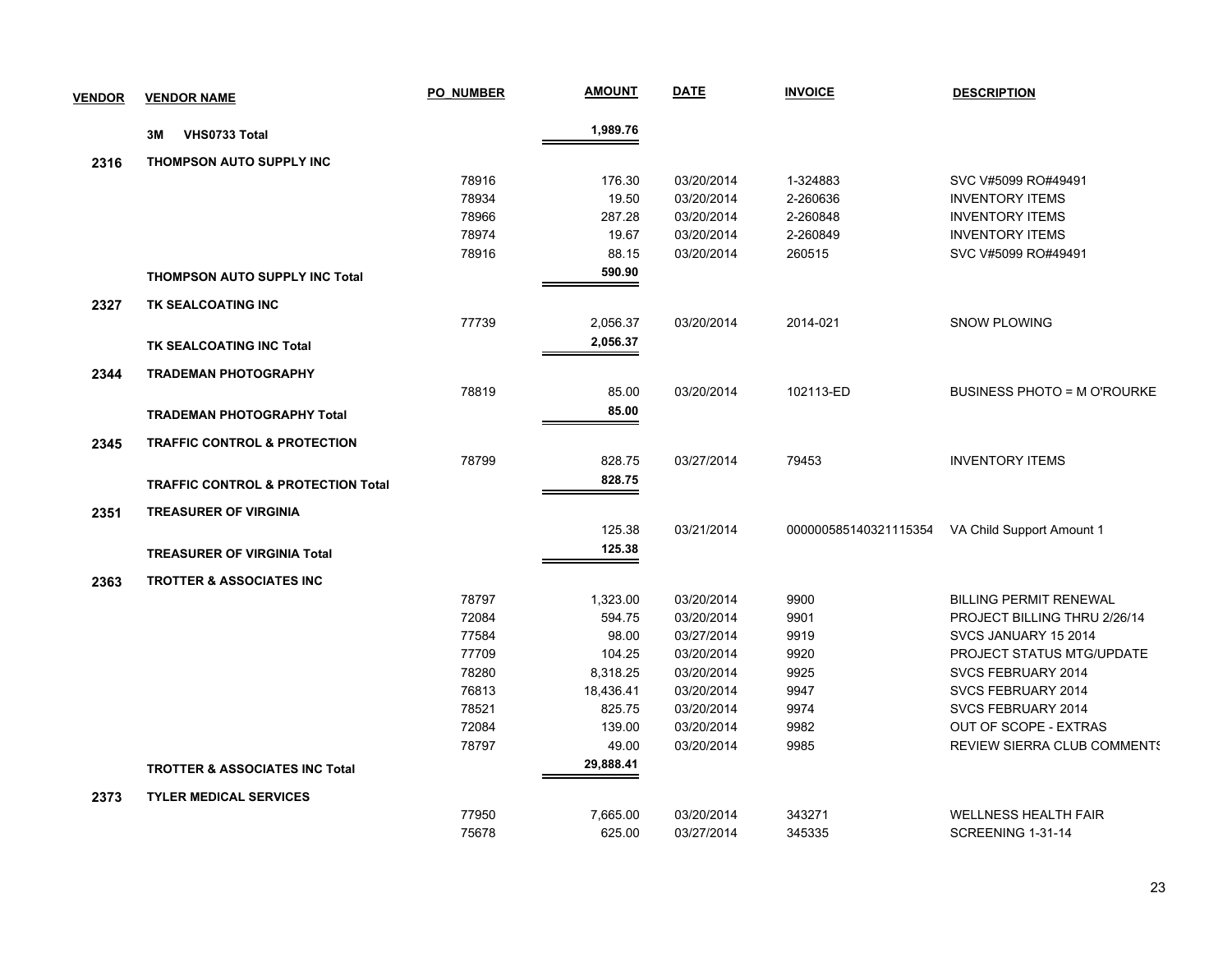| <b>VENDOR</b> | <b>VENDOR NAME</b>                          | <b>PO NUMBER</b> | <b>AMOUNT</b> | <b>DATE</b> | <b>INVOICE</b> | <b>DESCRIPTION</b>            |
|---------------|---------------------------------------------|------------------|---------------|-------------|----------------|-------------------------------|
|               |                                             | 75678            | 355.00        | 03/27/2014  | 346656         | SCREENING 2-28-14             |
|               | <b>TYLER MEDICAL SERVICES Total</b>         |                  | 8,645.00      |             |                |                               |
| 2381          | <b>UNEEDASIGN</b>                           |                  |               |             |                |                               |
|               |                                             | 78680            | 348.00        | 03/20/2014  | 8411243        | ADA SIGNS - CITY HALL         |
|               | <b>UNEEDASIGN Total</b>                     |                  | 348.00        |             |                |                               |
| 2383          | UNITED STATES POSTAL SERVICE                |                  |               |             |                |                               |
|               |                                             |                  | 4,000.00      | 03/20/2014  | 6116619-0314   | POSTAGE METER REIMB           |
|               | UNITED STATES POSTAL SERVICE Total          |                  | 4,000.00      |             |                |                               |
| 2403          | <b>UNITED PARCEL SERVICE</b>                |                  |               |             |                |                               |
|               |                                             |                  | 84.03         | 03/20/2014  | 0000650961104  | <b>SHIPPING</b>               |
|               |                                             |                  | 50.01         | 03/27/2014  | 0000650961114  | <b>WEEKLY SHIPPING</b>        |
|               | <b>UNITED PARCEL SERVICE Total</b>          |                  | 134.04        |             |                |                               |
| 2404          | HD SUPPLY FACILITIES MAINT LTD              |                  |               |             |                |                               |
|               |                                             | 78910            | 1,960.74      | 03/27/2014  | 287723         | MISC CONSTRUCTION SIGNS       |
|               | <b>HD SUPPLY FACILITIES MAINT LTD Total</b> |                  | 1,960.74      |             |                |                               |
| 2413          | <b>VALLEY FIRE PROTECTION SERVICE</b>       |                  |               |             |                |                               |
|               |                                             | 78903            | 260.00        | 03/20/2014  | 093571         | FIRE SPRINKLER INSPECT 2-14   |
|               |                                             | 78903            | 185.00        | 03/20/2014  | 093572         | FIRE SPRINKLER INSPEC 2-14    |
|               |                                             | 78903            | 675.00        | 03/20/2014  | 093573         | FIRE SPRINKLER INSPECT 2-14   |
|               | <b>VALLEY FIRE PROTECTION SERVICE Total</b> |                  | 1,120.00      |             |                |                               |
| 2428          | <b>VERMEER MIDWEST</b>                      |                  |               |             |                |                               |
|               |                                             | 78834            | 485.03        | 03/20/2014  | P71796         | <b>INVENTORY ITEMS</b>        |
|               |                                             | 78825            | 274.08        | 03/20/2014  | P71797         | SHARPEN CHIPPER KNIVES        |
|               |                                             | 78887            | 61.25         | 03/27/2014  | P71860         | <b>FILTERS/ELEMENTS</b>       |
|               |                                             | 78825            | 60.00         | 03/27/2014  | P71951         | <b>BLADE SHARPENING</b>       |
|               |                                             | 78895            | 17.38         | 03/27/2014  | P72023         | <b>PAD - REAR DECK</b>        |
|               |                                             | 78892            | 36.90         | 03/27/2014  | P72027         | SVC V#2025 RO#49453           |
|               | <b>VERMEER MIDWEST Total</b>                |                  | 934.64        |             |                |                               |
| 2429          | <b>VERIZON WIRELESS</b>                     |                  |               |             |                |                               |
|               |                                             |                  | 7,509.48      | 03/20/2014  | 9721170382     | SVC 2-4 TO 3-3-14             |
|               | <b>VERIZON WIRELESS Total</b>               |                  | 7,509.48      |             |                |                               |
| 2431          | <b>LEO VESELING</b>                         |                  |               |             |                |                               |
|               |                                             |                  | 39.90         | 03/27/2014  | 031914         | <b>REIMB BATTERY PURCHASE</b> |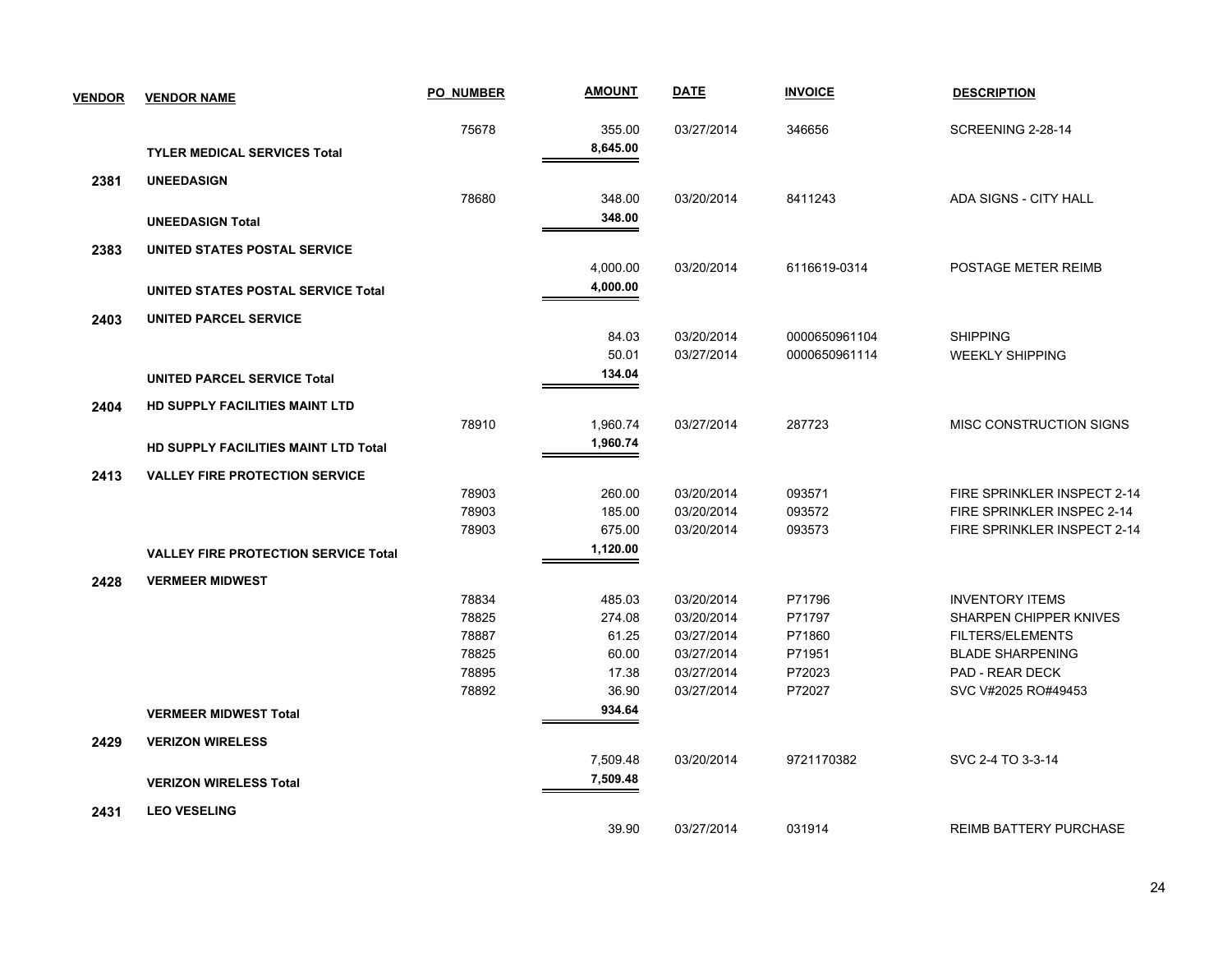| <b>VENDOR</b> | <b>VENDOR NAME</b>                        | <b>PO NUMBER</b> | <b>AMOUNT</b> | <b>DATE</b> | <b>INVOICE</b> | <b>DESCRIPTION</b>                   |
|---------------|-------------------------------------------|------------------|---------------|-------------|----------------|--------------------------------------|
|               | <b>LEO VESELING Total</b>                 |                  | 39.90         |             |                |                                      |
| 2463          | <b>WALMART COMMUNITY</b>                  |                  |               |             |                |                                      |
|               |                                           | 78935            | 37.02         | 03/20/2014  | 06825          | <b>INVENTORY ITEMS</b>               |
|               | <b>WALMART COMMUNITY Total</b>            |                  | 37.02         |             |                |                                      |
| 2473          | <b>WASCO TRUCK REPAIR CO</b>              |                  |               |             |                |                                      |
|               |                                           | 75658            | 169.00        | 03/20/2014  | 126591         | 1828, 1700, 61, 2174, 77, 91, 972002 |
|               |                                           | 75658            | 21.00         | 03/20/2014  | 126610         | TESTING V#2017                       |
|               | <b>WASCO TRUCK REPAIR CO Total</b>        |                  | 190.00        |             |                |                                      |
| 2477          | <b>WASCO LAWN &amp; POWER INC</b>         |                  |               |             |                |                                      |
|               |                                           | 78651            | 103.80        | 03/20/2014  | 183096         | <b>MISC SUPPLIES</b>                 |
|               | <b>WASCO LAWN &amp; POWER INC Total</b>   |                  | 103.80        |             |                |                                      |
| 2485          | <b>WILLS BURKE KELSEY ASSOC LTD</b>       |                  |               |             |                |                                      |
|               |                                           | 78452            | 1,007.50      | 03/27/2014  | 13742          | SVCS 1-26 TO 2-22-14                 |
|               |                                           | 78282            | 5,689.00      | 03/27/2014  | 13745          | SVCS 1-26 TO 2-22-14                 |
|               | <b>WILLS BURKE KELSEY ASSOC LTD Total</b> |                  | 6,696.50      |             |                |                                      |
| 2495          | <b>WEST SIDE TRACTOR SALES CO</b>         |                  |               |             |                |                                      |
|               |                                           | 78447            | 1,650.00      | 03/27/2014  | 109484         | RENTAL/BACKHOE                       |
|               |                                           | 75574            | 1,254.62      | 03/20/2014  | V78294         | NO PWR BACKHOE FUNCTIONS             |
|               |                                           | 75574            | 93.46         | 03/27/2014  | V78516         | <b>REPAIR 4WD LOADER</b>             |
|               | <b>WEST SIDE TRACTOR SALES CO Total</b>   |                  | 2,998.08      |             |                |                                      |
| 2503          | <b>INLAND POWER GROUP INC</b>             |                  |               |             |                |                                      |
|               |                                           | 78841            | 1,918.63      | 03/27/2014  | 5477282-00     | <b>JAKE BRAKE REPAIR</b>             |
|               |                                           |                  | $-317.85$     | 03/27/2014  | 5478843-00     | <b>CREDIT INV#5477282</b>            |
|               | <b>INLAND POWER GROUP INC Total</b>       |                  | 1,600.78      |             |                |                                      |
| 2506          | <b>WESCO DISTRIBUTION INC</b>             |                  |               |             |                |                                      |
|               |                                           | 78768            | 806.25        | 03/20/2014  | 924088         | <b>INVENTORY ITEMS</b>               |
|               |                                           | 78786            | 39.83         | 03/20/2014  | 925856         | <b>INVENTORY ITEMS</b>               |
|               | <b>WESCO DISTRIBUTION INC Total</b>       |                  | 846.08        |             |                |                                      |
| 2512          | <b>WHOLESALE DIRECT INC</b>               |                  |               |             |                |                                      |
|               |                                           | 78787            | 129.17        | 03/20/2014  | 000205786      | LENS/BAFFLE/END CAP                  |
|               | <b>WHOLESALE DIRECT INC Total</b>         |                  | 129.17        |             |                |                                      |
|               |                                           |                  |               |             |                |                                      |

 **2523 WILTSE GREENHOUSE LANDSCAPING**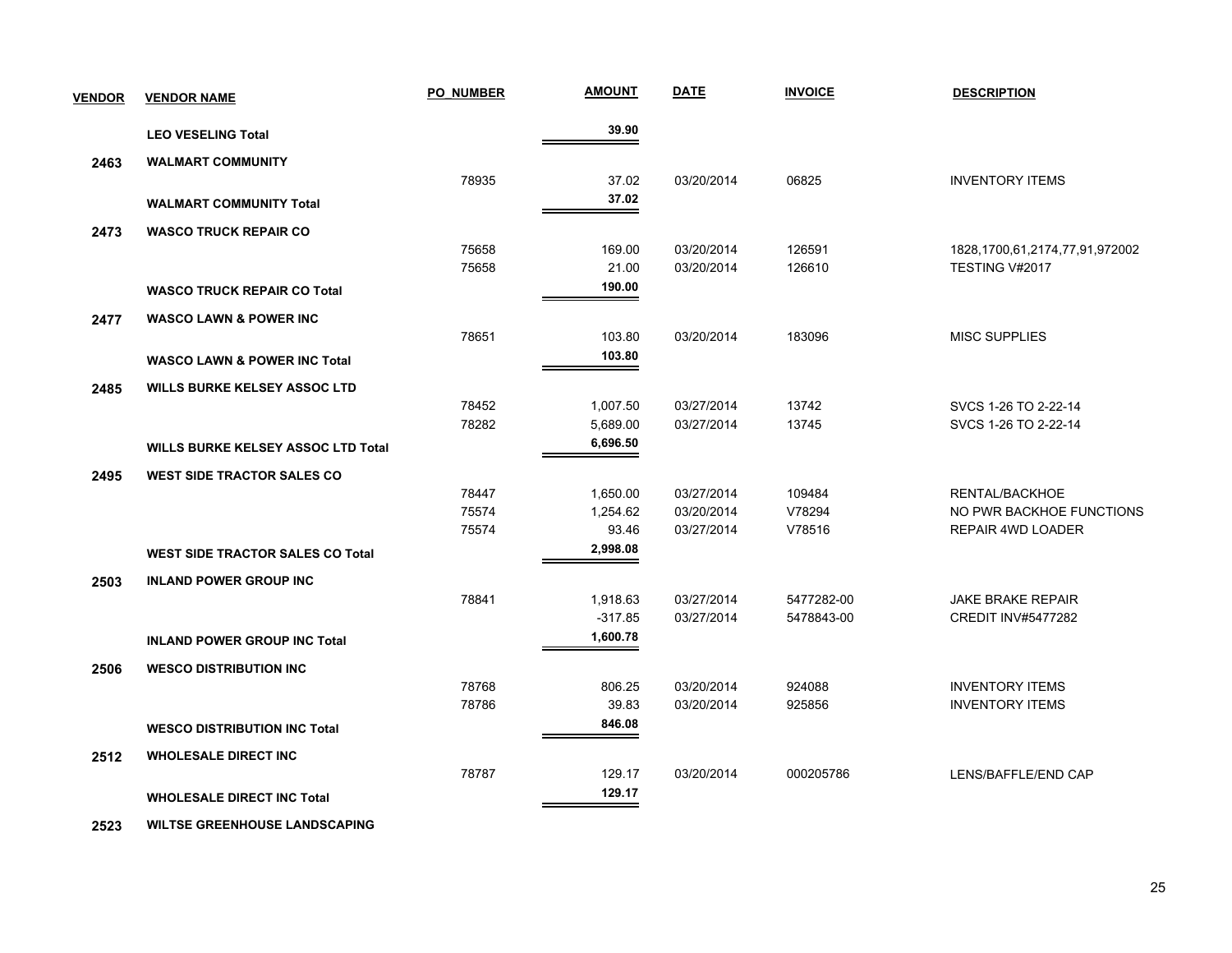| <b>VENDOR</b> | <b>VENDOR NAME</b>                         | <b>PO NUMBER</b> | <b>AMOUNT</b> | <b>DATE</b> | <b>INVOICE</b>       | <b>DESCRIPTION</b>           |
|---------------|--------------------------------------------|------------------|---------------|-------------|----------------------|------------------------------|
|               |                                            |                  |               |             |                      |                              |
|               |                                            | 77723            | 290.00        | 03/20/2014  | 030114B              | SNOW PLOW MARCH 2014         |
|               |                                            | 77723            | 280.00        | 03/20/2014  | 0301141              | SNOW PLOW MARCH 2014         |
|               |                                            | 77723            | 250.00        | 03/27/2014  | 031014B              | SNOW PLOWING 3/2 AND 3-5-14  |
|               |                                            | 77723            | 150.00        | 03/27/2014  | 0310141              | SNOW PLOWING 3-2 AND 3-5-14  |
|               | <b>WILTSE GREENHOUSE LANDSCAPING Total</b> |                  | 970.00        |             |                      |                              |
| 2545          | <b>GRAINGER INC</b>                        |                  |               |             |                      |                              |
|               |                                            | 78741            | 6,050.85      | 03/20/2014  | 9375065688           | <b>ELECTRIC PALLET</b>       |
|               | <b>GRAINGER INC Total</b>                  |                  | 6,050.85      |             |                      |                              |
|               |                                            |                  |               |             |                      |                              |
| 2631          | <b>ZIMMERMAN FORD INC</b>                  | 78475            | 29,290.00     | 03/20/2014  | 079461               | 2014 FORD EXPLORER XLT       |
|               |                                            | 79073            | 418.68        | 03/27/2014  | 64193                | <b>INVENTORY ITEMS</b>       |
|               |                                            | 75575            | 5,775.26      | 03/20/2014  | S43-0214             | SVCS/PARTS FLEET FEB 2014    |
|               |                                            | 75575            | 5,775.26      | 03/20/2014  | S43-0214             | SVCS/PARTS FLEET FEB 2014    |
|               |                                            | 75575            | $-5,775.26$   | 03/20/2014  | S43-0214             | SVCS/PARTS FLEET FEB 2014    |
|               |                                            | 75575            | $-5,775.26$   | 03/20/2014  | S43-0214             | SVCS/PARTS FLEET FEB 2014    |
|               |                                            |                  |               |             |                      |                              |
|               |                                            | 75575            | 5,805.94      | 03/20/2014  | S43-0214A            | FLEET SVC/PARTS FEBRUARY 201 |
|               | <b>ZIMMERMAN FORD INC Total</b>            |                  | 35,514.62     |             |                      |                              |
| 2637          | <b>ILLINOIS DEPT OF REVENUE</b>            |                  |               |             |                      |                              |
|               |                                            |                  | 577.24        | 03/21/2014  | ILST140321115354CA 0 | Illinois State Tax           |
|               |                                            |                  | 1,614.79      | 03/21/2014  | ILST140321115354CD 0 | Illinois State Tax           |
|               |                                            |                  | 7,168.52      | 03/21/2014  | ILST140321115354FD 0 | Illinois State Tax           |
|               |                                            |                  | 2,073.35      | 03/21/2014  | ILST140321115354FN 0 | Illinois State Tax           |
|               |                                            |                  | 711.21        | 03/21/2014  | ILST140321115354HR 0 | Illinois State Tax           |
|               |                                            |                  | 1,556.84      | 03/21/2014  | ILST140321115354IS 0 | Illinois State Tax           |
|               |                                            |                  | 9,265.77      | 03/21/2014  | ILST140321115354PD 0 | Illinois State Tax           |
|               |                                            |                  | 12,061.00     | 03/21/2014  | ILST140321115354PW ( | Illinois State Tax           |
|               | <b>ILLINOIS DEPT OF REVENUE Total</b>      |                  | 35,028.72     |             |                      |                              |
| 2638          | <b>INTERNAL REVENUE SERVICE</b>            |                  |               |             |                      |                              |
|               |                                            |                  | 966.19        | 03/21/2014  | FICA140321115354CA ( | FICA Employee                |
|               |                                            |                  | 2,304.06      | 03/21/2014  | FICA140321115354CD ( | <b>FICA Employee</b>         |
|               |                                            |                  | 432.18        | 03/21/2014  | FICA140321115354FD C | FICA Employee                |
|               |                                            |                  | 2,929.60      | 03/21/2014  | FICA140321115354FN C | FICA Employee                |
|               |                                            |                  | 1,026.79      | 03/21/2014  | FICA140321115354HR ( | FICA Employee                |
|               |                                            |                  | 2,298.94      | 03/21/2014  | FICA140321115354IS 0 | FICA Employee                |
|               |                                            |                  | 2,107.99      | 03/21/2014  | FICA140321115354PD ( | FICA Employee                |
|               |                                            |                  | 16,454.63     | 03/21/2014  | FICA140321115354PW   | <b>FICA Employee</b>         |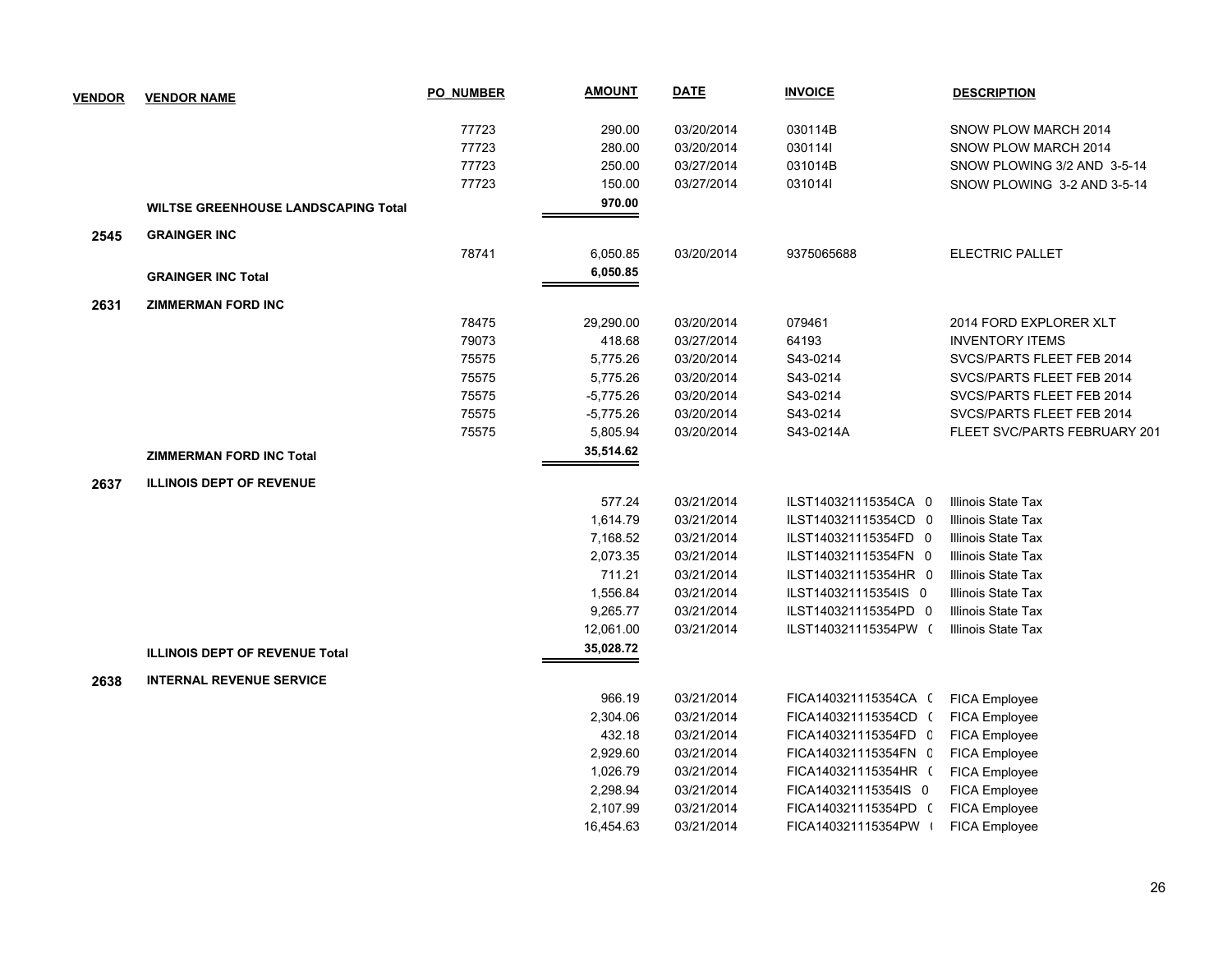| <b>VENDOR</b> | <b>VENDOR NAME</b>                    | <b>PO NUMBER</b> | <b>AMOUNT</b> | <b>DATE</b> | <b>INVOICE</b>        | <b>DESCRIPTION</b>             |
|---------------|---------------------------------------|------------------|---------------|-------------|-----------------------|--------------------------------|
|               |                                       |                  | 966.19        | 03/21/2014  | FICE140321115354CA (  | FICA Employer                  |
|               |                                       |                  | 2,304.06      | 03/21/2014  | FICE140321115354CD (  | FICA Employer                  |
|               |                                       |                  | 432.18        | 03/21/2014  | FICE140321115354FD C  | FICA Employer                  |
|               |                                       |                  | 2,818.99      | 03/21/2014  | FICE140321115354FN C  | FICA Employer                  |
|               |                                       |                  | 1,026.79      | 03/21/2014  | FICE140321115354HR (  | FICA Employer                  |
|               |                                       |                  | 2,298.94      | 03/21/2014  | FICE140321115354IS 0  | FICA Employer                  |
|               |                                       |                  | 2,107.99      | 03/21/2014  | FICE140321115354PD (  | FICA Employer                  |
|               |                                       |                  | 16,565.24     | 03/21/2014  | FICE140321115354PW    | FICA Employer                  |
|               |                                       |                  | 1,377.89      | 03/21/2014  | FIT 140321115354CA 0  | Federal Withholding Tax        |
|               |                                       |                  | 4,116.85      | 03/21/2014  | FIT 140321115354CD 0  | Federal Withholding Tax        |
|               |                                       |                  | 20,021.43     | 03/21/2014  | FIT 140321115354FD 0  | Federal Withholding Tax        |
|               |                                       |                  | 5,429.45      | 03/21/2014  | FIT 140321115354FN 0  | Federal Withholding Tax        |
|               |                                       |                  | 2,157.75      | 03/21/2014  | FIT 140321115354HR 0  | Federal Withholding Tax        |
|               |                                       |                  | 4,430.04      | 03/21/2014  | FIT 140321115354IS 0  | <b>Federal Withholding Tax</b> |
|               |                                       |                  | 25,343.16     | 03/21/2014  | FIT 140321115354PD 0  | Federal Withholding Tax        |
|               |                                       |                  | 32,718.43     | 03/21/2014  | FIT 140321115354PW 0  | Federal Withholding Tax        |
|               |                                       |                  | 225.98        | 03/21/2014  | MEDE140321115354CA    | Medicare Employee              |
|               |                                       |                  | 538.87        | 03/21/2014  | MEDE140321115354CD    | Medicare Employee              |
|               |                                       |                  | 2,324.22      | 03/21/2014  | MEDE140321115354FD    | Medicare Employee              |
|               |                                       |                  | 685.12        | 03/21/2014  | MEDE140321115354FN    | Medicare Employee              |
|               |                                       |                  | 240.13        | 03/21/2014  | MEDE140321115354HR    | Medicare Employee              |
|               |                                       |                  | 537.67        | 03/21/2014  | MEDE140321115354IS    | Medicare Employee              |
|               |                                       |                  | 3,122.04      | 03/21/2014  | MEDE140321115354PD    | Medicare Employee              |
|               |                                       |                  | 3,848.27      | 03/21/2014  | MEDE140321115354PW    | Medicare Employee              |
|               |                                       |                  | 225.98        | 03/21/2014  | MEDR140321115354CA    | Medicare Employer              |
|               |                                       |                  | 538.87        | 03/21/2014  | MEDR140321115354CD    | Medicare Employer              |
|               |                                       |                  | 2,324.22      | 03/21/2014  | MEDR140321115354FD    | Medicare Employer              |
|               |                                       |                  | 659.21        | 03/21/2014  | MEDR140321115354FN    | Medicare Employer              |
|               |                                       |                  | 240.13        | 03/21/2014  | MEDR140321115354HR    | Medicare Employer              |
|               |                                       |                  | 537.67        | 03/21/2014  | MEDR140321115354IS    | Medicare Employer              |
|               |                                       |                  | 3,122.04      | 03/21/2014  | MEDR140321115354PD    | Medicare Employer              |
|               |                                       |                  | 3,874.18      | 03/21/2014  | MEDR140321115354PW    | Medicare Employer              |
|               | <b>INTERNAL REVENUE SERVICE Total</b> |                  | 175,680.36    |             |                       |                                |
| 2639          | <b>STATE DISBURSEMENT UNIT</b>        |                  |               |             |                       |                                |
|               |                                       |                  | 440.93        | 03/20/2014  | 000000037140321115354 | IL Child Support Amount 1      |
|               |                                       |                  | 347.26        | 03/20/2014  | 000000064140321115354 | IL Child Support Amount 1      |
|               |                                       |                  | 465.36        | 03/20/2014  | 000000064140321115354 | IL Child Support Amount 2      |
|               |                                       |                  | 795.70        | 03/20/2014  | 000000135140321115354 | IL Child Support Amount 1      |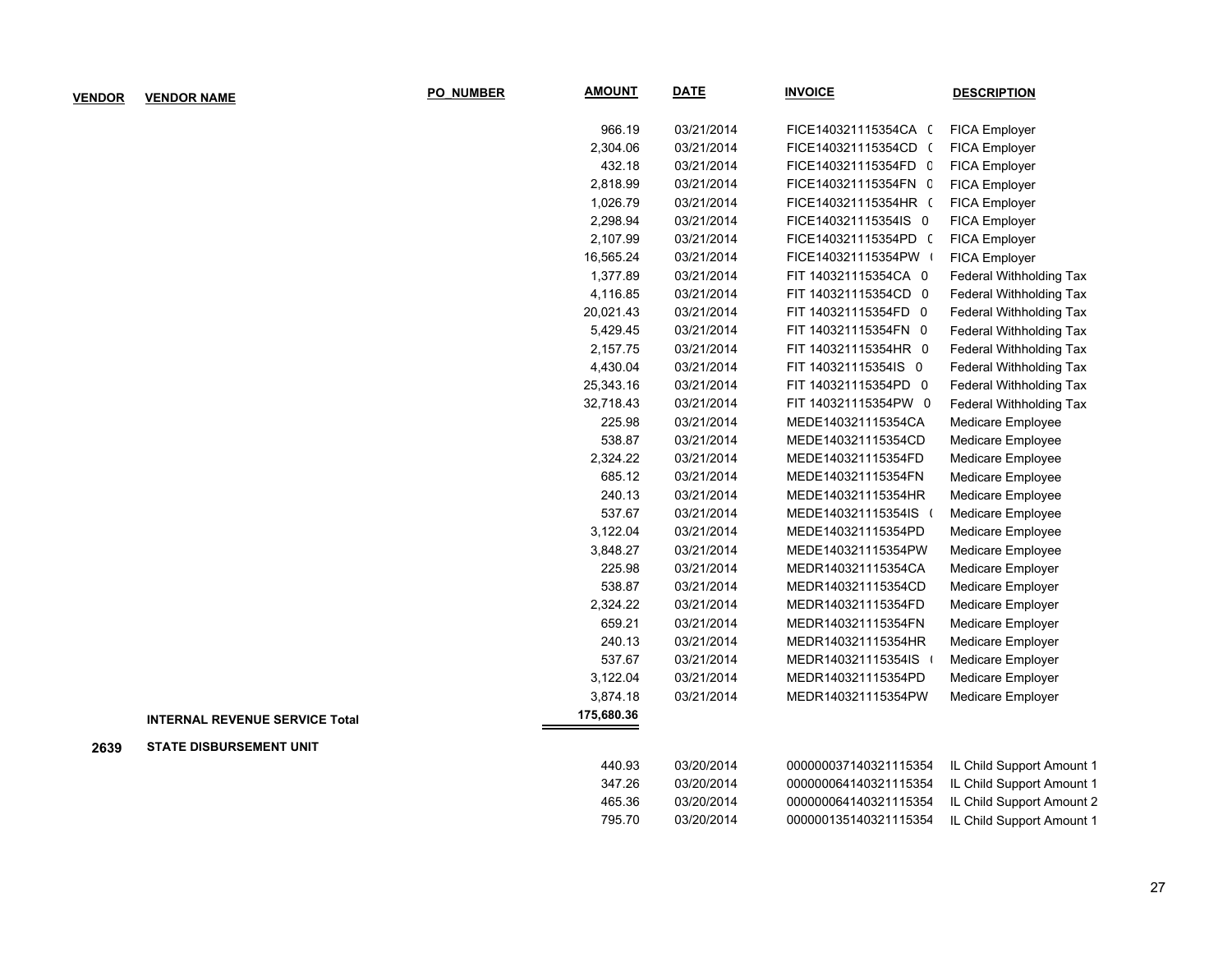| <b>VENDOR</b> | <b>VENDOR NAME</b>                          | <b>PO NUMBER</b> | <b>AMOUNT</b> | <b>DATE</b> | <b>INVOICE</b>        | <b>DESCRIPTION</b>         |
|---------------|---------------------------------------------|------------------|---------------|-------------|-----------------------|----------------------------|
|               |                                             |                  | 600.00        | 03/20/2014  | 000000191140321115354 | IL Child Support Amount 1  |
|               |                                             |                  | 1,661.54      | 03/20/2014  | 000000202140321115354 | IL CS Maintenance 1        |
|               |                                             |                  | 545.00        | 03/20/2014  | 000000206140321115354 | IL Child Support Amount 1  |
|               |                                             |                  | 461.54        | 03/20/2014  | 000000291140321115354 | IL Child Support Amount 1  |
|               |                                             |                  | 580.00        | 03/20/2014  | 000000292140321115354 | IL Child Support Amount 1  |
|               |                                             |                  | 369.23        | 03/20/2014  | 000000486140321115354 | IL Child Support Amount 1  |
|               |                                             |                  | 286.62        | 03/20/2014  | 000001162140321115354 | IL Child Support Amount 1  |
|               |                                             |                  | 334.16        | 03/20/2014  | 000001163140321115354 | IL Child Support Amount 1  |
|               | <b>STATE DISBURSEMENT UNIT Total</b>        |                  | 6,887.34      |             |                       |                            |
| 2643          | <b>DELTA DENTAL</b>                         |                  |               |             |                       |                            |
|               |                                             |                  | 3,495.71      | 03/17/2014  | 031714                | <b>DELTA DENTAL CLAIMS</b> |
|               |                                             |                  | 6,316.85      | 03/25/2014  | 032514                | DELTA DENTAL CLAIMS        |
|               | <b>DELTA DENTAL Total</b>                   |                  | 9,812.56      |             |                       |                            |
| 2645          | <b>CHARLES BROWN</b>                        |                  |               |             |                       |                            |
|               |                                             |                  | 3,060.42      | 03/27/2014  | 040114                | <b>GIC - APRIL PAYMENT</b> |
|               | <b>CHARLES BROWN Total</b>                  |                  | 3,060.42      |             |                       |                            |
| 2648          | <b>HEALTH CARE SERVICE CORP</b>             |                  |               |             |                       |                            |
|               |                                             |                  | 107,247.69    | 03/17/2014  | 031714                | <b>MEDICAL CLAIMS</b>      |
|               | <b>HEALTH CARE SERVICE CORP Total</b>       |                  | 107,247.69    |             |                       |                            |
| 2650          | <b>OVERHEAD MATERIAL HANDLING ILL</b>       |                  |               |             |                       |                            |
|               |                                             | 78938            | 730.10        | 03/27/2014  | 11200                 | SVC ON DEMAG HOIST         |
|               | <b>OVERHEAD MATERIAL HANDLING ILL Total</b> |                  | 730.10        |             |                       |                            |
| 2672          | <b>TRI-CITY AMBULANCE</b>                   |                  |               |             |                       |                            |
|               |                                             |                  | 86,316.50     | 03/24/2014  | <b>IN51</b>           | AMBULANCE BILLING 4TH QTR  |
|               | <b>TRI-CITY AMBULANCE Total</b>             |                  | 86,316.50     |             |                       |                            |
| 2683          | <b>CONTINENTAL AMERICAN INSURANCE</b>       |                  |               |             |                       |                            |
|               |                                             |                  | 59.89         | 03/21/2014  | ACCG140321115354FD    | <b>AFLAC Accident Plan</b> |
|               |                                             |                  | 17.47         | 03/21/2014  | ACCG140321115354FN    | <b>AFLAC Accident Plan</b> |
|               |                                             |                  | 7.48          | 03/21/2014  | ACCG140321115354HR    | <b>AFLAC Accident Plan</b> |
|               |                                             |                  | 17.48         | 03/21/2014  | ACCG140321115354IS (  | <b>AFLAC Accident Plan</b> |
|               |                                             |                  | 219.22        | 03/21/2014  | ACCG140321115354PD    | <b>AFLAC Accident Plan</b> |
|               |                                             |                  | 78.06         | 03/21/2014  | ACCG140321115354PW    | <b>AFLAC Accident Plan</b> |
|               | <b>CONTINENTAL AMERICAN INSURANCE Total</b> |                  | 399.60        |             |                       |                            |

 **2738 TRI-R SYSTEMS INCORPORATED**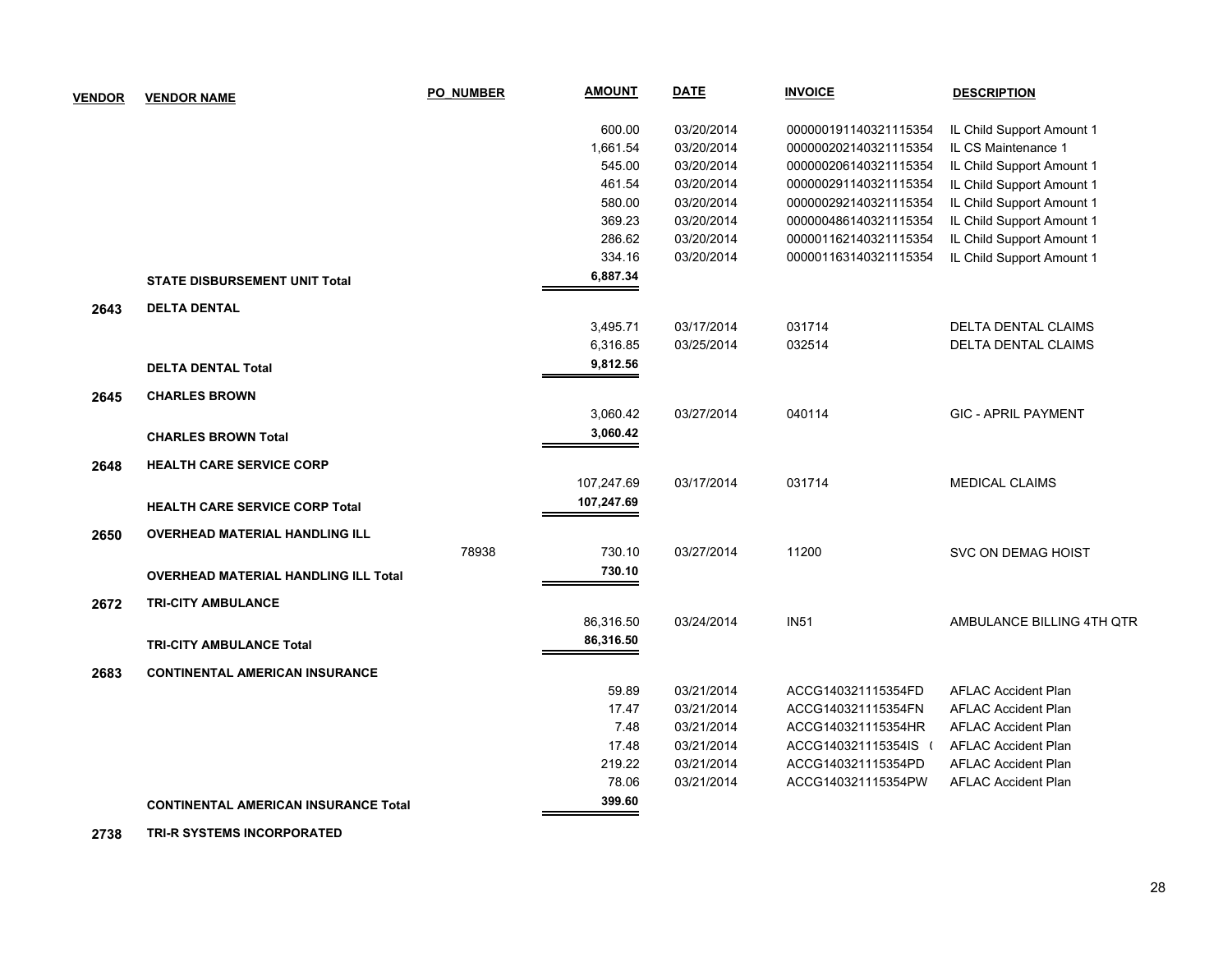| <b>VENDOR</b> | <b>VENDOR NAME</b>                          | PO NUMBER | <b>AMOUNT</b>   | <b>DATE</b> | <b>INVOICE</b>       | <b>DESCRIPTION</b>               |
|---------------|---------------------------------------------|-----------|-----------------|-------------|----------------------|----------------------------------|
|               |                                             | 76488     | 375.00          | 03/20/2014  | 003800               | <b>SVC 2-5-14 WWTP</b>           |
|               | TRI-R SYSTEMS INCORPORATED Total            |           | 375.00          |             |                      |                                  |
| 2740          | <b>C H HAGER EXCAVATING INC</b>             |           |                 |             |                      |                                  |
|               |                                             | 77741     | 810.00          | 03/27/2014  | 104                  | SNOW PLOW 3-4-14                 |
|               | C H HAGER EXCAVATING INC Total              |           | 810.00          |             |                      |                                  |
| 2756          | <b>RXBENEFITS, INC.</b>                     |           |                 |             |                      |                                  |
|               |                                             |           | 29,471.58       | 03/18/2014  | 28781                | PRESCRIPTION CLAIMS              |
|               |                                             |           | 6,751.62        | 03/26/2014  | 28955                | PRESCRIPTION CLAIMS              |
|               | <b>RXBENEFITS, INC. Total</b>               |           | 36,223.20       |             |                      |                                  |
| 2769          | <b>GENWORTH LIFE INSURANCE COMPAN</b>       |           |                 |             |                      |                                  |
|               |                                             |           | 61.46           | 03/21/2014  | LTCI140321115354CA 0 | Long Term Care Insurance         |
|               |                                             |           | 94.71<br>156.17 | 03/21/2014  | LTCI140321115354HR C | Long Term Care Insurance         |
|               | <b>GENWORTH LIFE INSURANCE COMPAN Total</b> |           |                 |             |                      |                                  |
| 2772          | <b>START INTERACTION INC</b>                |           |                 |             |                      |                                  |
|               |                                             | 74478     | 3,700.00        | 03/27/2014  | 1837                 | <b>WEB DESIGN SUPPORT</b>        |
|               | <b>START INTERACTION INC Total</b>          |           | 3,700.00        |             |                      |                                  |
| 2793          | <b>4IMPRINT INC</b>                         |           |                 |             |                      |                                  |
|               |                                             | 78469     | 1,444.96        | 03/27/2014  | 3185874              | LIGHT, SANITIZER, NOTEBOOK, CLIF |
|               | <b>4IMPRINT INC Total</b>                   |           | 1,444.96        |             |                      |                                  |
| 2808          | <b>STORAGE ON SITE LLC</b>                  |           |                 |             |                      |                                  |
|               |                                             | 77331     | 170.00          | 03/20/2014  | 2540                 | <b>STORAGE RENTAL</b>            |
|               | <b>STORAGE ON SITE LLC Total</b>            |           | 170.00          |             |                      |                                  |
| 2883          | <b>ADVANCED DISPOSAL SERVICES</b>           |           |                 |             |                      |                                  |
|               |                                             | 78653     | 11,160.10       | 03/20/2014  | T50000025513         | SLUDGE HAUL AND REMOVAL          |
|               | <b>ADVANCED DISPOSAL SERVICES Total</b>     |           | 11,160.10       |             |                      |                                  |
| 2934          | <b>INDEPENDENT STATIONERS INC</b>           |           |                 |             |                      |                                  |
|               |                                             | 78826     | 12.48           | 03/20/2014  | IN-000396738         | OFFICE SUPPLIES                  |
|               |                                             | 78923     | 33.82           | 03/27/2014  | IN-000399306         | MISC OFFICE SUPPLIES             |
|               | <b>INDEPENDENT STATIONERS INC Total</b>     |           | 46.30<br>=      |             |                      |                                  |
| 2945          | <b>CHRISTOPHER MOREN</b>                    |           |                 |             |                      |                                  |
|               |                                             | 78813     | 410.98          | 03/20/2014  | 1349                 | NOTCHED PIG TOOLS                |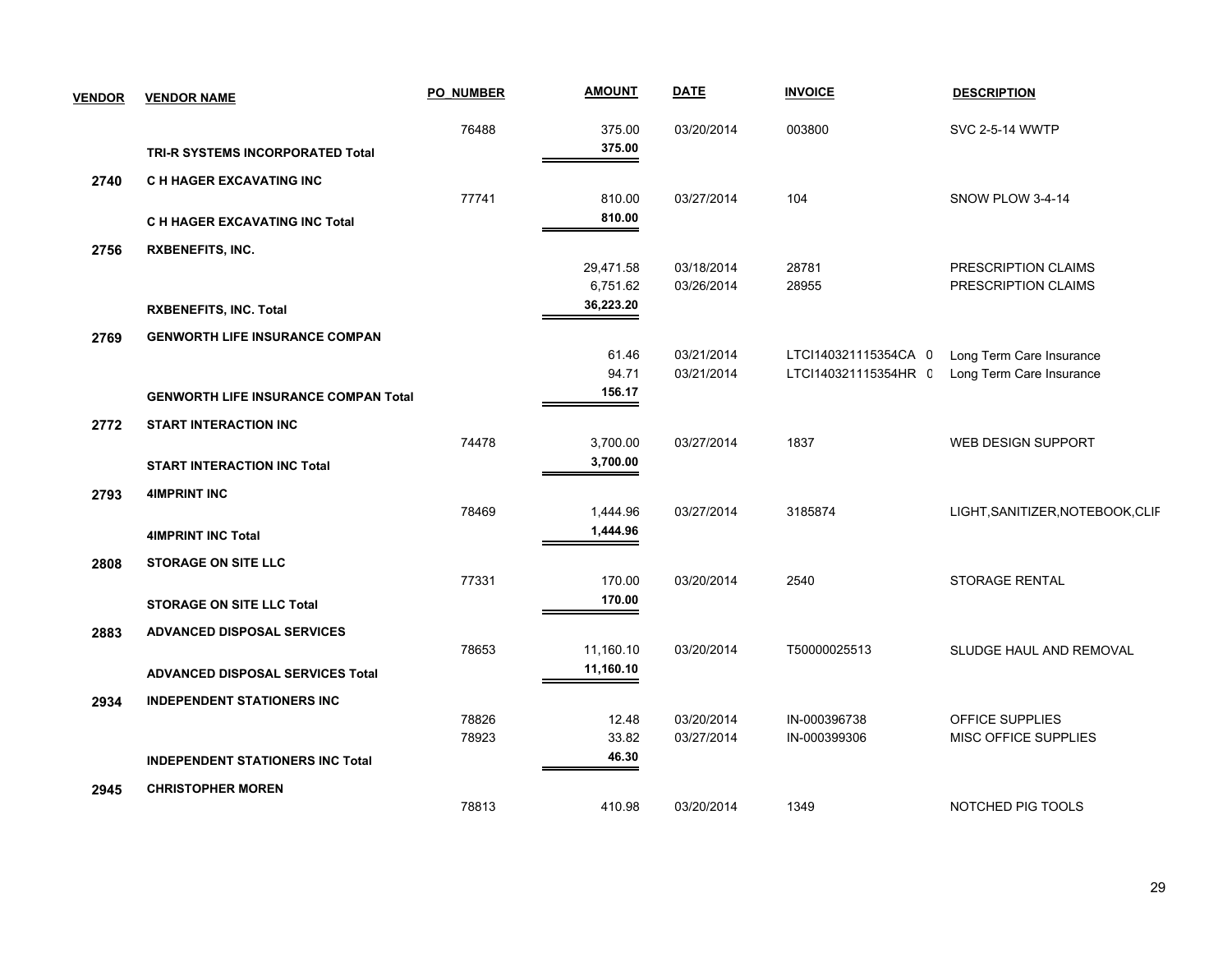| <b>VENDOR</b> | <b>VENDOR NAME</b>                            | <b>PO NUMBER</b> | <b>AMOUNT</b> | <b>DATE</b> | <b>INVOICE</b>        | <b>DESCRIPTION</b>          |
|---------------|-----------------------------------------------|------------------|---------------|-------------|-----------------------|-----------------------------|
|               | <b>CHRISTOPHER MOREN Total</b>                |                  | 410.98        |             |                       |                             |
| 2950          | <b>SAFETY SUPPLY ILLINOIS LLC</b>             |                  |               |             |                       |                             |
|               |                                               | 78613            | 164.40        | 03/20/2014  | 1902558375            | <b>INVENTORY ITEMS</b>      |
|               | <b>SAFETY SUPPLY ILLINOIS LLC Total</b>       |                  | 164.40        |             |                       |                             |
| 2953          | SENTINEL TECHNOLOGIES INC                     |                  |               |             |                       |                             |
|               |                                               | 78850            | 414.00        | 03/27/2014  | P589366               | <b>CUCM LICENSES</b>        |
|               | <b>SENTINEL TECHNOLOGIES INC Total</b>        |                  | 414.00        |             |                       |                             |
| 2963          | <b>RAYNOR DOOR AUTHORITY</b>                  |                  |               |             |                       |                             |
|               |                                               | 78481            | 1,049.00      | 03/21/2014  | 103246                | FIRE STATION 2 DOOR REPAIR  |
|               |                                               | 78691            | 209.25        | 03/20/2014  | 103695                | SVC/ REPAIR DOOR PD         |
|               |                                               | 78776            | 1,511.00      | 03/20/2014  | 103710                | $SVC = REPAIR DOOR B @ PW$  |
|               |                                               | 78506            | 1,493.00      | 03/20/2014  | 103816                | $SVC = REPAIR DOOR G @ PW$  |
|               | <b>RAYNOR DOOR AUTHORITY Total</b>            |                  | 4,262.25      |             |                       |                             |
| 2971          | <b>LYDIA MEYER</b>                            |                  |               |             |                       |                             |
|               |                                               |                  | 432.00        | 03/21/2014  | 000000291140321115354 | Bankruptcy                  |
|               | <b>LYDIA MEYER Total</b>                      |                  | 432.00        |             |                       |                             |
| 2974          | <b>HOSCHEIT MCGUIRK MCCRACKEN &amp;</b>       |                  |               |             |                       |                             |
|               |                                               |                  | 1,000.00      | 03/27/2014  | A25059-1-0214         | LEGAL SVCS FEB 2014         |
|               |                                               |                  | 2,340.00      | 03/27/2014  | A25059-2-0214         | LEGAL SVCS FEB 2014         |
|               |                                               |                  | 260.00        | 03/27/2014  | A25059-3-0214         | LEGAL SVCS FEB 2014         |
|               |                                               |                  | 160.00        | 03/20/2014  | A25059-6-0214         | LEGAL SVCS FEB 2014         |
|               |                                               |                  | 700.00        | 03/27/2014  | A25059-7-0214A        | LEGAL SVCS FEBRUARY 2014    |
|               |                                               | 75959            | 2,230.00      | 03/27/2014  | A25059-8-0314         | LEGAL BILLING THRU FEB 2014 |
|               | <b>HOSCHEIT MCGUIRK MCCRACKEN &amp; Total</b> |                  | 6,690.00      |             |                       |                             |
| 2989          | <b>KOZ TRUCKING INC</b>                       |                  |               |             |                       |                             |
|               |                                               | 23               | 299.07        | 03/20/2014  | 7722                  | STONE-GRAVEL                |
|               | <b>KOZ TRUCKING INC Total</b>                 |                  | 299.07        |             |                       |                             |
| 2990          | <b>HAWKINS INC</b>                            |                  |               |             |                       |                             |
|               |                                               | 25               | 6,488.23      | 03/20/2014  | 3568315               | <b>CHEMICALS</b>            |
|               | <b>HAWKINS INC Total</b>                      |                  | 6,488.23      |             |                       |                             |
| 2993          | <b>GENCO INDUSTRIES INC</b>                   |                  |               |             |                       |                             |
|               |                                               | 76661            | 20,253.80     | 03/27/2014  | 5                     | RYL FX LFT STN #2 REHAB     |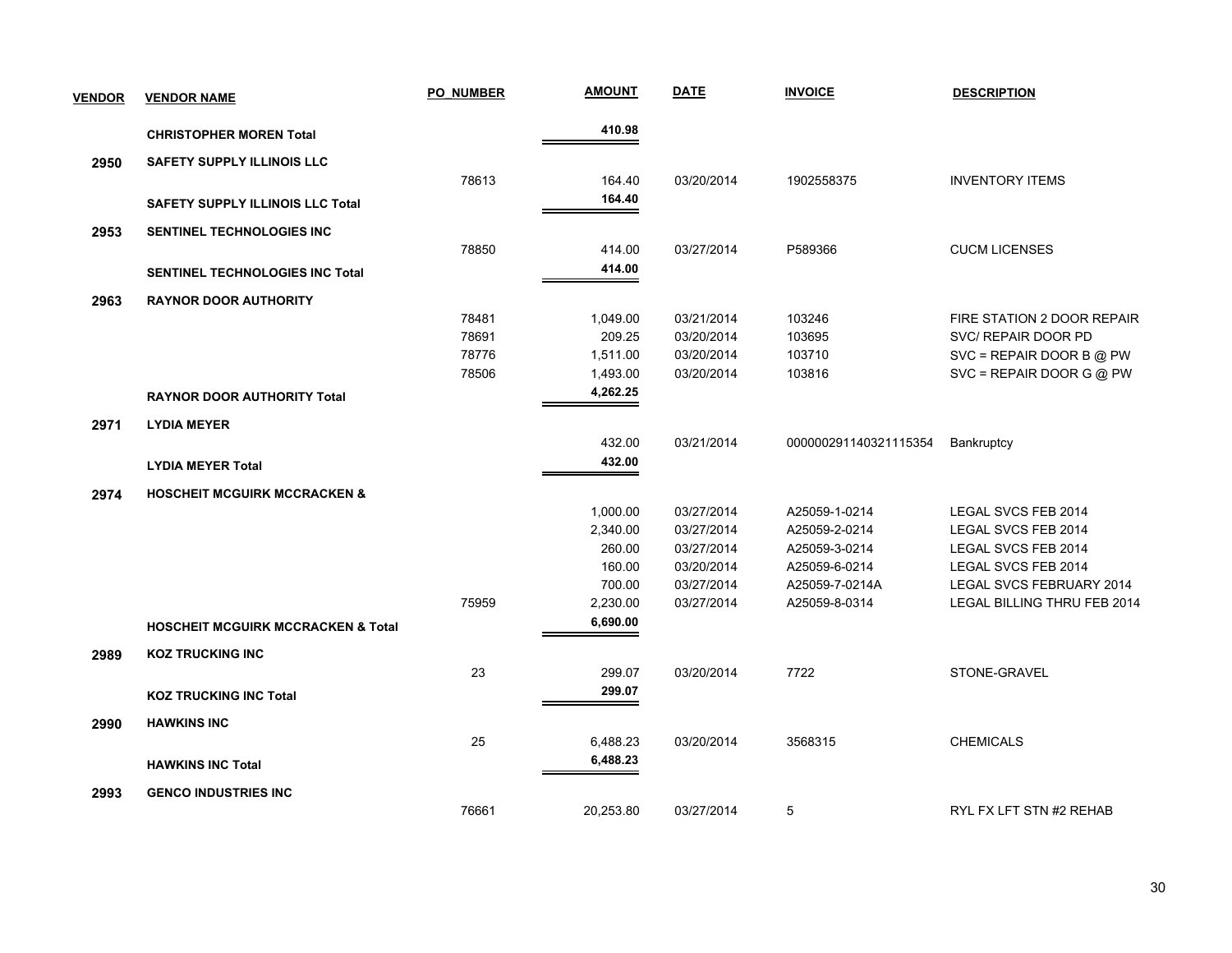| <b>VENDOR</b> | <b>VENDOR NAME</b>                           | <b>PO NUMBER</b> | <u>AMOUNT</u> | <b>DATE</b> | <b>INVOICE</b>   | <b>DESCRIPTION</b>          |
|---------------|----------------------------------------------|------------------|---------------|-------------|------------------|-----------------------------|
|               | <b>GENCO INDUSTRIES INC Total</b>            |                  | 20,253.80     |             |                  |                             |
| 3002          | <b>JET SERVICES INC</b>                      |                  |               |             |                  |                             |
|               |                                              | 76254            | 35.00         | 03/27/2014  | 330003690        | SHREDDING SVC               |
|               |                                              | 76254            | 25.00         | 03/27/2014  | 990003689        | SHREDDING SVC               |
|               |                                              | 76254            | 25.00         | 03/27/2014  | 990003691        | SHREDDING SVC               |
|               |                                              | 76254            | 45.00         | 03/27/2014  | 990003692        | SHREDDING SVC               |
|               | <b>JET SERVICES INC Total</b>                |                  | 130.00        |             |                  |                             |
| 3020          | <b>TALLMAN EQUIPMENT CO INC</b>              |                  |               |             |                  |                             |
|               |                                              | 78703            | 62.80         | 03/27/2014  | 3091827          | POLE BAFF                   |
|               | <b>TALLMAN EQUIPMENT CO INC Total</b>        |                  | 62.80         |             |                  |                             |
| 3027          | <b>VOLOGY INC</b>                            |                  |               |             |                  |                             |
|               |                                              | 78849            | 582.00        | 03/20/2014  | <b>INV325213</b> | <b>CISCO NEW PHONES</b>     |
|               | <b>VOLOGY INC Total</b>                      |                  | 582.00        |             |                  |                             |
| 3064          | <b>VINCENT GROEZINGER</b>                    |                  |               |             |                  |                             |
|               |                                              |                  | 62.18         | 03/27/2014  | 020814           | PANTS ALLOWANCE             |
|               | <b>VINCENT GROEZINGER Total</b>              |                  | 62.18         |             |                  |                             |
| 3067          | <b>TARCO INDUSTRIES INC</b>                  |                  |               |             |                  |                             |
|               |                                              | 78889            | 163.98        | 03/20/2014  | 31724            | <b>LED TARCO LIGHT</b>      |
|               | <b>TARCO INDUSTRIES INC Total</b>            |                  | 163.98        |             |                  |                             |
| 3071          | <b>SIGNWAREHOUSE INC</b>                     |                  |               |             |                  |                             |
|               |                                              | 78818            | 198.26        | 03/20/2014  | 26412            | MAGNETIC SHEETING/DEGREE BL |
|               | <b>SIGNWAREHOUSE INC Total</b>               |                  | 198.26        |             |                  |                             |
| 3085          | <b>SEI INC</b>                               |                  |               |             |                  |                             |
|               |                                              | 78193            | 936.00        | 03/20/2014  | 178642           | <b>HP PROLIANT</b>          |
|               |                                              | 78853            | 14,433.90     | 03/27/2014  | 179594           | MISC COMPUTER SUPPLIES      |
|               | <b>SEI INC Total</b>                         |                  | 15,369.90     |             |                  |                             |
| 3091          | <b>STRENG DESIGN &amp; ADVERTISING</b>       |                  |               |             |                  |                             |
|               |                                              | 78360            | 900.00        | 03/21/2014  | 14695            | SERVICE REDISGN NEWSLETTER  |
|               | <b>STRENG DESIGN &amp; ADVERTISING Total</b> |                  | 900.00        |             |                  |                             |
| 3102          | <b>RUSH TRUCK CENTERS OF ILLINOIS</b>        |                  |               |             |                  |                             |
|               |                                              | 78667            | 101.59        | 03/20/2014  | 16204976         | <b>ADJUSTER</b>             |
|               |                                              | 78490            | 135.56        | 03/20/2014  | 16206225         | V#1724 RO#49406             |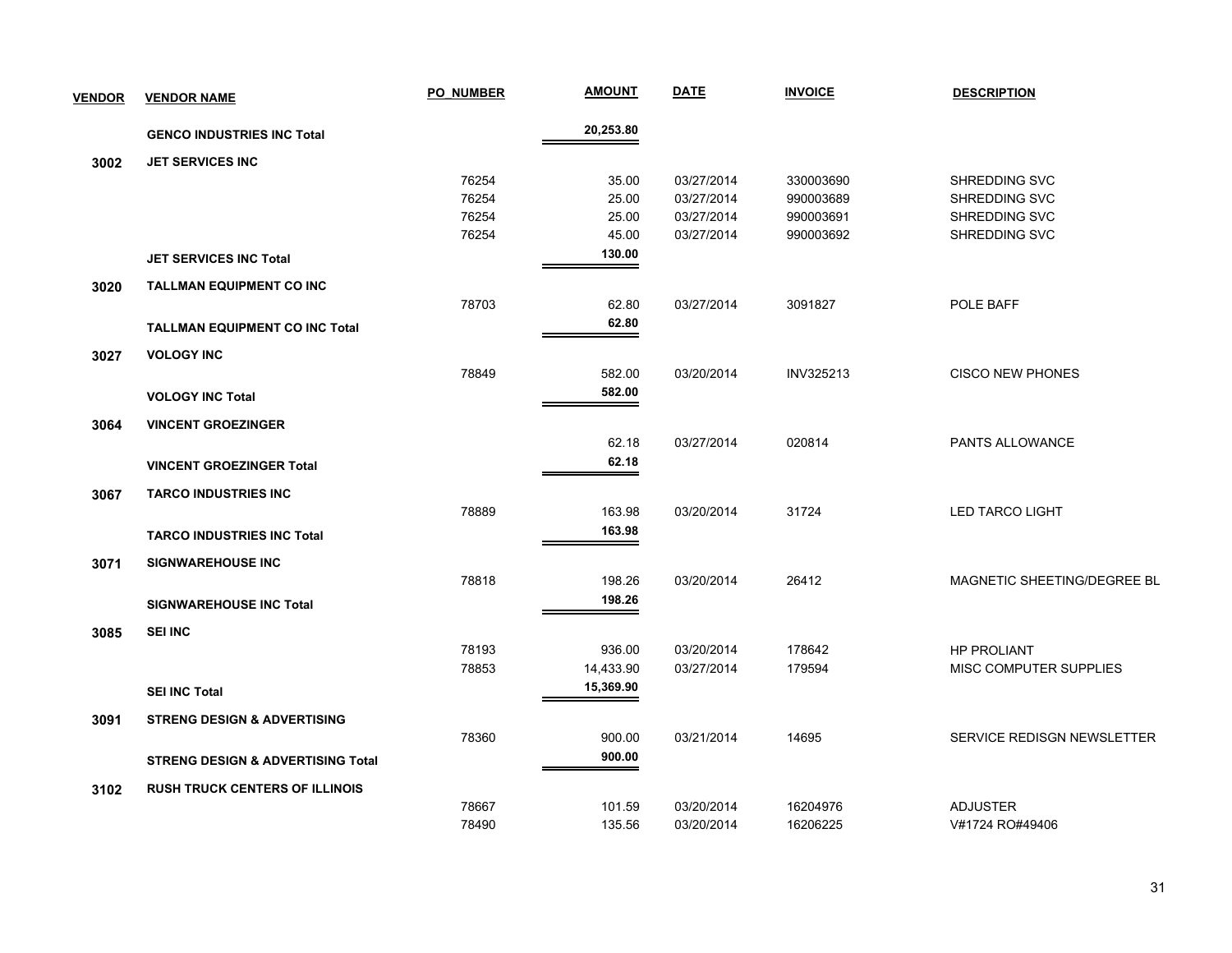| <b>VENDOR</b> | <b>VENDOR NAME</b>                          | <b>PO NUMBER</b> | <b>AMOUNT</b> | <b>DATE</b> | <b>INVOICE</b>  | <b>DESCRIPTION</b>             |
|---------------|---------------------------------------------|------------------|---------------|-------------|-----------------|--------------------------------|
|               |                                             | 78851            | 392.72        | 03/20/2014  | 16207231        | SVC V#1798 RO#49440            |
|               |                                             | 78876            | 2,080.68      | 03/27/2014  | 16207419        | SVC V#1798 RO#49452            |
|               |                                             | 78490            | 445.17        | 03/27/2014  | 16207549        | SVC V#1798 RO#49457            |
|               |                                             |                  | $-127.68$     | 03/20/2014  | CM16206351      | CRED CORE RTRN 16206351        |
|               | <b>RUSH TRUCK CENTERS OF ILLINOIS Total</b> |                  | 3,028.04      |             |                 |                                |
| 3107          | <b>DR SUDS LLC</b>                          |                  |               |             |                 |                                |
|               |                                             | 78647            | 45.00         | 03/20/2014  | 10001           | 9 MISSING RECEIPTS FOR FEB 201 |
|               |                                             | 78647            | 5.00          | 03/20/2014  | 40202285568     | CARWASH/PD                     |
|               | DR SUDS LLC Total                           |                  | 50.00         |             |                 |                                |
| 3109          | <b>GISBIZ INC</b>                           |                  |               |             |                 |                                |
|               |                                             | 78732            | 200.00        | 03/20/2014  | 1768            | <b>MAPSKETCHER SOFTWARE</b>    |
|               | <b>GISBIZ INC Total</b>                     |                  | 200.00        |             |                 |                                |
| 3111          | <b>EMERGENCY SERVICES MARKETING</b>         |                  |               |             |                 |                                |
|               |                                             | 78919            | 850.00        | 03/27/2014  | 031014          | 1 YEAR SUBSCRIPTION            |
|               | <b>EMERGENCY SERVICES MARKETING Total</b>   |                  | 850.00        |             |                 |                                |
| 3113          | <b>GOLAN &amp; CHRISTIE LLP</b>             |                  |               |             |                 |                                |
|               |                                             |                  | 225.00        | 03/27/2014  | 031114          | SVCS RE: ARCADA THEATRE        |
|               | <b>GOLAN &amp; CHRISTIE LLP Total</b>       |                  | 225.00        |             |                 |                                |
| 3114          | <b>BRADLEY D KOLAR</b>                      |                  |               |             |                 |                                |
|               |                                             | 78868            | 3,000.00      | 03/27/2014  | STC03062014     | <b>RETHINKING WORKSHOP</b>     |
|               | <b>BRADLEY D KOLAR Total</b>                |                  | 3,000.00      |             |                 |                                |
|               | <b>BLANE CANADA LTD</b>                     |                  |               |             |                 |                                |
| 3130          |                                             |                  | 74.00         | 03/20/2014  | 032514MO        | WEBINAR 3-25 = M O'ROURKE      |
|               | <b>BLANE CANADA LTD Total</b>               |                  | 74.00         |             |                 |                                |
|               |                                             |                  |               |             |                 |                                |
| 3135          | <b>RUSSELL HAYWOOD</b>                      |                  |               |             |                 |                                |
|               |                                             |                  | 13.80         | 03/27/2014  | 032514          | LUNCH EXPENSE 3/31/14          |
|               | <b>RUSSELL HAYWOOD Total</b>                |                  | 13.80         |             |                 |                                |
| 99900031      | <b>SAFECO INSURANCE</b>                     |                  |               |             |                 |                                |
|               |                                             |                  | 1,750.00      | 03/27/2014  | 131218W009-0001 | KATRYN ANNARELLA CLAIM         |
|               | <b>SAFECO INSURANCE Total</b>               |                  | 1,750.00      |             |                 |                                |
| 99900031      | <b>AMBER R ROSSO</b>                        |                  |               |             |                 |                                |
|               |                                             |                  | 75.00         | 03/27/2014  | P125154         | REFUND OVERPAYMENT PARK TIC    |